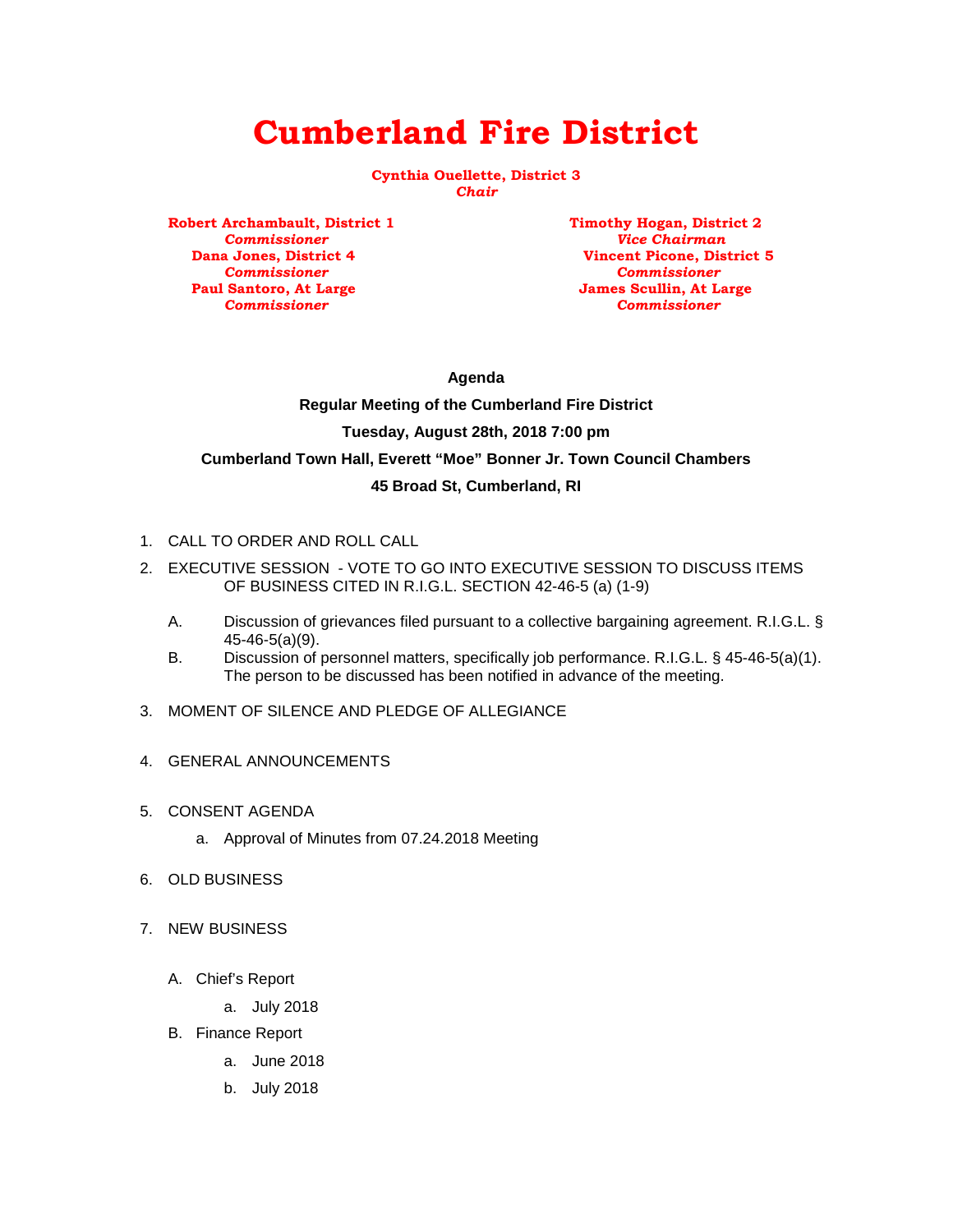#### C. Resolutions

#### 8. PUBLIC INPUT

#### 9. ADJOURNMENT

This meeting location is accessible to the handicapped. Individuals requiring interpreter services for the hearing impaired or need additional information should notify Headquarters at (401) 658-0544 no less than 48 hours before the meeting.

Posted: SOS Web Site Cumberland Town Hall (45 Broad Street) Cumberland Fire Department HQ (3502 Mendon Road) Posted a minimum of 48 hours prior to meeting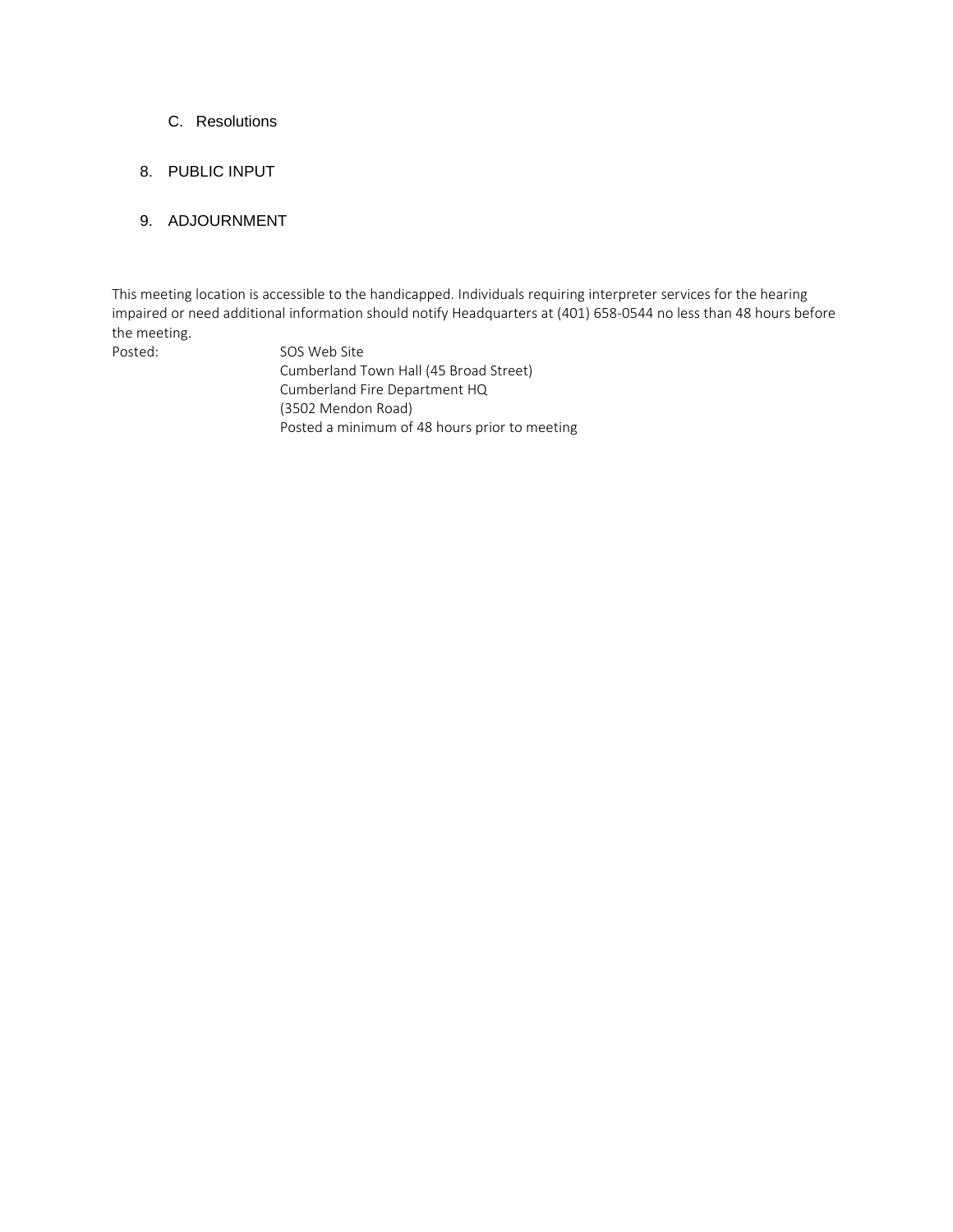| $\mathbf{1}$<br>$\overline{2}$<br>3 | <b>PROPOSED MINUTES</b><br>OF THE MEETING OF THE<br><b>CUMBERLAND FIRE DISTRICT</b>                                                       |
|-------------------------------------|-------------------------------------------------------------------------------------------------------------------------------------------|
| $\overline{4}$<br>5                 | <b>July 24, 2018</b>                                                                                                                      |
| 6<br>7                              | 7:00 PM                                                                                                                                   |
| 8                                   |                                                                                                                                           |
| 9<br>10<br>11<br>12                 | <b>CUMBERLAND TOWN HALL</b><br><b>EVERETT "MOE" BONNER, JR.</b><br><b>TOWN COUNCIL CHAMBERS</b><br><b>45 BROAD STREET</b>                 |
| 13                                  | <b>CUMBERLAND, RI 02864</b>                                                                                                               |
| 14                                  |                                                                                                                                           |
| 15<br>16                            | 1. CALL TO ORDER                                                                                                                          |
| 17<br>18                            | The meeting was called to order at 7:00 p.m. by Chairperson Ouellette.                                                                    |
| 19<br>20                            | Present were Commissioners Archambault, Jones, Santoro, Hogan, Picone,<br>Scullin, and Chairperson Ouellette.                             |
| 21<br>22<br>23                      | Also present were Solicitor Morris and Deputy Nick Anderson.                                                                              |
| 24                                  | 2. MOMENT OF SILENCE AND PLEDGE OF ALLEGIANCE                                                                                             |
| 25                                  | <b>3. GENERAL ANNOUNCEMENTS</b>                                                                                                           |
| 26                                  | Commissioner Scullin states that he has 3 announcements                                                                                   |
| 27                                  | Commissioner Scullin restates his disappointment with the previous                                                                        |
| 28                                  | monthly meeting regarding the status of the fire district and Mrs.                                                                        |
| 29<br>30                            | Karolyshyn's presentation and that the Commissioners' packages did not<br>include any of the presentation documents. Commissioner Scullin |
| 31                                  | mentions Chief Finlay's statements that bankruptcy is causing morale                                                                      |
| 32                                  | problems with the firefighters. Commissioner Scullin states that it is his                                                                |
| 33                                  | opinion that the morale problem is due to internal strife and in part caused                                                              |
| 34                                  | by the Board. Commissioner Scullin mentioned a meeting with the Union                                                                     |
| 35                                  | a few months ago and that the firefighters had a proposal that the Board                                                                  |
| 36                                  | basically told them "to take a hike, we do not need your input".                                                                          |
| 37                                  | Commissioner Scullin then states his disappointment that there was no                                                                     |
| 38                                  | financial report for this meeting. He also stated that the fire district pays                                                             |
| 39<br>40                            | good money for a Finance Director who should be doing her job and that<br>there should have been a financial report presented.            |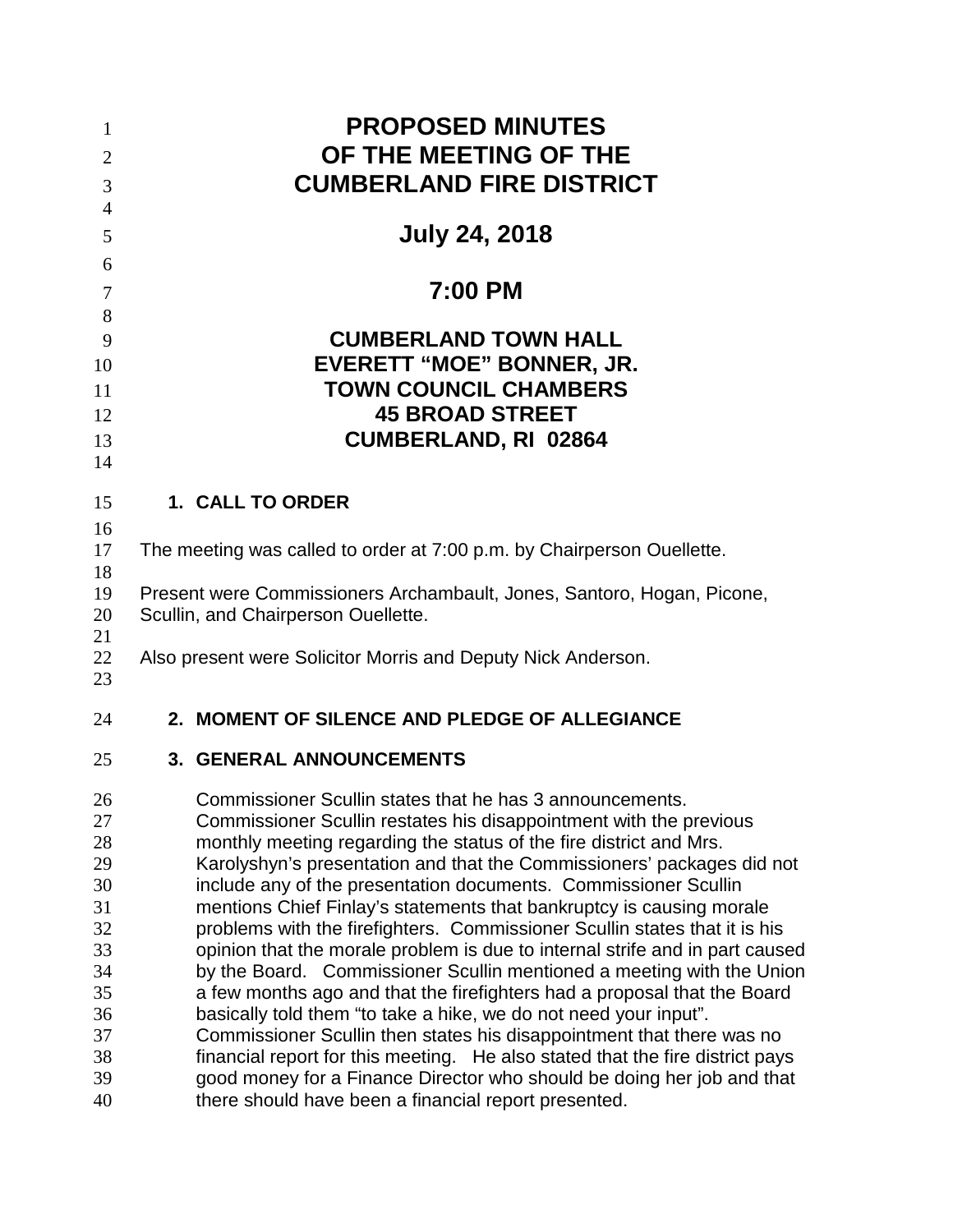# **4. CONSENT AGENDA**

- A. Approval of Minutes from the June 26, 2018 Regular Meeting. Motion to accept was made by Commissioner Hogan; seconded by Commissioner Santoro. No discussion. Vote was taken. Approval of Minutes from the June 26, 2018 Regular Meeting passes 6-1 with Commissioner Scullin voting no. B. Approval to rename Resolution FC-R-2018-14 to FC-R-2018-20. Motion to accept was made by Commissioner Archambault; 49 seconded by Commissioner Jones. Commissioner Scullin states<br>50 he voted no on Resolution FC-R-2018-14 and will vote no on FC- he voted no on Resolution FC-R-2018-14 and will vote no on FC- R-2018-20. Vote was taken. Approval to rename Resolution FC-R-2018-14 to FC-R-2018-20 passes 6-1 with Commissioner Scullin voting no. C. Approval to rename Resolution FC-R-2018-15 to FC-R-2018-21. Commissioner Santoro asks a question regarding the payment amount listed in the Resolution. Motion to accept was made by Commissioner Archambault; seconded by Commissioner Jones. Vote was taken. Approval to rename Resolution FC-R-2018-15 to FC-R-2018-21 passes 7-0. D. Approval to rename Resolution FC-R-2018-16 to FC-R-2018-19. Motion to accept was made by Commissioner Archambault; seconded by Commissioner Hogan. No discussion. Vote was taken. Approval to rename Resolution FC-R-2018-16 to FC-R- 2018-19 passes 7-0. **5. OLD BUSINESS** There was no old business. **6. NEW BUSINESS**
- Chief's Report of June 2018 is read by Deputy Anderson. Deputy Anderson mentions that Chief Finlay would like to point out that there was a 4% increase in service calls compared to the same period in 2017. Deputy Anderson mentioned the increase in outdoor festival permits and firework inspections before the  $4<sup>th</sup>$  of July. He also mentioned the increase in resale inspections. Deputy Anderson also mentioned the public relations events, such as the end of school events and chief for a day held at Mercy Mount. Deputy Anderson mentioned 2 large developments that are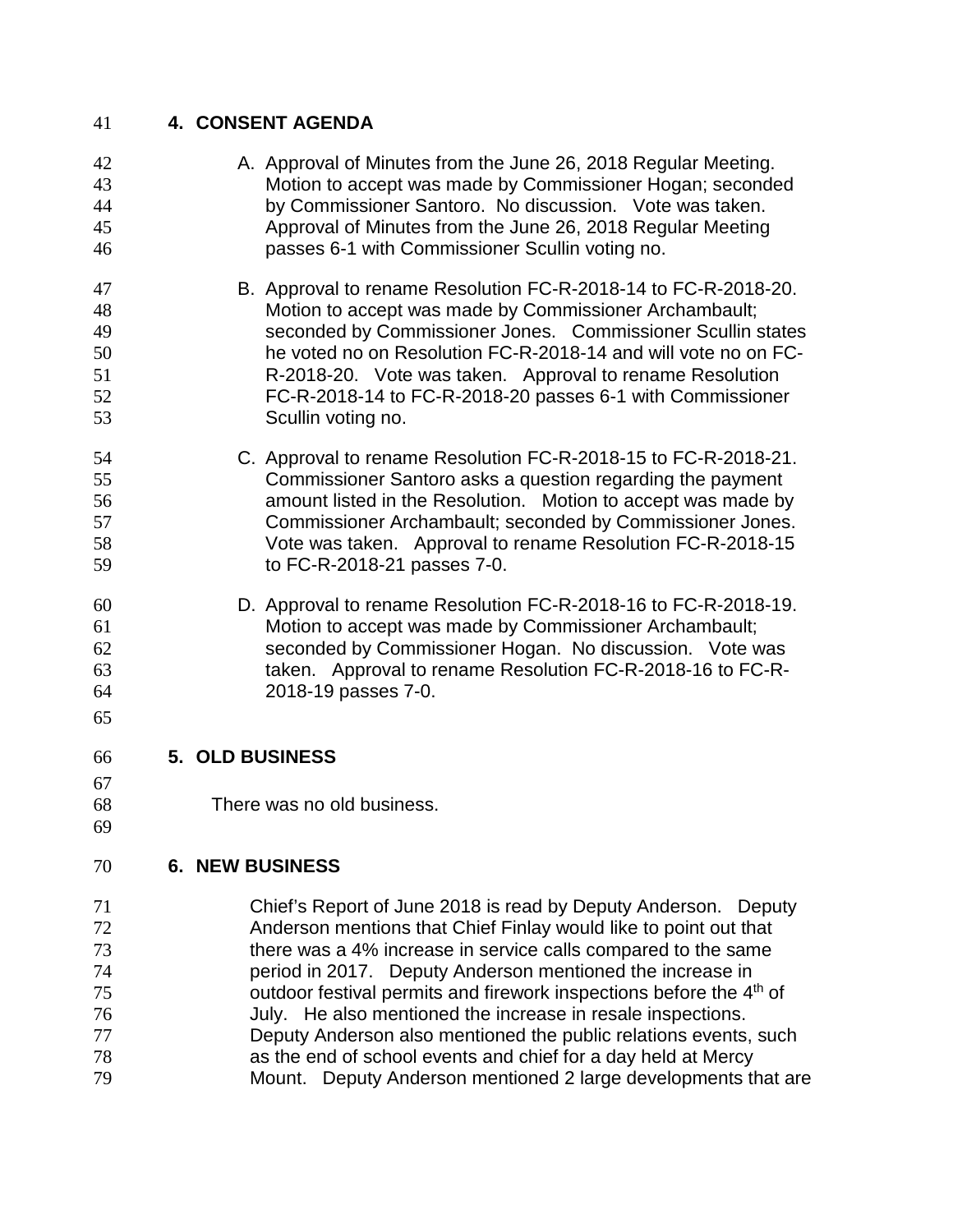| 80 | being planned in the Town. Chairperson Ouellette asks that the        |
|----|-----------------------------------------------------------------------|
| 81 | Chief do a 5-year comparison in service calls.                        |
| 82 | Commissioner Santoro asks the Deputy if he knows where the solar      |
| 83 | panels would be placed. Deputy Anderson answers that he does          |
| 84 | not know that information. Commissioner Santoro asks for a            |
| 85 | timeframe for the developments; Deputy Anderson answers that          |
| 86 | currently there are no plans in the Fire Safety office and expects to |
| 87 | see the plans this fall. Motion to accept the Chief's Report is made  |
| 88 | by Commissioner Jones; seconded by Commissioner Santoro.              |
| 89 | Vote was taken. Accepting the Chief's Report passes 7-0               |
| 90 | A. Resolution FC-R-2018-21 Authorizing the Business Manager to pay    |
| 91 | Ralco Equipment Company, Inc., an amount not to exceed                |
| 92 | \$6,811.67 is read by Chairperson Ouellette. Commissioner Scullin     |
| 93 | makes a Motion to amend the Agenda to read Resolution FC-R-           |
| 94 | 2018-22. Commissioner Santoro seconds. Vote was taken.                |
| 95 | Amending the Agenda to read Resolution FC-R-2018-22 passes 7-         |
| 96 | 0. Commissioner Archambault makes a Motion to approve                 |
| 97 | Resolution FC-R-2018-22; seconded by Commissioner Picone.             |
| 98 | Vote was taken. Resolution FC-R-2018-22 passes 7-0.                   |
| 99 |                                                                       |

**9 PUBLIC INPUT**

101 No public input.

# **10 ADJOURNMENT**

 Motion to adjourn is made by Commissioner Santoro; seconded by Commissioner Scullin. Vote was taken. Motion to adjourn passes 7-0.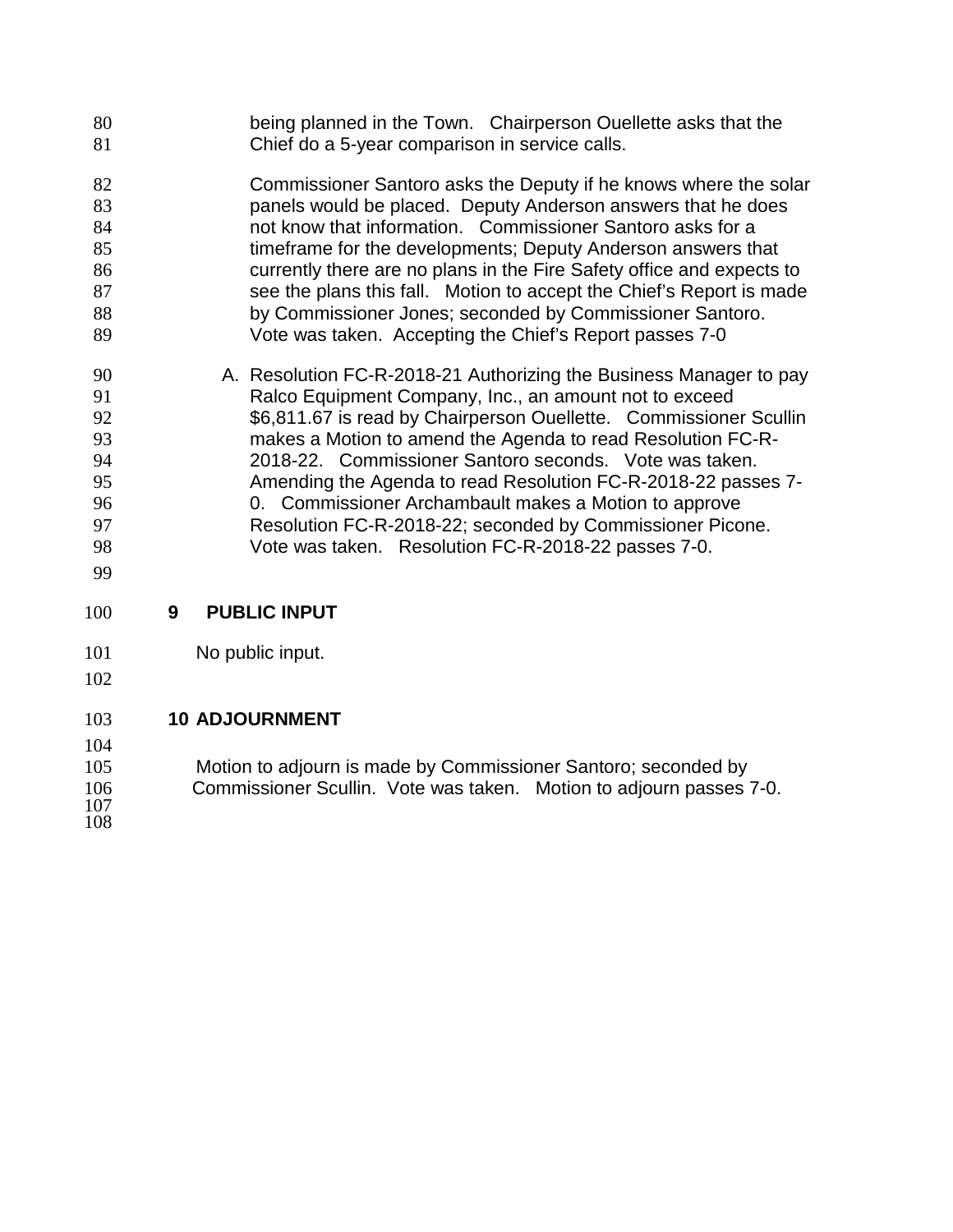

Kenneth A. Finlay Chief of Department kfinlay@cumberlandfire.org CUMBERLAND FIRE DISTRICT

Headquarters Station Four 3502 Mendon Road• Cumberland, RI 02864 Phone: 401-658-0544 Fax: 401-658-2198 www.cumberlandfire.org

CHIEFS REPORT FOR JUNE 2018

Board of Commissioners Cumberland Fire District AUGUST 28, 2018

Board Members:

Attached are the monthly reports of activity for the month of JULY, 2018. The run report shows 399 response calls for the month and broken down by category.

The Month of July has many outdoor festivals in town. The applications for use for the grounds have to be reviewed and accepted before permits and licenses are issued, with Diamond Hill Park attracting many new exhibits. The Town sponsored fireworks displayed without any issue. The resale inspections continue at a high rate, combined with new construction occupancy inspections, and we start the liquor and food inspections, along with completing all the school inspections.

One of the events, in coordination with FEMA Region 1, RIEMA, local agencies is the Valley Falls Rail yard exercise. I have been attending weekly meetings for the planning of the October 3 event, along with members of all divisions in the Town. I want this event to be a model for others to follow in their planning schedules.

The Technical review committee of the Town Planning department has provided us participation in the projects being proposed for the Town. This provides the builder with insight to the Fire Department needs, preconstruction, so adjustments, if any, can be accomplished. There are a few large scale developments in the procedure stage.

The Chairwoman and I have met with the Town representatives on the moving or upgrading the fire alarm box receiving console in the new dispatch center. We were asked for some specifics on a different vendor, which we are obtaining.

The construction on Diamond Hill Road has put alternative routes of response into the travel plans of response for some areas. This will be dealt with for duration of the project.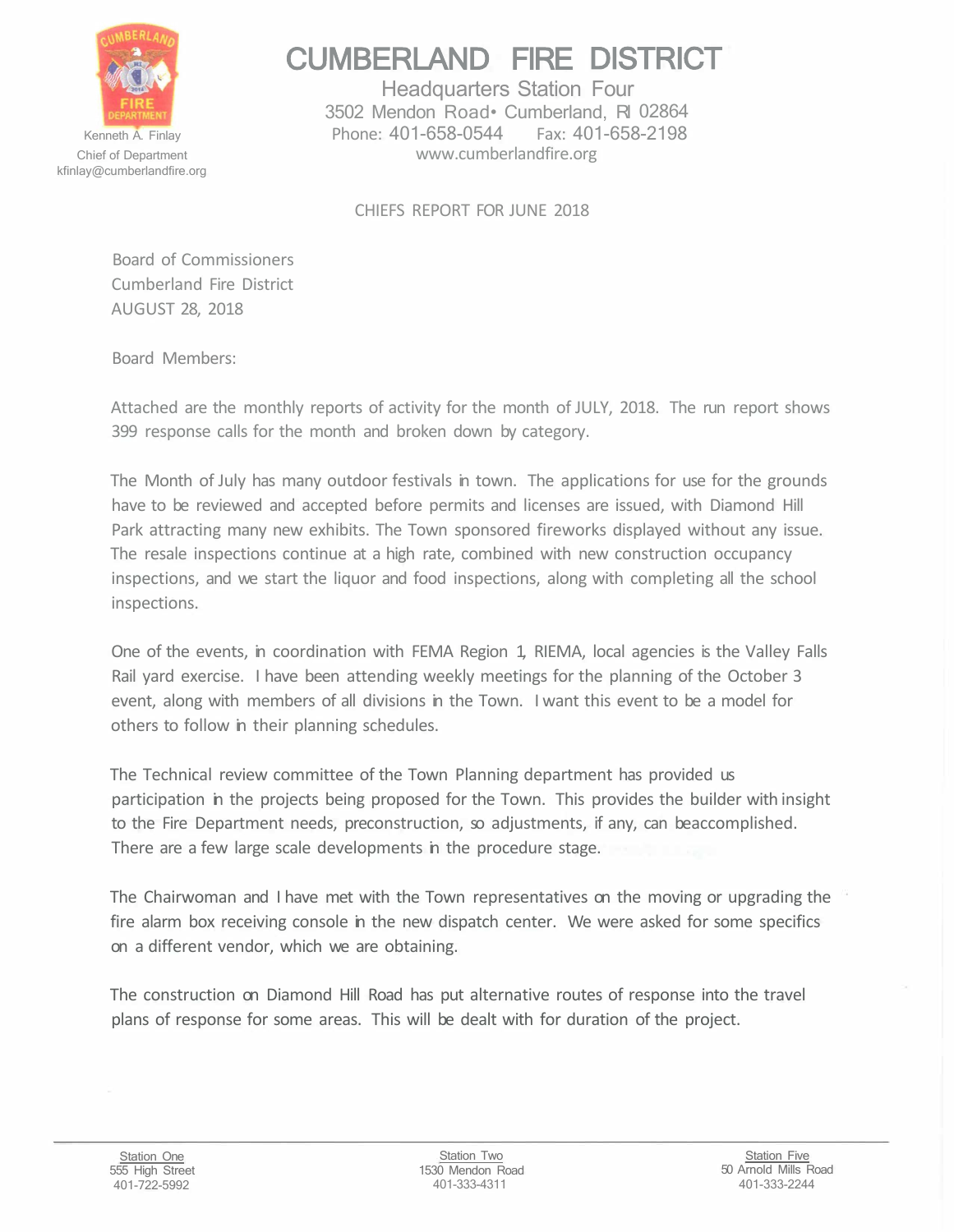My office was notified the Cumberland Fire District was successful in obtaining a SAFER grant for two members . The details of the grant I have not been made aware of as of this report.

Sincerely,

**Chief Kenneth A Finlay** 

**Cumberland Fire Department**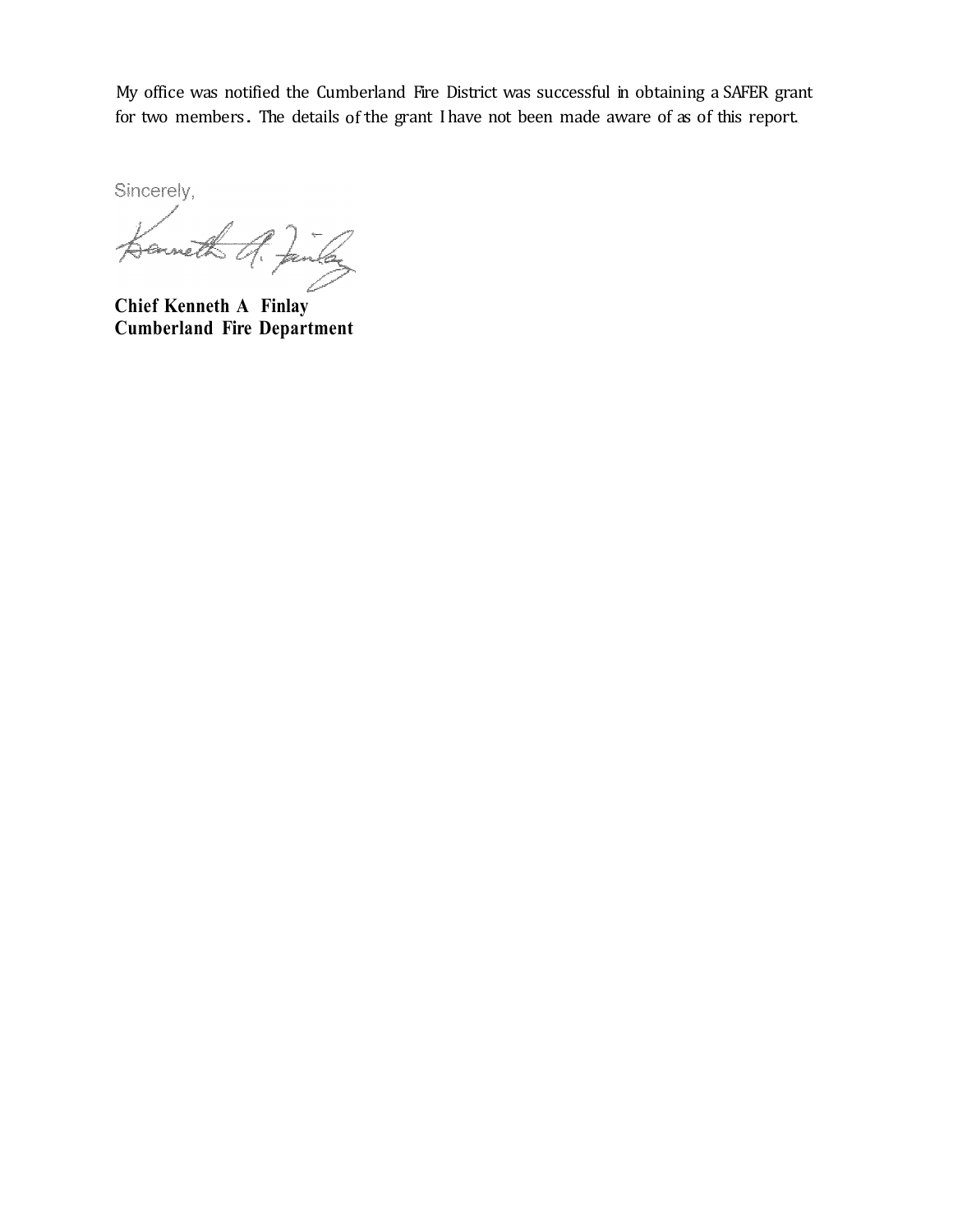# **Cumberland Fire Dept.**

*Cumberland, RI* 

This report was generated on 8/20/2018 2:34:56 PM



**Breakdown by Major Incident Types for Date Range**  Zone(s): All Zones I Start Date: 07/01/2018 I End Date: 07/31/2018



| <b>MAJOR INCIDENT TYPE</b>         | <b>#INCIDENTS</b> | % of TOTAL |
|------------------------------------|-------------------|------------|
| <b>Fires</b>                       | 12                | 3.01%      |
| Rescue & Emergency Medical Service | 270               | 67.67%     |
| Hazardous Condition (No Fire)      | 9                 | 2.26%      |
| Service Call                       | 31                | 7.77%      |
| Good Intent Call                   | 16                | 4.01%      |
| False Alarm & False Call           | 59                | 14.79%     |
| Special Incident Type              | $\mathcal{P}$     | 0.50%      |
| TOTAL                              | 399               | 100.00%    |

Only REVIEWED incidents included. Summary results for a major incident type are not displayed if the count is zero.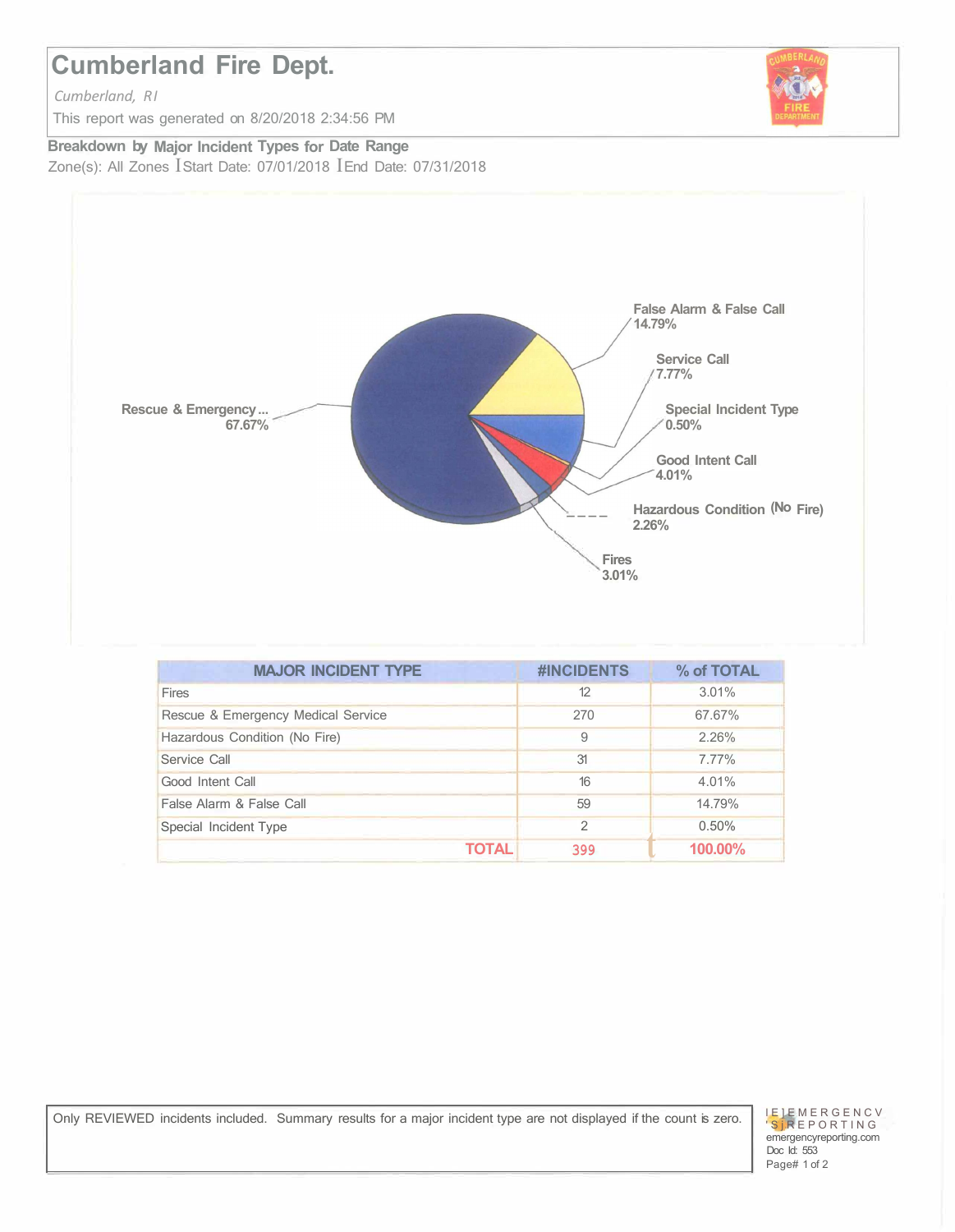| <b>Detailed Breakdown by Incident Type</b>               |                   |            |  |  |  |  |  |  |  |
|----------------------------------------------------------|-------------------|------------|--|--|--|--|--|--|--|
| <b>INCIDENT TYPE</b>                                     | # INCIDENTS       | % of TOTAL |  |  |  |  |  |  |  |
| 111 - Building fire                                      | 4                 | 1.00%      |  |  |  |  |  |  |  |
| 113 - Cooking fire, confined to container                | 4                 | 1.00%      |  |  |  |  |  |  |  |
| 116 - Fuel burner/boiler malfunction, fire confined      | 1                 | 0.25%      |  |  |  |  |  |  |  |
| 151 - Outside rubbish, trash or waste fire               |                   | 0.25%      |  |  |  |  |  |  |  |
| 154 - Dumpster or other outside trash receptacle fire    |                   | 0.25%      |  |  |  |  |  |  |  |
| 162 - Outside equipment fire                             | Ŧ                 | 0.25%      |  |  |  |  |  |  |  |
| 320 - Emergency medical service, other                   | Ψ                 | 0.25%      |  |  |  |  |  |  |  |
| 321 - EMS call, excluding vehicle accident with injury   | 255               | 63.91%     |  |  |  |  |  |  |  |
| 322 - Motor vehicle accident with injuries               | 8                 | 2.01%      |  |  |  |  |  |  |  |
| 324 - Motor vehicle accident with no injuries.           | $\overline{2}$    | 0.50%      |  |  |  |  |  |  |  |
| 331 - Lock-in (if lock out, use 511)                     | $\overline{2}$    | 0.50%      |  |  |  |  |  |  |  |
| 353 - Removal of victim(s) from stalled elevator         | 1                 | 0.25%      |  |  |  |  |  |  |  |
| 361 - Swimming/recreational water areas rescue           | Τ                 | 0.25%      |  |  |  |  |  |  |  |
| 412 - Gas leak (natural gas or LPG)                      | $\overline{2}$    | 0.50%      |  |  |  |  |  |  |  |
| 424 - Carbon monoxide incident                           | $\overline{2}$    | 0.50%      |  |  |  |  |  |  |  |
| 440 - Electrical wiring/equipment problem, other         | $\overline{2}$    | 0.50%      |  |  |  |  |  |  |  |
| 444 - Power line down                                    | 3                 | 0.75%      |  |  |  |  |  |  |  |
| 500 - Service Call, other                                | Ť                 |            |  |  |  |  |  |  |  |
| 511 - Lock-out                                           |                   | 0.25%      |  |  |  |  |  |  |  |
| 512 - Ring or jewelry removal                            | $\overline{4}$    | 1.00%      |  |  |  |  |  |  |  |
| 522 - Water or steam leak                                | Ť                 | 0.25%      |  |  |  |  |  |  |  |
|                                                          | $\ddot{\uparrow}$ | 0.25%      |  |  |  |  |  |  |  |
| 550 - Public service assistance, other                   | $\ddot{\uparrow}$ | 0.25%      |  |  |  |  |  |  |  |
| 551 - Assist police or other governmental agency         | $\overline{2}$    | 0.50%      |  |  |  |  |  |  |  |
| 552 - Police matter                                      | $\overline{4}$    | 1.00%      |  |  |  |  |  |  |  |
| 553 - Public service                                     | 7                 | 1.75%      |  |  |  |  |  |  |  |
| 554 - Assist invalid                                     | 6                 | 1.50%      |  |  |  |  |  |  |  |
| 555 - Defective elevator, no occupants                   | 3                 | 0.75%      |  |  |  |  |  |  |  |
| 571 - Cover assignment, standby, moveup                  | 1                 | 0.25%      |  |  |  |  |  |  |  |
| 600 - Good intent call, other                            | 6                 | 1.50%      |  |  |  |  |  |  |  |
| 611 - Dispatched & cancelled en route                    | 5                 | 1.25%      |  |  |  |  |  |  |  |
| 622 - No incident found on arrival at dispatch address   | $\overline{4}$    | 1.00%      |  |  |  |  |  |  |  |
| 671 - HazMat release investigation wino HazMat           | 1                 | 0.25%      |  |  |  |  |  |  |  |
| 700 - False alarm or false call, other                   | 3                 | 0.75%      |  |  |  |  |  |  |  |
| 730 - System malfunction, other                          | $\overline{4}$    | 1.00%      |  |  |  |  |  |  |  |
| 731 - Sprinkler activation due to malfunction            | $\overline{2}$    | 0.50%      |  |  |  |  |  |  |  |
| 732 - Extinguishing system activation due to malfunction | 1                 | 0.25%      |  |  |  |  |  |  |  |
| 733 - Smoke detector activation due to malfunction       | 7                 | 1.75%      |  |  |  |  |  |  |  |
| 734 - Heat detector activation due to malfunction        | 3                 | 0.75%      |  |  |  |  |  |  |  |
| 735 - Alarm system sounded due to malfunction            | 10                | 2.51%      |  |  |  |  |  |  |  |
| 736 - CO detector activation due to malfunction          | $\overline{4}$    | 1.00%      |  |  |  |  |  |  |  |
| 740 - Unintentional transmission of alarm, other         | 4                 | 1.00%      |  |  |  |  |  |  |  |
| 741 - Sprinkler activation, no fire - unintentional      | 1                 | 0.25%      |  |  |  |  |  |  |  |
| 743 - Smoke detector activation, no fire - unintentional | 13                | 3.26%      |  |  |  |  |  |  |  |
| 744 - Detector activation, no fire - unintentional       | $\overline{2}$    | 0.50%      |  |  |  |  |  |  |  |
| 745 - Alarm system activation, no fire - unintentional   | 3                 | 0.75%      |  |  |  |  |  |  |  |
| 746 - Carbon monoxide detector activation, no CO         | $\overline{2}$    | 0.50%      |  |  |  |  |  |  |  |
| 911 - Citizen complaint                                  | $\overline{2}$    | 0.50%      |  |  |  |  |  |  |  |
| <b>TOTAL INCIDENTS:</b>                                  | 399               | 100.00%    |  |  |  |  |  |  |  |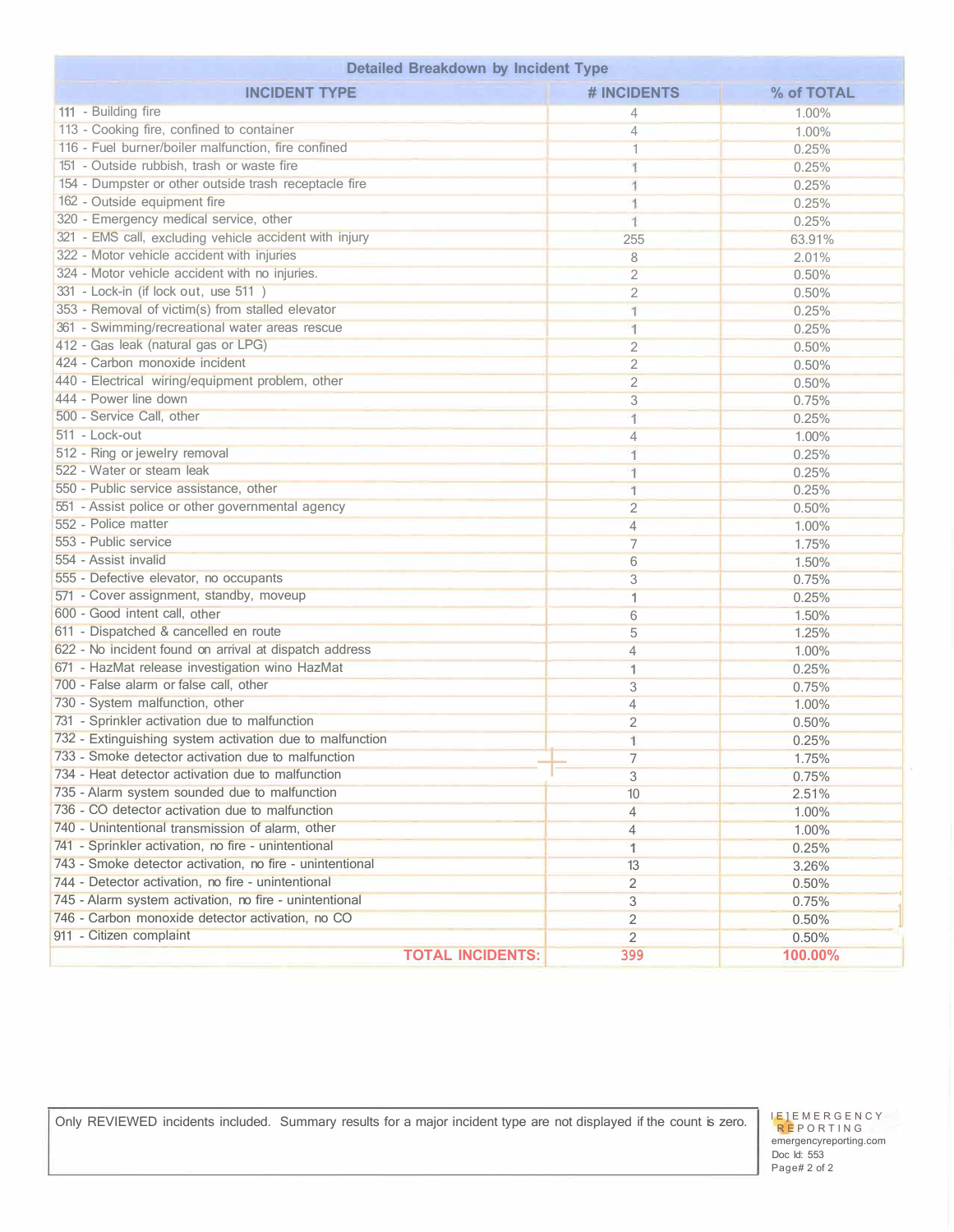

# Cumberland Fire Department

# Financial Report

# Period Ending: June 30, 2018

Presented: August 28, 2018

Diane Karolyshyn, Finance Director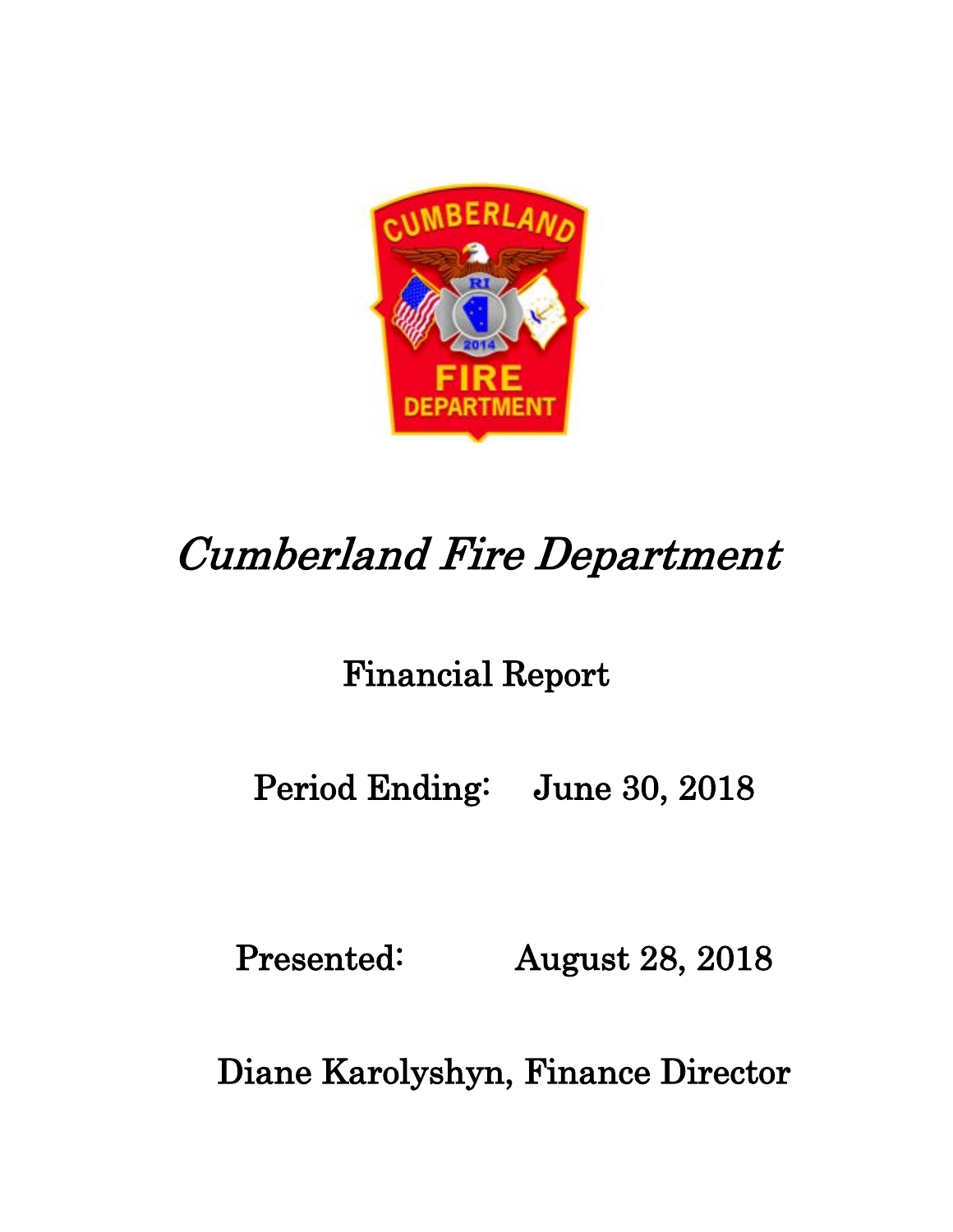#### **CUMBERLAND FIRE DISTRICT 3502 MENDON RD CUMBERLAND RI 02864 TAX COLLECTOR'S REPORT JUNE 2018**

| Month<br><b>Ending</b><br><b>June 2018</b> | <b>Beginning</b><br><b>Balance</b><br>06/01/2018 | New<br><b>Receivables</b> | <b>Total Balance</b><br>Due                           | <b>Total Collected</b> | <b>Abatements</b><br>and<br>Adjustments | <b>Refunds</b> | Returned<br><b>Checks</b> | Payment<br><b>Transfers</b> | <b>Total Payments,</b><br>Adjustments<br>and Transfers | <b>Ending Balance</b><br>06/30/2018 | % of Total<br>Outstanding<br><b>Collected</b> |
|--------------------------------------------|--------------------------------------------------|---------------------------|-------------------------------------------------------|------------------------|-----------------------------------------|----------------|---------------------------|-----------------------------|--------------------------------------------------------|-------------------------------------|-----------------------------------------------|
| 2016 & Prior \$ 29.539.63 \$               |                                                  | 383.78 \$                 | 29.923.41 \$                                          | 251.49 \$              | (8.34)                                  |                |                           | $(23.57)$ \$                | $219.58$ \$                                            | 29,703.83                           | 0.73%                                         |
|                                            | 2017 \$ 209.880.82 \$                            | $90.43$ \$                | 209.971.25 \$                                         | 42.190.46 \$           | 25.18                                   |                |                           | \$ (9,293.92) \$            | $\sim$<br>32.921.72 \$                                 | 177.049.53                          | 15.68%                                        |
| 2018 Prepaid \$                            |                                                  |                           | ٠.<br>$(7.198.28)$ \$ 7.748.607.42 \$ 7.741.409.14 \$ | 1,805,002.07 \$        | 25.450.96                               |                |                           | $$27.528.65$ \$             | $\sim$<br>1,857,981.68 \$                              | 5,883,427.46                        | 24.00%                                        |
|                                            | Total \$ 163,996.18 \$                           | 7,749,081.63 \$           | 7.913.077.81                                          | 1.847.444.02 \$        | 25.467.80                               |                |                           | $$18.211.16$ \, \$          | $\overline{\phantom{a}}$<br>1,891,122.98               | 6.021.954.83                        | 23.90%                                        |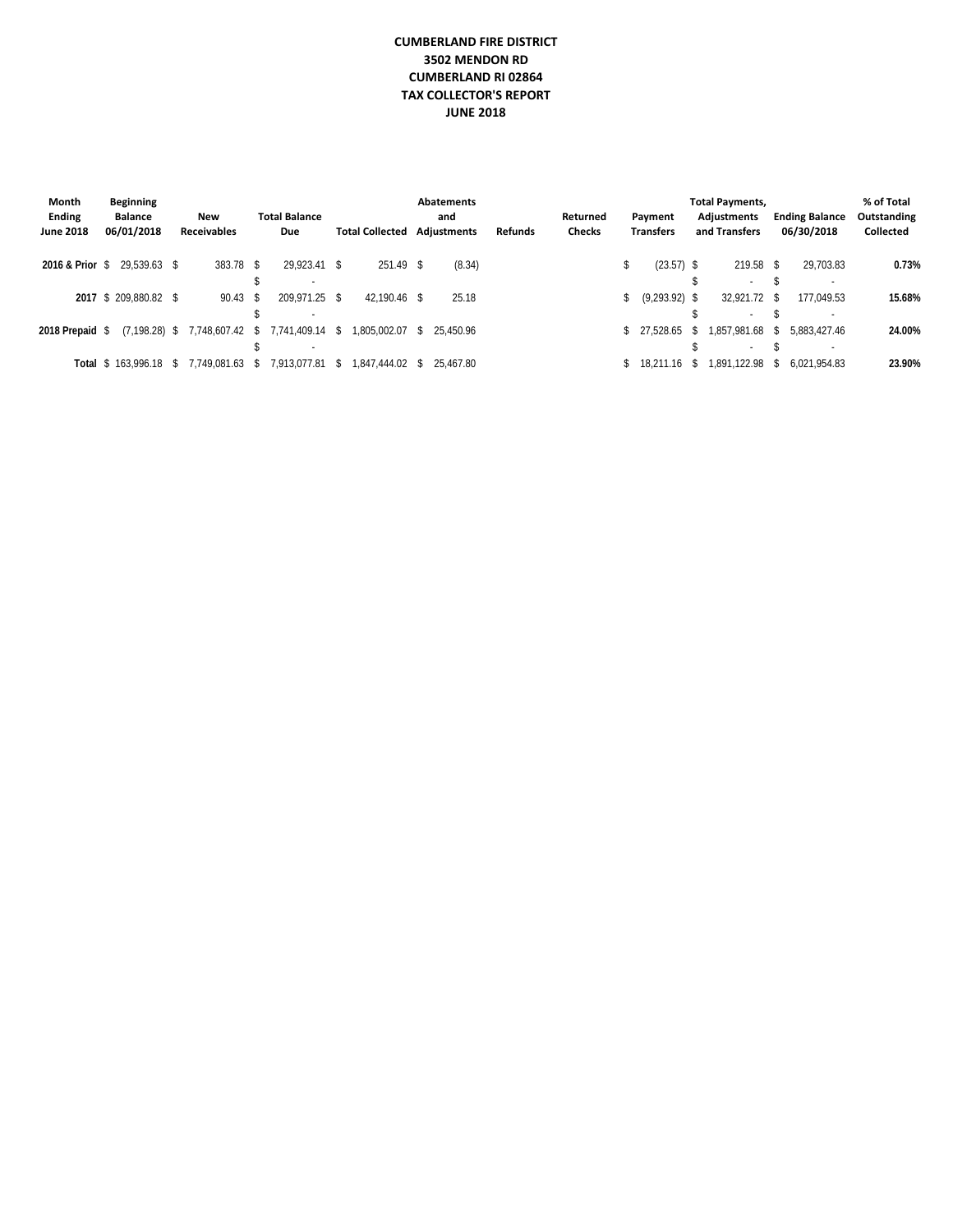#### **Cumberland Fire District Balance Sheet As of June 30, 2018**

|                                                                            | Jun 30, 18               |
|----------------------------------------------------------------------------|--------------------------|
| <b>ASSETS</b>                                                              |                          |
| <b>Current Assets</b>                                                      |                          |
| <b>Checking/Savings</b>                                                    |                          |
| 1001 · Navigant GF Operating                                               | 818,696.58               |
| 1002 · FNB HRA Checking                                                    | 2,444.20                 |
| 1004 · FNB Fire Prevention                                                 | 70,954.32                |
| 1005 · Navigant Savings MM                                                 | 751.611.04               |
| 1007 · FNB Retiree HealthCare Fund                                         | 208,589.71               |
| 1008 · FNB Truck Fund                                                      | 40.03                    |
| 1009 · FNB FP Savings<br>1010 · Navigant Comm/Training                     | 16.76<br>119,037.95      |
| 1011 · Navigant CD                                                         | 106.583.45               |
| 1012 · Webster Bank                                                        | 100,000.00               |
| <b>Total Checking/Savings</b>                                              | 2,177,974.04             |
| <b>Other Current Assets</b>                                                |                          |
| 1210 · Tax Receivable Prior Years                                          | 29,703.83                |
| 1215 · Tax Receivable 2017                                                 | 177,049.03               |
| 1216 · Tax Receivable 2018                                                 | 5,883,427.46             |
| 1300 · Collection/Returned CK Fees                                         | 50.00                    |
| 1305 · Tax Sale Fees                                                       | 7,891.91                 |
| 1310 · Radio Box Fees                                                      | 12.900.00                |
| 1311 · FF Detail Receivable                                                | 1,709.40                 |
| 1312 · Fire Prevention Fees                                                | 285.00                   |
| 1313 · Misc Fire Prevention Receivable                                     | 228.00                   |
| 1315 · Misc. Accounts Receivable                                           | 456.48                   |
| 1321.01 · Deferred Expense 2018-19                                         | 5,670.00                 |
| <b>Total Other Current Assets</b>                                          | 6,119,371.11             |
| <b>Total Current Assets</b><br><b>Fixed Assets</b>                         | 8,297,345.15             |
| $1400 \cdot$ Land                                                          | 779,800.00               |
| 1500 · Buildings & Improvements                                            | 1,541,935.09             |
| 1505 · Vehicles & Equipment                                                | 3,163,276.76             |
| 1506 · Radio Equipment                                                     | 76,354.12                |
| 1510 · Fire Prevention Equipment                                           | 551,383.84               |
| 1515 · Office Equipment                                                    | 10,081.93                |
| 1520 · Furniture and Fixtures                                              | 17,022.90                |
| 1600 · Accumulated Depreciation                                            | $-4,467,717.00$          |
| <b>Total Fixed Assets</b>                                                  | 1,672,137.64             |
| <b>Other Assets</b>                                                        |                          |
| 1050 · Petty Cash-Tax Collector                                            | 750.00                   |
| 1055 · Petty Cash Fire Chief                                               | 500.00                   |
| <b>Total Other Assets</b><br><b>TOTAL ASSETS</b>                           | 1,250.00<br>9,970,732.79 |
|                                                                            |                          |
| <b>LIABILITIES &amp; EQUITY</b><br>Liabilities                             |                          |
| <b>Current Liabilities</b>                                                 |                          |
| <b>Other Current Liabilities</b>                                           |                          |
| 2005 · Accrued Payroll at FYE                                              | 108,662.85               |
| 2011 · Payroll Tax FED W/H                                                 | $-34.54$                 |
| 2013 · Payroll Tax SDI WH                                                  | 230.74                   |
| $2026 \cdot AFLAC$                                                         | 151.46                   |
| 2028 · P & F Insurance Assoc.                                              | 293.03                   |
| 2250 · Deferred Tax Revenue 2015/2016                                      | 5,998.00                 |
| 2251 · Deferred Taxes 2016 & prior                                         | 10,521.10                |
| 2252 · Deferred Tax Revenue 2017-2018                                      | 173.915.09               |
| 2253 · Deferred Tax Revenue 2018-2019                                      | 7,723,235.40             |
| 2281 · Deferred Tax Sale Fee Income                                        | $-12.780.67$             |
| 2285 · Deferred Radio Box Income                                           | 587.29                   |
| 2286 · Deferred Radio Box Income 2019                                      | 38,600.00                |
| 2510 · Notes Payable - L-1 Truck Loan                                      | 83,714.32                |
| 2512 · TAN Payable                                                         | 500,000.00               |
| 2600 · Accrued Expenses                                                    | 31,927.56                |
| <b>Total Other Current Liabilities</b><br><b>Total Current Liabilities</b> | 8,665,021.63             |
|                                                                            | 8,665,021.63             |
| <b>Total Liabilities</b><br>Equity                                         | 8,665,021.63             |
| 3200 · Unrestricted Net Assets                                             | -236,943.92              |
| 3300 · Fund Balance transfer from Old                                      | 1,722,932.47             |
| Net Income                                                                 | $-180,277.39$            |
| <b>Total Equity</b>                                                        | 1,305,711.16             |
| <b>TOTAL LIABILITIES &amp; EQUITY</b>                                      | 9,970,732.79             |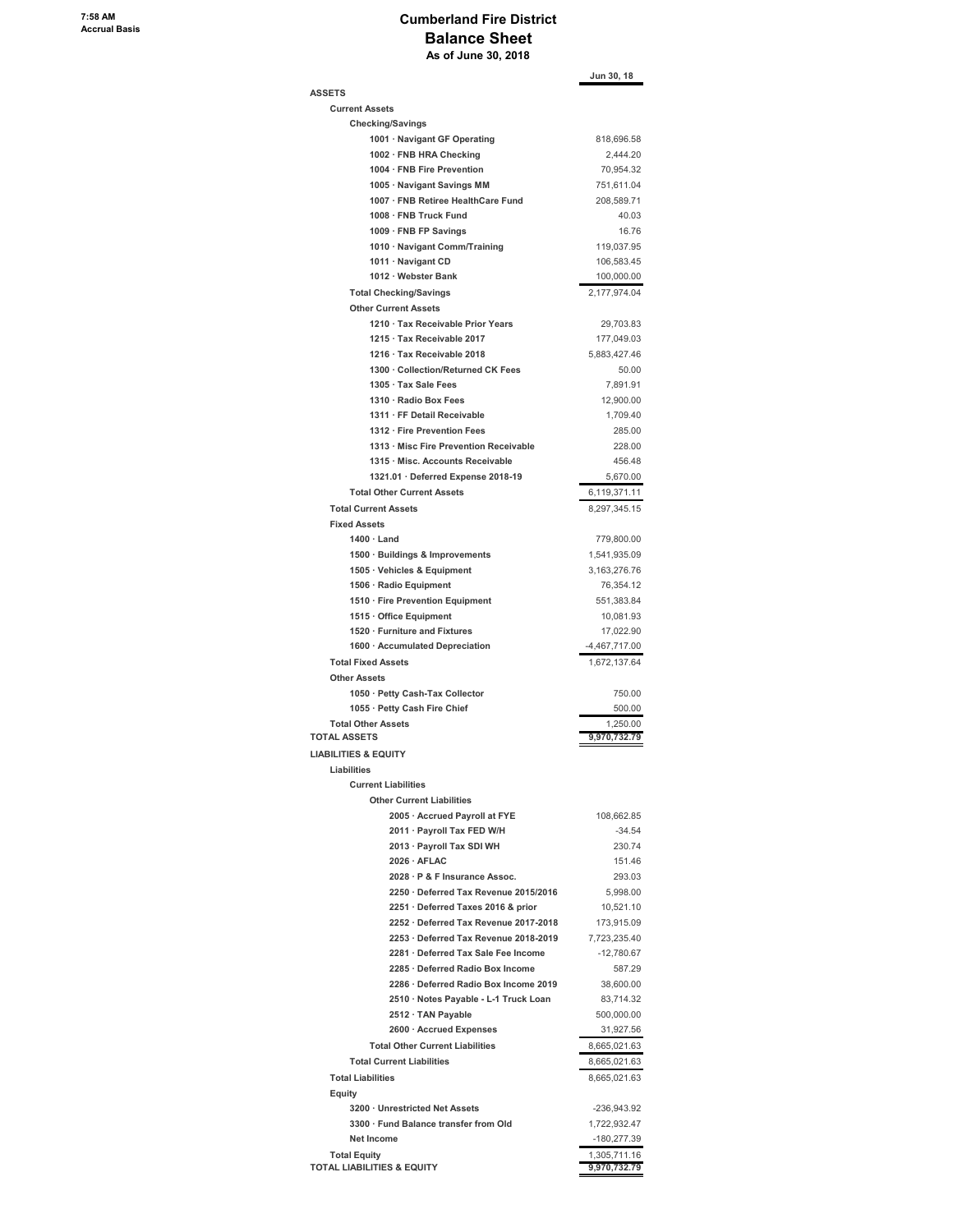| Type         | Num        | Date       | Name                           | Account                                                                         | <b>Paid Amount</b>       |
|--------------|------------|------------|--------------------------------|---------------------------------------------------------------------------------|--------------------------|
| Check        | EFT        | 06/04/2018 | <b>London Health CDH</b>       | 1002 · FNB HRA Checking                                                         |                          |
|              |            |            |                                | 6410.03 · Healthcare Reimb. (HRA) -FF<br>6510.03 · Healthcare Reimb. (HRA)-R    | $-2,079.30$<br>$-397.36$ |
| <b>TOTAL</b> |            |            |                                |                                                                                 | $-2,476.66$              |
| Check        | EFT        | 06/05/2018 |                                | 1005 · Navigant Savings MM                                                      |                          |
|              |            |            |                                | 6730 · Bank Service Fee                                                         | $-12.00$                 |
| <b>TOTAL</b> |            |            |                                |                                                                                 | $-12.00$                 |
| Check        | EFT        | 06/11/2018 | <b>London Health CDH</b>       | 1002 · FNB HRA Checking                                                         |                          |
|              |            |            |                                | 6410.03 · Healthcare Reimb. (HRA) -FF                                           | $-79.47$                 |
| <b>TOTAL</b> |            |            |                                |                                                                                 | $-79.47$                 |
| Check        | EFT        | 06/18/2018 | London Health CDH              | 1002 · FNB HRA Checking                                                         |                          |
|              |            |            |                                | 6410.03 · Healthcare Reimb. (HRA) -FF                                           | $-1,213.25$              |
| <b>TOTAL</b> |            |            |                                |                                                                                 | $-1,213.25$              |
| Check        | EFT        | 06/19/2018 | <b>Navigant Credit Union</b>   | 1001 · Navigant GF Operating                                                    |                          |
|              |            |            |                                | 2510 · Notes Payable - L-1 Truck Loan<br>7080 · Interest Expense-L-1 Truck Loan | $-1,506.83$<br>$-403.62$ |
| <b>TOTAL</b> |            |            |                                |                                                                                 | $-1,910.45$              |
| Check        | EFT        | 06/25/2018 | <b>London Health CDH</b>       | 1002 · FNB HRA Checking                                                         |                          |
|              |            |            |                                | 6410.03 · Healthcare Reimb. (HRA) -FF                                           | $-459.55$                |
| <b>TOTAL</b> |            |            |                                |                                                                                 | $-459.55$                |
| Check        | <b>POS</b> | 06/01/2018 | BJ's                           | 1001 · Navigant GF Operating                                                    |                          |
|              |            |            |                                | 6301 · Building Supplies & Maint.<br>6705 · Office Supplies & Expenses          | $-28.66$<br>$-42.46$     |
| <b>TOTAL</b> |            |            |                                |                                                                                 | $-71.12$                 |
| Check        | POS        | 06/02/2018 | <b>BackBlaze</b>               | 1001 · Navigant GF Operating                                                    |                          |
|              |            |            |                                | 6708 Computer Development Program                                               | $-7.75$                  |
| <b>TOTAL</b> |            |            |                                |                                                                                 | $-7.75$                  |
| Check        | <b>POS</b> | 06/05/2018 | <b>Intuit Quickbooks</b>       | 1001 · Navigant GF Operating                                                    |                          |
|              |            |            |                                | 6708 Computer Development Program                                               | $-559.95$                |
| <b>TOTAL</b> |            |            |                                | 6708 Computer Development Program                                               | $-39.20$<br>$-599.15$    |
|              |            |            |                                |                                                                                 |                          |
| Check        | POS        | 06/06/2018 | Office of the Attorney General | 1001 · Navigant GF Operating<br>6715 · Professional Fees                        |                          |
| <b>TOTAL</b> |            |            |                                |                                                                                 | $-10.70$<br>$-10.70$     |
|              |            |            |                                | 1004 · FNB Fire Prevention                                                      |                          |
| Check        | POS        | 06/06/2018 | <b>Miradore Ltd</b>            | 7040 · Spec. Fund Fire Prevention Exp                                           | $-16.00$                 |
| <b>TOTAL</b> |            |            |                                |                                                                                 | $-16.00$                 |
| Check        | <b>POS</b> | 06/11/2018 | <b>Sirius XM</b>               | 1001 · Navigant GF Operating                                                    |                          |
|              |            |            |                                | 6711 · Fire Chief Expenses                                                      | $-20.37$                 |
| <b>TOTAL</b> |            |            |                                |                                                                                 | $-20.37$                 |
| Check        | <b>POS</b> | 06/13/2018 | <b>Target Store</b>            | 1001 · Navigant GF Operating                                                    |                          |
|              |            |            |                                | 6301 · Building Supplies & Maint.                                               | $-85.59$                 |
| <b>TOTAL</b> |            |            |                                |                                                                                 | $-85.59$                 |
| Check        | POS        | 06/22/2018 | Intuit                         | 1001 · Navigant GF Operating                                                    |                          |
|              |            |            |                                | 6705 · Office Supplies & Expenses                                               | $-134.98$                |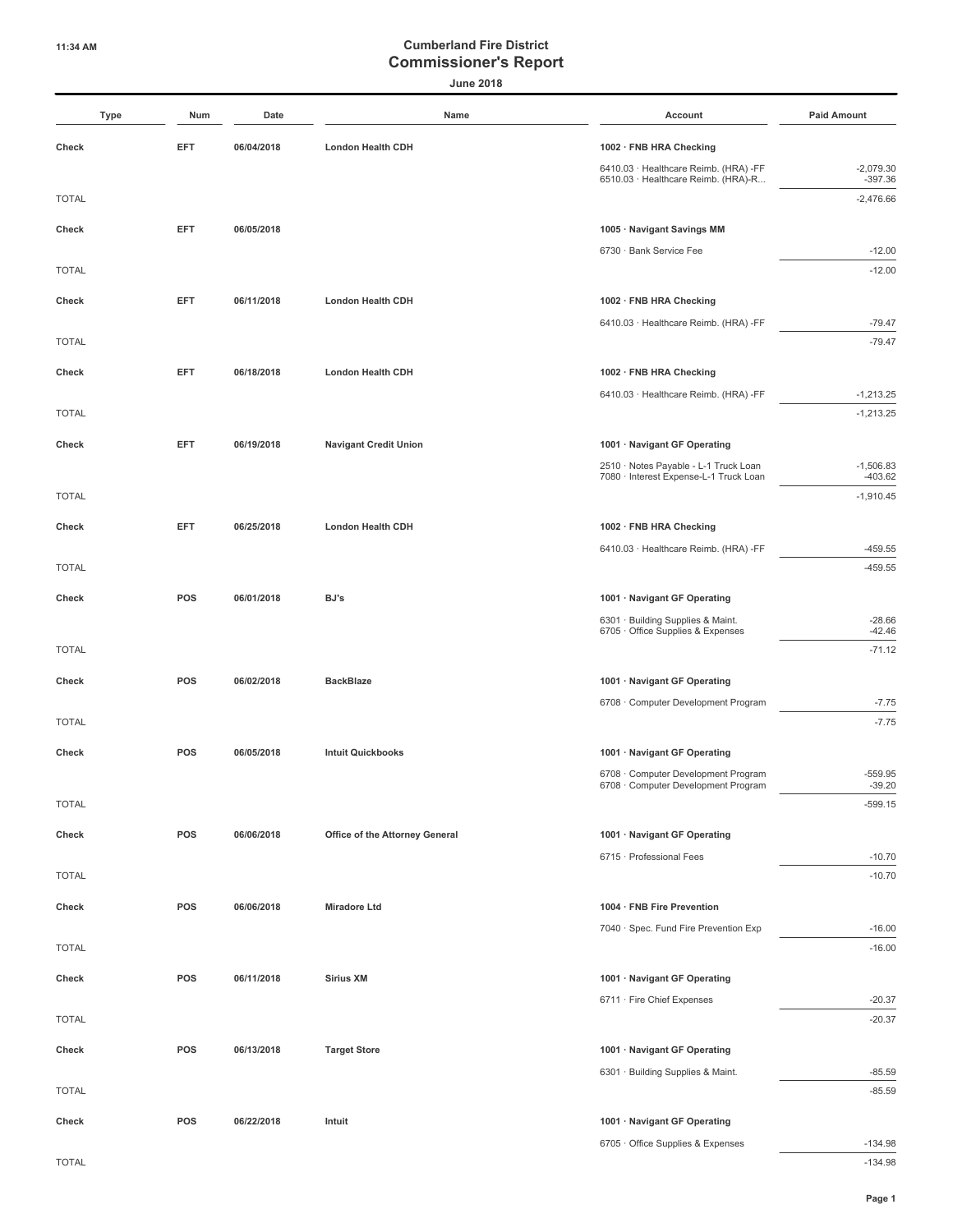| Type         | Num        | Date       | Name                                    | Account                                                                        | <b>Paid Amount</b>          |
|--------------|------------|------------|-----------------------------------------|--------------------------------------------------------------------------------|-----------------------------|
| Check        | <b>POS</b> | 06/23/2018 | World Trophies Company, Inc.            | 1001 · Navigant GF Operating                                                   |                             |
|              |            |            |                                         | 6705 · Office Supplies & Expenses                                              | $-63.00$                    |
| <b>TOTAL</b> |            |            |                                         |                                                                                | $-63.00$                    |
| Check        | <b>POS</b> | 06/23/2018 | Adobe Systems Inc.                      | 1001 · Navigant GF Operating                                                   |                             |
|              |            |            |                                         | 6705 · Office Supplies & Expenses                                              | $-64.16$                    |
| <b>TOTAL</b> |            |            |                                         |                                                                                | $-64.16$                    |
| Check        | <b>POS</b> | 06/27/2018 | BJ's                                    | 1001 · Navigant GF Operating                                                   |                             |
|              |            |            |                                         | 6705 · Office Supplies & Expenses                                              | $-42.46$                    |
| <b>TOTAL</b> |            |            |                                         |                                                                                | $-42.46$                    |
| Check        | 1013       | 06/29/2018 | The Okonite Company, Inc.               | 1010 · Navigant Comm/Training                                                  |                             |
|              |            |            |                                         | 2285 · Deferred Radio Box Income                                               | $-200.00$                   |
| <b>TOTAL</b> |            |            |                                         |                                                                                | $-200.00$                   |
| Check        | 4299       | 06/01/2018 | <b>Delta Dental</b>                     | 1001 · Navigant GF Operating                                                   |                             |
|              |            |            |                                         | 6410.04 · Healthcare -Dental                                                   | $-6,064.55$                 |
|              |            |            |                                         | 6510.04 · Healthcare -Dental -Retirees<br>6610.04 · Healthcare -Dental -Admin  | $-544.29$<br>$-553.96$      |
| <b>TOTAL</b> |            |            |                                         |                                                                                | $-7,162.80$                 |
| Check        | 4300       | 06/01/2018 | <b>Blue Cross Blue Shield -MCA</b>      | 1001 · Navigant GF Operating                                                   |                             |
|              |            |            |                                         | 6510.01 · Healthcare Insurance -Retir                                          | $-924.00$                   |
| <b>TOTAL</b> |            |            |                                         |                                                                                | $-924.00$                   |
| Check        | 4301       | 06/01/2018 | <b>Blue Cross &amp; Blue Shield</b>     | 1001 · Navigant GF Operating                                                   |                             |
|              |            |            |                                         | 6410.01 · Healthcare Insurance                                                 | $-71,771.72$                |
|              |            |            |                                         | 6510.01 · Healthcare Insurance -Retir<br>6610.01 · Healthcare Insurance -Admin | $-10,290.26$<br>$-5,317.84$ |
| <b>TOTAL</b> |            |            |                                         |                                                                                | $-87,379.82$                |
| Check        | 4302       | 06/01/2018 | <b>Pawtucket Water Supply -Hydrants</b> | 1001 · Navigant GF Operating                                                   |                             |
|              |            |            |                                         | 6215.02 · Hydrant Fees - Pawtucket                                             | $-11,353.63$                |
| <b>TOTAL</b> |            |            |                                         |                                                                                | $-11,353.63$                |
| Check        | 4303       | 06/01/2018 | <b>Pawtucket Water Supply Board</b>     | 1001 · Navigant GF Operating                                                   |                             |
|              |            |            |                                         | 6211 · Water Usage Fees                                                        | $-49.95$                    |
| <b>TOTAL</b> |            |            |                                         |                                                                                | $-49.95$                    |
| Check        | 4305       | 06/06/2018 | Town of Cumberland Clerks Office        | 1001 · Navigant GF Operating                                                   |                             |
|              |            |            |                                         | 7050 · Tax - Legal & Collection Fees                                           | $-2,040.00$                 |
| <b>TOTAL</b> |            |            |                                         |                                                                                | $-2,040.00$                 |
| Check        | 4306       | 06/07/2018 | <b>Belmont Springs</b>                  | 1001 · Navigant GF Operating                                                   |                             |
|              |            |            |                                         | 6301 · Building Supplies & Maint.<br>6301 · Building Supplies & Maint.         | $-93.52$<br>$-61.60$        |
|              |            |            |                                         | 6301 · Building Supplies & Maint.<br>6301 · Building Supplies & Maint.         | $-69.58$<br>$-71.49$        |
| <b>TOTAL</b> |            |            |                                         |                                                                                | $-296.19$                   |
| Check        | 4307       | 06/07/2018 | National Grid Elec Sta5L                | 1001 · Navigant GF Operating                                                   |                             |
|              |            |            |                                         | 6200 · Electricity                                                             | $-17.43$                    |
| <b>TOTAL</b> |            |            |                                         |                                                                                | $-17.43$                    |
| Check        | 4308       | 06/07/2018 | <b>National Grid Elec Sta4L</b>         | 1001 · Navigant GF Operating                                                   |                             |
|              |            |            |                                         | 6200 · Electricity                                                             | $-17.43$                    |
| <b>TOTAL</b> |            |            |                                         |                                                                                | $-17.43$                    |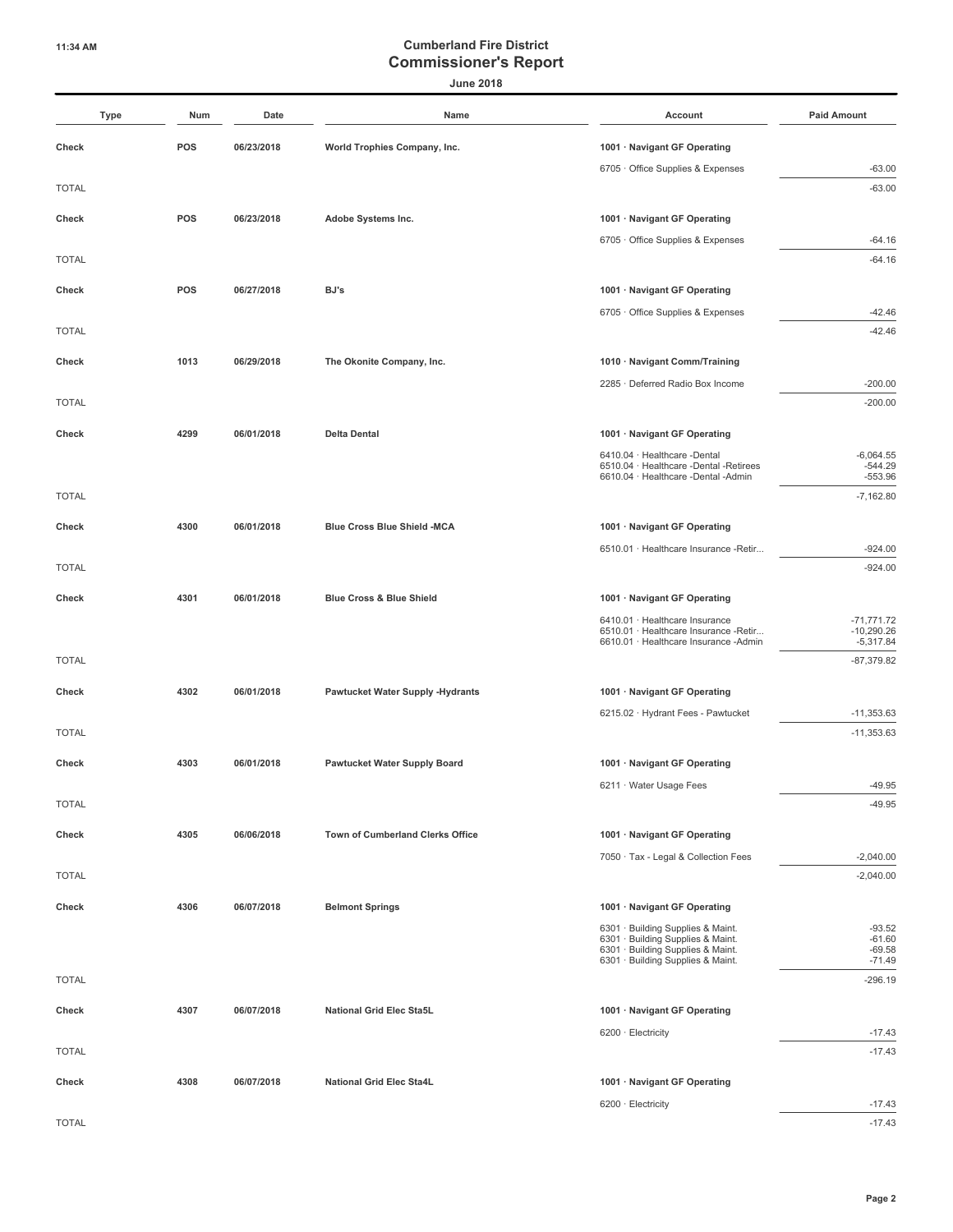|              | Type | Num  | Date       | Name                                  | Account                                                                    | <b>Paid Amount</b>     |
|--------------|------|------|------------|---------------------------------------|----------------------------------------------------------------------------|------------------------|
| Check        |      | 4309 | 06/07/2018 | <b>Video Artistry</b>                 | 1001 · Navigant GF Operating                                               |                        |
|              |      |      |            |                                       | 6716 · Videographer                                                        | $-180.00$              |
| <b>TOTAL</b> |      |      |            |                                       |                                                                            | $-180.00$              |
|              |      | 4310 |            |                                       |                                                                            |                        |
| Check        |      |      | 06/07/2018 | <b>City of Woonsocket -Hydrants</b>   | 1001 · Navigant GF Operating<br>6215.01 · Hydrant Fees - Cumberland        | $-767.36$              |
| <b>TOTAL</b> |      |      |            |                                       |                                                                            | $-767.36$              |
|              |      |      |            |                                       |                                                                            |                        |
| Check        |      | 4311 | 06/08/2018 | Cumberland, RI - Water Sta 5          | 1001 · Navigant GF Operating                                               |                        |
| <b>TOTAL</b> |      |      |            |                                       | 6211 · Water Usage Fees                                                    | $-151.75$<br>$-151.75$ |
|              |      |      |            |                                       |                                                                            |                        |
| Check        |      | 4312 | 06/08/2018 | Cumberland, RI - Water Sta 2          | 1001 · Navigant GF Operating                                               |                        |
|              |      |      |            |                                       | 6211 · Water Usage Fees                                                    | $-96.30$               |
| <b>TOTAL</b> |      |      |            |                                       |                                                                            | $-96.30$               |
| Check        |      | 4313 | 06/08/2018 | Cumberland, RI - Water Sta 4          | 1001 · Navigant GF Operating                                               |                        |
|              |      |      |            |                                       | 6211 · Water Usage Fees                                                    | $-28.13$               |
| <b>TOTAL</b> |      |      |            |                                       |                                                                            | $-28.13$               |
| Check        |      | 4314 | 06/18/2018 | Michelle D. Baker, Esq.               | 1001 · Navigant GF Operating                                               |                        |
|              |      |      |            |                                       | 1320.05 · Prepaid Expenses-Tax Sale                                        | $-3,955.24$            |
| <b>TOTAL</b> |      |      |            |                                       |                                                                            | $-3,955.24$            |
| Check        |      | 4315 | 06/20/2018 | <b>Hilltop Securities</b>             | 1001 · Navigant GF Operating                                               |                        |
|              |      |      |            |                                       | 7085.04 · TANS Financial Advisor                                           | $-3,250.00$            |
| <b>TOTAL</b> |      |      |            |                                       |                                                                            | $-3,250.00$            |
| Check        |      | 4316 | 06/20/2018 | <b>Apex Technology Group</b>          | 1001 · Navigant GF Operating                                               |                        |
|              |      |      |            |                                       | 6708 Computer Development Program                                          | $-99.00$               |
|              |      |      |            |                                       | 6708 Computer Development Program                                          | $-281.10$              |
| <b>TOTAL</b> |      |      |            |                                       |                                                                            | $-380.10$              |
| Check        |      | 4317 | 06/20/2018 | Air Cleaning Specialists of N.E., LLC | 1001 · Navigant GF Operating                                               |                        |
|              |      |      |            |                                       | 6301 · Building Supplies & Maint.                                          | $-255.00$              |
| <b>TOTAL</b> |      |      |            |                                       |                                                                            | $-255.00$              |
| Check        |      | 4318 | 06/20/2018 | <b>Allied Auto Parts</b>              | 1001 · Navigant GF Operating                                               |                        |
|              |      |      |            |                                       | 6101 · Vehicle Repair & Maintenance<br>6101 · Vehicle Repair & Maintenance | $-31.90$<br>$-14.75$   |
| <b>TOTAL</b> |      |      |            |                                       |                                                                            | $-46.65$               |
|              |      |      |            |                                       |                                                                            |                        |
| Check        |      | 4319 | 06/20/2018 | A & P Fire Systems                    | 1001 · Navigant GF Operating                                               |                        |
| <b>TOTAL</b> |      |      |            |                                       | 6150 · Fire Alarm Testing                                                  | $-81.00$<br>$-81.00$   |
|              |      |      |            |                                       |                                                                            |                        |
| Check        |      | 4320 | 06/20/2018 | <b>David Cinq-Mars</b>                | 1001 · Navigant GF Operating                                               |                        |
|              |      |      |            |                                       | 6430 · Education Tuition Cost                                              | $-834.00$              |
| <b>TOTAL</b> |      |      |            |                                       |                                                                            | $-834.00$              |
| Check        |      | 4321 | 06/20/2018 | C & S Specialty, Inc.                 | 1001 · Navigant GF Operating                                               |                        |
|              |      |      |            |                                       | 6112 · Equipment Supplies & Repairs                                        | $-104.82$              |
| <b>TOTAL</b> |      |      |            |                                       |                                                                            | $-104.82$              |
| Check        |      | 4322 | 06/20/2018 | <b>Kevin Clarke</b>                   | 1001 · Navigant GF Operating                                               |                        |
|              |      |      |            |                                       | 6510.01 · Healthcare Insurance -Retir                                      | $-57.69$               |
| <b>TOTAL</b> |      |      |            |                                       |                                                                            | $-57.69$               |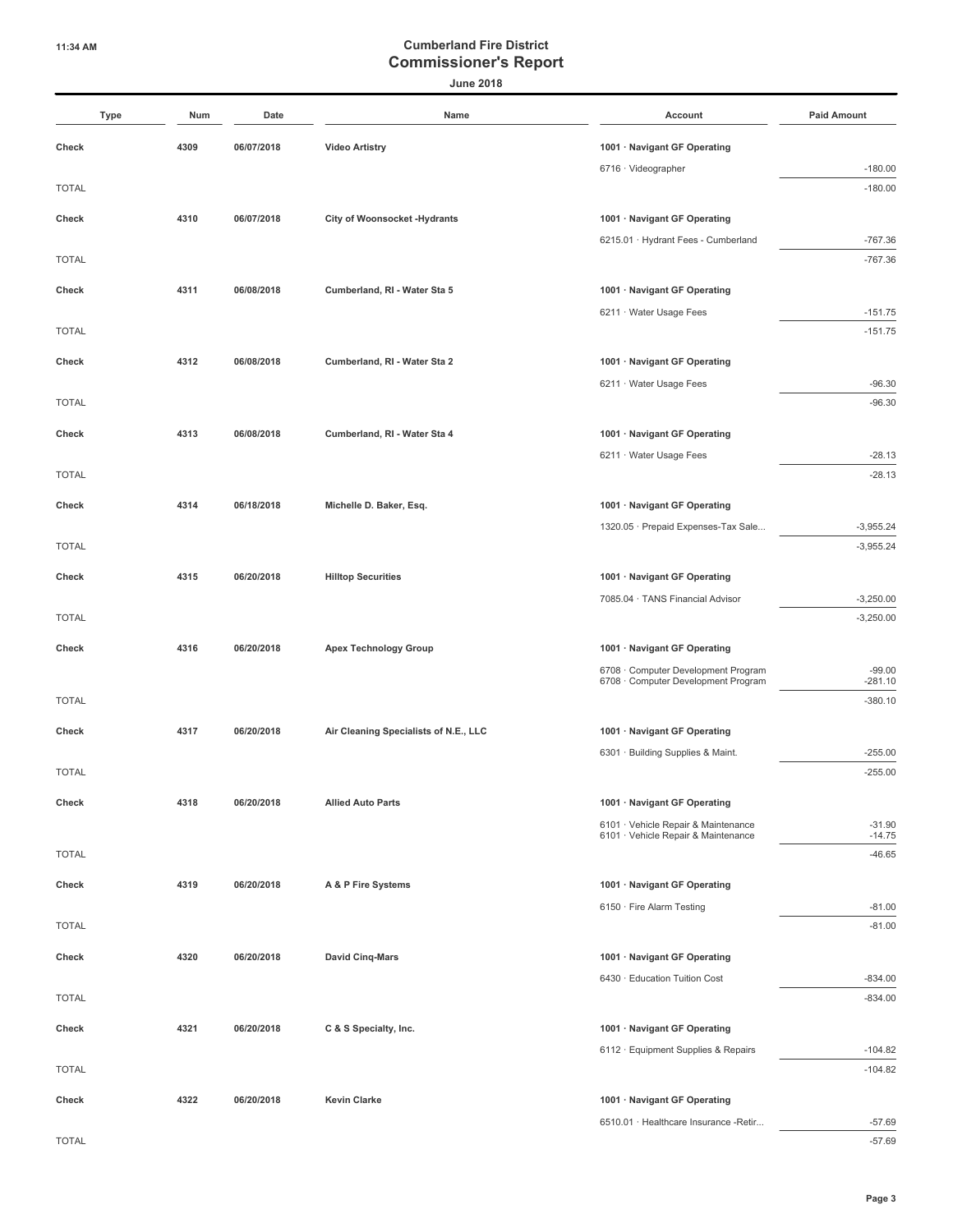**June 2018**

|              | Type | Num  | Date       | Name                                | Account                                                                                                     | <b>Paid Amount</b>                |
|--------------|------|------|------------|-------------------------------------|-------------------------------------------------------------------------------------------------------------|-----------------------------------|
| Check        |      | 4323 | 06/20/2018 | <b>Cumberland Pest Control, LLC</b> | 1001 · Navigant GF Operating                                                                                |                                   |
|              |      |      |            |                                     | 6301 · Building Supplies & Maint.<br>6301 · Building Supplies & Maint.                                      | $-25.00$<br>$-30.00$              |
|              |      |      |            |                                     | 6301 · Building Supplies & Maint.                                                                           | $-25.00$                          |
| <b>TOTAL</b> |      |      |            |                                     |                                                                                                             | $-80.00$                          |
| Check        |      | 4324 | 06/20/2018 | DELL Marketing L.P.                 | 1001 · Navigant GF Operating                                                                                |                                   |
|              |      |      |            |                                     | 6110 · Equipment Purchase & Upgrad                                                                          | $-696.80$                         |
| <b>TOTAL</b> |      |      |            |                                     |                                                                                                             | $-696.80$                         |
| Check        |      | 4325 | 06/20/2018 | <b>Depault Ace Hardware</b>         | 1001 · Navigant GF Operating                                                                                |                                   |
| <b>TOTAL</b> |      |      |            |                                     | 6301 · Building Supplies & Maint.                                                                           | $-10.19$<br>$-10.19$              |
|              |      |      |            |                                     |                                                                                                             |                                   |
| Check        |      | 4326 | 06/20/2018 | Ergometrics                         | 1001 · Navigant GF Operating                                                                                |                                   |
| <b>TOTAL</b> |      |      |            |                                     | 6905.01 · Drills & Training                                                                                 | $-1,543.62$<br>$-1,543.62$        |
|              |      |      |            |                                     |                                                                                                             |                                   |
| Check        |      | 4327 | 06/20/2018 | <b>ICSC</b>                         | 1001 · Navigant GF Operating                                                                                |                                   |
| <b>TOTAL</b> |      |      |            |                                     | 6130 · Air Cascade Maintenance                                                                              | $-272.24$<br>$-272.24$            |
|              |      |      |            |                                     |                                                                                                             |                                   |
| Check        |      | 4328 | 06/20/2018 | Janitech                            | 1001 · Navigant GF Operating                                                                                |                                   |
|              |      |      |            |                                     | 6301 · Building Supplies & Maint.<br>6301 · Building Supplies & Maint.<br>6301 · Building Supplies & Maint. | $-218.12$<br>$-62.79$<br>$-63.95$ |
|              |      |      |            |                                     | 6301 · Building Supplies & Maint.<br>6301 · Building Supplies & Maint.                                      | $-114.63$<br>$-23.32$             |
|              |      |      |            |                                     | 6301 · Building Supplies & Maint.                                                                           | $-62.79$                          |
| <b>TOTAL</b> |      |      |            |                                     |                                                                                                             | $-545.60$                         |
| Check        |      | 4329 | 06/20/2018 | <b>Kelley Nickson Morris</b>        | 1001 · Navigant GF Operating                                                                                |                                   |
|              |      |      |            |                                     | 6703.01 · Legal                                                                                             | $-2,462.50$                       |
| <b>TOTAL</b> |      |      |            |                                     |                                                                                                             | $-2,462.50$                       |
| Check        |      | 4330 | 06/20/2018 | Minuteman Trucks, Inc               | 1001 · Navigant GF Operating                                                                                |                                   |
|              |      |      |            |                                     | 6101 · Vehicle Repair & Maintenance<br>6101 · Vehicle Repair & Maintenance                                  | $-80.50$<br>$-182.95$             |
| <b>TOTAL</b> |      |      |            |                                     |                                                                                                             | $-263.45$                         |
| Check        |      | 4331 | 06/20/2018 | <b>Moore Medical LLC</b>            | 1001 · Navigant GF Operating                                                                                |                                   |
|              |      |      |            |                                     | 6125 · First Aid Equip & Supplies                                                                           | $-424.14$                         |
| <b>TOTAL</b> |      |      |            |                                     |                                                                                                             | $-424.14$                         |
| Check        |      | 4332 | 06/20/2018 | <b>National Grid Elec Sta1</b>      | 1001 · Navigant GF Operating                                                                                |                                   |
|              |      |      |            |                                     | 6200 · Electricity                                                                                          | $-641.84$                         |
| <b>TOTAL</b> |      |      |            |                                     |                                                                                                             | $-641.84$                         |
| Check        |      | 4333 | 06/20/2018 | <b>National Grid Elec Sta2</b>      | 1001 · Navigant GF Operating                                                                                |                                   |
|              |      |      |            |                                     | 6200 · Electricity                                                                                          | $-375.55$                         |
| <b>TOTAL</b> |      |      |            |                                     |                                                                                                             | $-375.55$                         |
| Check        |      | 4334 | 06/20/2018 | <b>National Grid Elec Sta4</b>      | 1001 · Navigant GF Operating                                                                                |                                   |
|              |      |      |            |                                     | 6200 · Electricity                                                                                          | $-995.62$                         |
| <b>TOTAL</b> |      |      |            |                                     |                                                                                                             | $-995.62$                         |
| Check        |      | 4335 | 06/20/2018 | National Grid Elec Sta5A            | 1001 · Navigant GF Operating                                                                                |                                   |
|              |      |      |            |                                     | 6200 · Electricity                                                                                          | $-17.53$                          |

TOTAL -17.53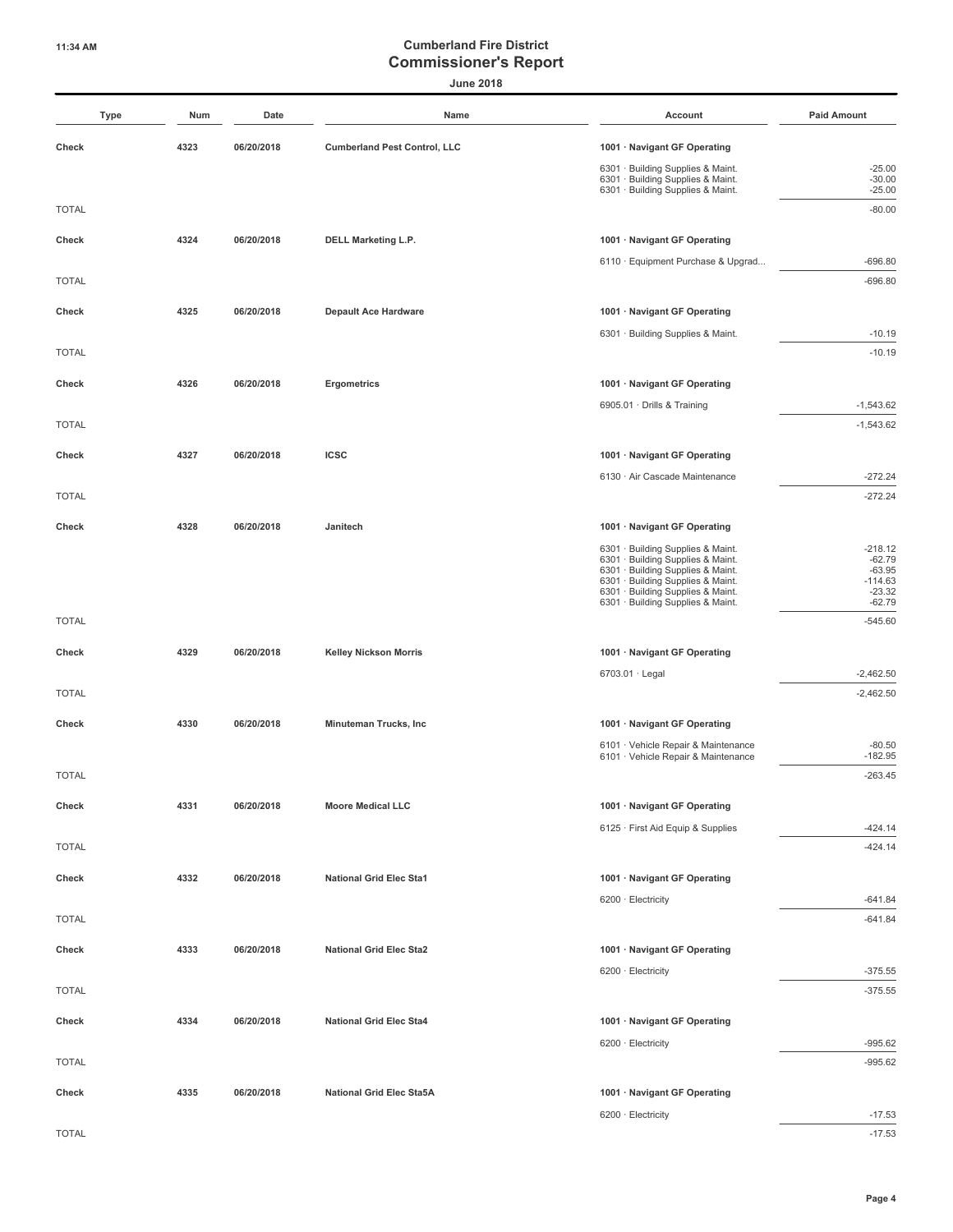**June 2018**

| <b>Type</b>  | Num  | Date       | Name                                    | Account                                                                    | <b>Paid Amount</b>       |
|--------------|------|------------|-----------------------------------------|----------------------------------------------------------------------------|--------------------------|
| Check        | 4336 | 06/20/2018 | <b>National Grid Elec Sta5</b>          | 1001 · Navigant GF Operating                                               |                          |
|              |      |            |                                         | 6200 · Electricity                                                         | $-512.65$                |
| <b>TOTAL</b> |      |            |                                         |                                                                            | $-512.65$                |
| Check        | 4337 | 06/20/2018 | <b>National Grid Gas Sta1</b>           | 1001 · Navigant GF Operating                                               |                          |
|              |      |            |                                         | 6201 · Gas & Hot Water                                                     | $-118.86$                |
| <b>TOTAL</b> |      |            |                                         |                                                                            | $-118.86$                |
| Check        | 4338 | 06/20/2018 | <b>National Grid Gas Sta2</b>           | 1001 · Navigant GF Operating                                               |                          |
|              |      |            |                                         | 6201 · Gas & Hot Water                                                     | $-41.60$                 |
| <b>TOTAL</b> |      |            |                                         |                                                                            | $-41.60$                 |
| Check        | 4339 | 06/20/2018 | <b>National Grid Gas Sta4</b>           | 1001 · Navigant GF Operating                                               |                          |
|              |      |            |                                         | 6201 · Gas & Hot Water                                                     | $-60.13$                 |
| <b>TOTAL</b> |      |            |                                         |                                                                            | $-60.13$                 |
| Check        | 4340 | 06/20/2018 | <b>National Grid Gas Sta5</b>           | 1001 · Navigant GF Operating                                               |                          |
|              |      |            |                                         | 6201 · Gas & Hot Water                                                     | $-73.31$                 |
| <b>TOTAL</b> |      |            |                                         |                                                                            | $-73.31$                 |
| Check        | 4341 | 06/20/2018 | <b>National Grid Gas Sta5A</b>          | 1001 · Navigant GF Operating                                               |                          |
|              |      |            |                                         | 6201 · Gas & Hot Water                                                     | $-100.00$                |
| <b>TOTAL</b> |      |            |                                         |                                                                            | $-100.00$                |
| Check        | 4342 | 06/20/2018 | Police & Firemen's Insurance Assoc.     | 1001 · Navigant GF Operating                                               |                          |
|              |      |            |                                         | 2028 · P & F Insurance Assoc.                                              | $-627.04$                |
| <b>TOTAL</b> |      |            |                                         |                                                                            | $-627.04$                |
| Check        | 4343 | 06/20/2018 | Prescott H. Peirce Co. Inc.             | 1001 · Navigant GF Operating                                               |                          |
|              |      |            |                                         | 6112 · Equipment Supplies & Repairs                                        | $-327.75$                |
| <b>TOTAL</b> |      |            |                                         | 6112 · Equipment Supplies & Repairs                                        | $-62.75$<br>$-390.50$    |
|              |      |            |                                         |                                                                            |                          |
| Check        | 4344 | 06/20/2018 | <b>Piette McCoart</b>                   | 1001 · Navigant GF Operating                                               |                          |
|              |      |            |                                         | 6710 · External Accounting Fees<br>2600 · Accrued Expenses                 | $-1,138.33$<br>$-381.67$ |
| <b>TOTAL</b> |      |            |                                         |                                                                            | $-1,520.00$              |
| Check        | 4345 | 06/20/2018 | Vincent F. Ragosta, Jr.                 | 1001 · Navigant GF Operating                                               |                          |
|              |      |            |                                         | 6703.02 · Legal - CBA                                                      | $-1,100.00$              |
| <b>TOTAL</b> |      |            |                                         |                                                                            | $-1,100.00$              |
| Check        | 4346 | 06/20/2018 | Ralco Equipment Co., Inc                | 1001 · Navigant GF Operating                                               |                          |
|              |      |            |                                         | 6101 · Vehicle Repair & Maintenance<br>6101 · Vehicle Repair & Maintenance | $-1,079.36$<br>$-663.94$ |
|              |      |            |                                         | 6101 · Vehicle Repair & Maintenance                                        | $-1,556.68$              |
| <b>TOTAL</b> |      |            |                                         |                                                                            | $-3,299.98$              |
| Check        | 4347 | 06/20/2018 | <b>RI Fire Instructors' Association</b> | 1001 · Navigant GF Operating                                               |                          |
|              |      |            |                                         | 6905.01 · Drills & Training                                                | $-50.00$                 |
| <b>TOTAL</b> |      |            |                                         |                                                                            | $-50.00$                 |
| Check        | 4348 | 06/20/2018 | <b>RICOH</b>                            | 1001 · Navigant GF Operating                                               |                          |
|              |      |            |                                         | 6705 · Office Supplies & Expenses                                          | $-390.52$                |
| <b>TOTAL</b> |      |            |                                         |                                                                            | $-390.52$                |
| Check        | 4349 | 06/20/2018 | <b>Shipman's Fire Equipment</b>         | 1001 · Navigant GF Operating                                               |                          |
|              |      |            |                                         | 6112 · Equipment Supplies & Repairs                                        | $-255.36$                |

TOTAL -255.36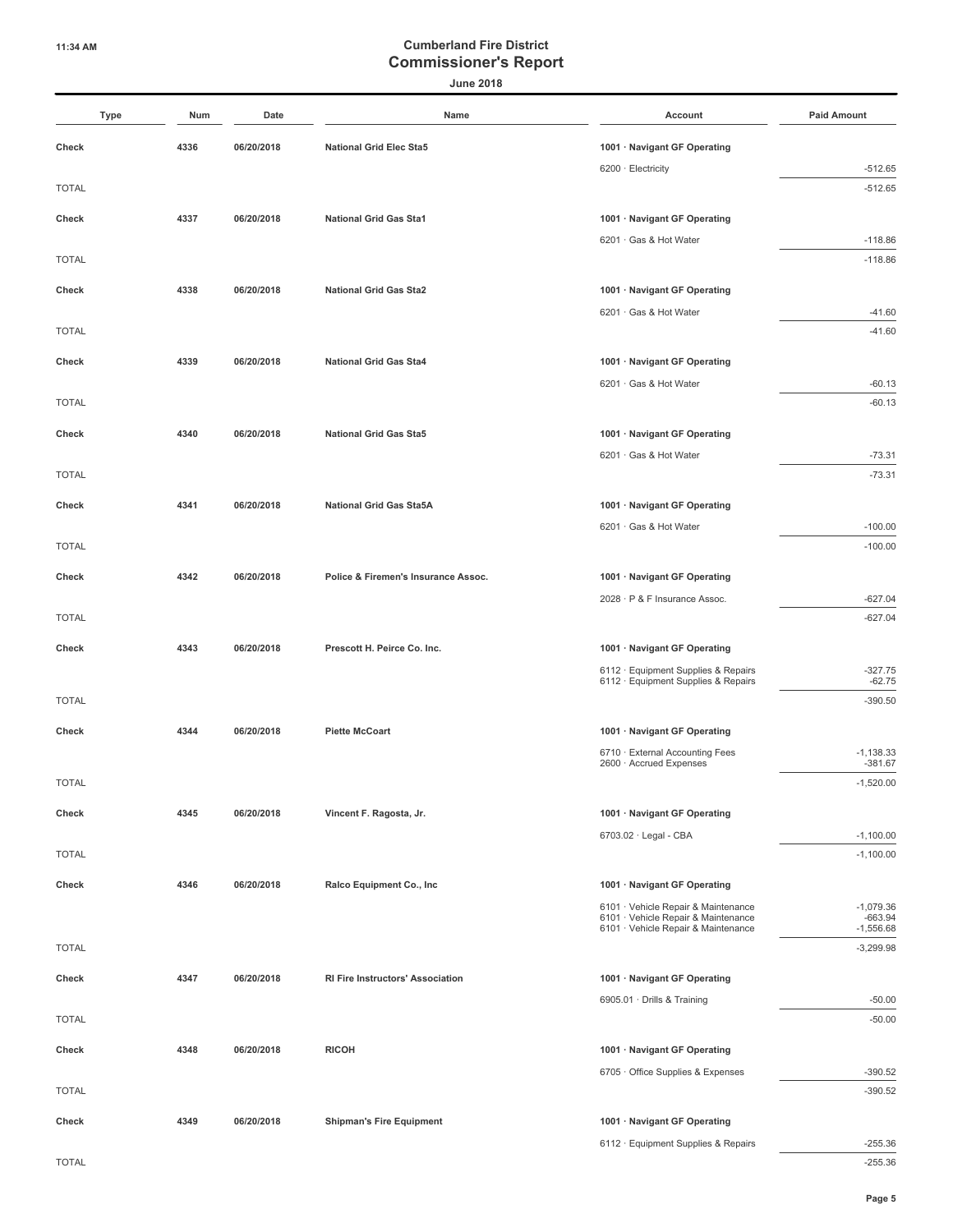**June 2018**

|              | <b>Type</b> | Num  | Date       | Name                                             | Account                                                                    | <b>Paid Amount</b>         |
|--------------|-------------|------|------------|--------------------------------------------------|----------------------------------------------------------------------------|----------------------------|
| Check        |             | 4350 | 06/20/2018 | <b>Smithfield Fire Department</b>                | 1001 · Navigant GF Operating                                               |                            |
|              |             |      |            |                                                  | 6713 · Grants - Matching Funds                                             | $-2,907.00$                |
| <b>TOTAL</b> |             |      |            |                                                  |                                                                            | $-2,907.00$                |
| Check        |             | 4351 | 06/20/2018 | <b>Sterry Street Towing &amp; Auto Transport</b> | 1001 · Navigant GF Operating                                               |                            |
|              |             |      |            |                                                  | 6101 · Vehicle Repair & Maintenance                                        | $-300.00$                  |
| <b>TOTAL</b> |             |      |            |                                                  |                                                                            | $-300.00$                  |
| Check        |             | 4352 | 06/20/2018 | <b>S&amp;D Road Service</b>                      | 1001 · Navigant GF Operating                                               |                            |
|              |             |      |            |                                                  | 6101 · Vehicle Repair & Maintenance                                        | $-5,387.15$                |
|              |             |      |            |                                                  | 6101 · Vehicle Repair & Maintenance<br>6101 · Vehicle Repair & Maintenance | -758.89<br>$-555.23$       |
| <b>TOTAL</b> |             |      |            |                                                  | 6101 · Vehicle Repair & Maintenance                                        | $-490.33$<br>$-7,191.60$   |
|              |             |      |            |                                                  |                                                                            |                            |
| Check        |             | 4353 | 06/20/2018 | Shechtman Halperin Savage, LLP                   | 1001 · Navigant GF Operating                                               |                            |
| <b>TOTAL</b> |             |      |            |                                                  | 7085.03 · TANS Bond Counsel                                                | $-4,092.46$<br>$-4,092.46$ |
|              |             |      |            |                                                  |                                                                            |                            |
| Check        |             | 4354 | 06/20/2018 | <b>Staples Credit</b>                            | 1001 · Navigant GF Operating                                               |                            |
|              |             |      |            |                                                  | 6705 · Office Supplies & Expenses<br>6705 Office Supplies & Expenses       | $-74.23$<br>$-7.29$        |
|              |             |      |            |                                                  | 6705 · Office Supplies & Expenses                                          | $-60.19$                   |
| <b>TOTAL</b> |             |      |            |                                                  |                                                                            | $-141.71$                  |
| Check        |             | 4355 | 06/20/2018 | TH Malloy & Sons, Inc                            | 1001 · Navigant GF Operating                                               |                            |
|              |             |      |            |                                                  | 6100 · Vehicle Gas & Oil                                                   | $-3,300.33$                |
| <b>TOTAL</b> |             |      |            |                                                  |                                                                            | $-3,300.33$                |
| Check        |             | 4356 | 06/20/2018 | The Valley Breeze                                | 1001 · Navigant GF Operating                                               |                            |
|              |             |      |            |                                                  | 6725 · Tax Sale Fee<br>6725 · Tax Sale Fee                                 | $-154.00$<br>$-154.00$     |
|              |             |      |            |                                                  | 6725 · Tax Sale Fee                                                        | $-154.00$                  |
| <b>TOTAL</b> |             |      |            |                                                  |                                                                            | $-462.00$                  |
| Check        |             | 4357 | 06/20/2018 | Vision Government Solutions, Inc.                | 1001 · Navigant GF Operating                                               |                            |
|              |             |      |            |                                                  | 6908 · Professional Development                                            | $-375.00$                  |
| <b>TOTAL</b> |             |      |            |                                                  |                                                                            | $-375.00$                  |
| Check        |             | 4358 | 06/20/2018 | W.B. Mason Co., Inc                              | 1001 · Navigant GF Operating                                               |                            |
|              |             |      |            |                                                  | 6705 · Office Supplies & Expenses<br>6705 · Office Supplies & Expenses     | $-65.62$<br>$-22.90$       |
| <b>TOTAL</b> |             |      |            |                                                  |                                                                            | $-88.52$                   |
|              |             |      |            |                                                  |                                                                            |                            |
| Check        |             | 4359 | 06/20/2018 | <b>Woonsocket Fire Department</b>                | 1001 · Navigant GF Operating<br>6906 · Medical Examinations                | $-300.00$                  |
|              |             |      |            |                                                  | 6906 · Medical Examinations                                                | $-300.00$                  |
| <b>TOTAL</b> |             |      |            |                                                  |                                                                            | $-600.00$                  |
| Check        |             | 4360 | 06/21/2018 | <b>Verizon Wireless</b>                          | 1001 · Navigant GF Operating                                               |                            |
|              |             |      |            |                                                  | $6202.02 \cdot$ Air Cards<br>6202.02 · Air Cards                           | $-160.08$<br>$-320.08$     |
| <b>TOTAL</b> |             |      |            |                                                  |                                                                            | $-480.16$                  |
|              |             |      |            |                                                  |                                                                            |                            |
| Check        |             | 4365 | 06/21/2018 | Narragansett Bay Comm Sta1                       | 1001 · Navigant GF Operating                                               |                            |
| <b>TOTAL</b> |             |      |            |                                                  | 6210 · Sewer Assessment & Usage                                            | $-106.12$<br>$-106.12$     |
|              |             |      |            |                                                  |                                                                            |                            |
| Check        |             | 4366 | 06/21/2018 | Narragansett Bay Comm Sta2                       | 1001 · Navigant GF Operating                                               |                            |
|              |             |      |            |                                                  | 6210 · Sewer Assessment & Usage                                            | $-76.50$                   |

TOTAL -76.50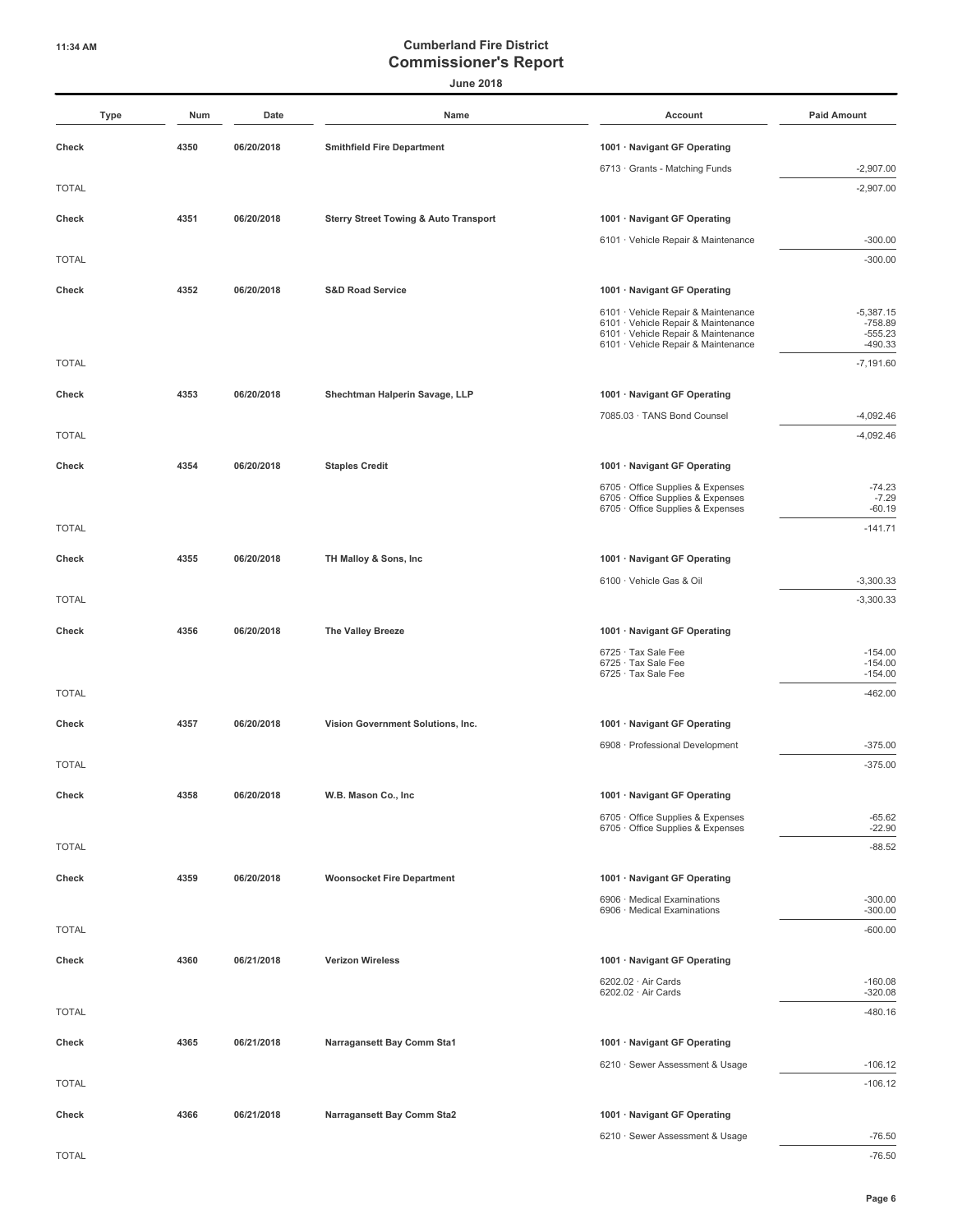|              | Type | Num  | Date       | Name                                    | Account                                                                                                     | <b>Paid Amount</b>                |  |
|--------------|------|------|------------|-----------------------------------------|-------------------------------------------------------------------------------------------------------------|-----------------------------------|--|
| Check        |      | 4367 | 06/21/2018 | Narragansett Bay Comm Sta4              | 1001 · Navigant GF Operating                                                                                |                                   |  |
|              |      |      |            |                                         | 6210 · Sewer Assessment & Usage                                                                             | $-44.76$                          |  |
| <b>TOTAL</b> |      |      |            |                                         |                                                                                                             | $-44.76$                          |  |
| Check        |      | 4368 | 06/21/2018 | <b>Cox Communications</b>               | 1001 · Navigant GF Operating                                                                                |                                   |  |
|              |      |      |            |                                         | 6202.01 · Telephone                                                                                         | $-913.88$                         |  |
| <b>TOTAL</b> |      |      |            |                                         |                                                                                                             | $-913.88$                         |  |
| Check        |      | 4369 | 06/29/2018 | <b>Gregory Jones</b>                    | 1001 · Navigant GF Operating                                                                                |                                   |  |
|              |      |      |            |                                         | 6410.01 · Healthcare Insurance                                                                              | $-2,264.62$                       |  |
| <b>TOTAL</b> |      |      |            |                                         |                                                                                                             | $-2,264.62$                       |  |
| Check        |      | 4370 | 06/29/2018 | <b>Gary Grenier</b>                     | 1001 · Navigant GF Operating                                                                                |                                   |  |
|              |      |      |            |                                         | 6410.01 · Healthcare Insurance                                                                              | $-2,264.62$                       |  |
| <b>TOTAL</b> |      |      |            |                                         |                                                                                                             | $-2,264.62$                       |  |
|              |      |      |            |                                         |                                                                                                             |                                   |  |
| Check        |      | 4371 | 06/29/2018 | A & P Fire Systems                      | 1001 · Navigant GF Operating                                                                                |                                   |  |
|              |      |      |            |                                         | 6150 · Fire Alarm Testing<br>6150 · Fire Alarm Testing<br>6150 · Fire Alarm Testing                         | $-81.00$<br>$-81.00$<br>$-81.00$  |  |
| <b>TOTAL</b> |      |      |            |                                         |                                                                                                             | $-243.00$                         |  |
|              |      |      |            |                                         |                                                                                                             |                                   |  |
| Check        |      | 4372 | 06/29/2018 | <b>Belmont Springs</b>                  | 1001 · Navigant GF Operating                                                                                |                                   |  |
|              |      |      |            |                                         | 6301 · Building Supplies & Maint.<br>6301 · Building Supplies & Maint.<br>6301 · Building Supplies & Maint. | $-138.55$<br>$-68.21$<br>$-48.38$ |  |
|              |      |      |            |                                         | 6301 · Building Supplies & Maint.                                                                           | $-40.23$                          |  |
| <b>TOTAL</b> |      |      |            |                                         |                                                                                                             | $-295.37$                         |  |
| Check        |      | 4373 | 06/29/2018 | <b>B &amp; M Printing</b>               | 1001 · Navigant GF Operating                                                                                |                                   |  |
|              |      |      |            |                                         | 6705 Office Supplies & Expenses                                                                             | $-15.00$                          |  |
| <b>TOTAL</b> |      |      |            |                                         |                                                                                                             | $-15.00$                          |  |
| Check        |      | 4374 | 06/29/2018 | <b>Pawtucket Water Supply -Hydrants</b> | 1001 · Navigant GF Operating                                                                                |                                   |  |
|              |      |      |            |                                         | 6215.02 · Hydrant Fees - Pawtucket                                                                          | $-11,732.09$                      |  |
| <b>TOTAL</b> |      |      |            |                                         |                                                                                                             | $-11,732.09$                      |  |
| Check        |      | 4375 | 06/29/2018 | <b>Pawtucket Water Supply Board</b>     | 1001 · Navigant GF Operating                                                                                |                                   |  |
|              |      |      |            |                                         | 6211 · Water Usage Fees                                                                                     | $-50.42$                          |  |
| <b>TOTAL</b> |      |      |            |                                         |                                                                                                             | $-50.42$                          |  |
| Check        |      | 4376 | 06/29/2018 | Janitech                                | 1001 · Navigant GF Operating                                                                                |                                   |  |
|              |      |      |            |                                         | 6301 · Building Supplies & Maint.                                                                           | $-277.29$                         |  |
| <b>TOTAL</b> |      |      |            |                                         |                                                                                                             | $-277.29$                         |  |
| Check        |      | 4377 | 06/29/2018 | <b>Minerva Cleaners</b>                 | 1001 · Navigant GF Operating                                                                                |                                   |  |
|              |      |      |            |                                         | 7010 · Contingency                                                                                          | $-2,030.00$                       |  |
| <b>TOTAL</b> |      |      |            |                                         |                                                                                                             | $-2,030.00$                       |  |
| Check        |      | 4378 | 06/29/2018 | Minuteman Trucks, Inc                   | 1001 · Navigant GF Operating                                                                                |                                   |  |
|              |      |      |            |                                         | 6101 · Vehicle Repair & Maintenance                                                                         | $-82.91$                          |  |
| <b>TOTAL</b> |      |      |            |                                         |                                                                                                             | $-82.91$                          |  |
| Check        |      | 4379 | 06/29/2018 | <b>NETS</b>                             | 1001 · Navigant GF Operating                                                                                |                                   |  |
|              |      |      |            |                                         | 6113 · Equip Testing & Certification                                                                        | $-2,230.00$                       |  |
| <b>TOTAL</b> |      |      |            |                                         |                                                                                                             | $-2,230.00$                       |  |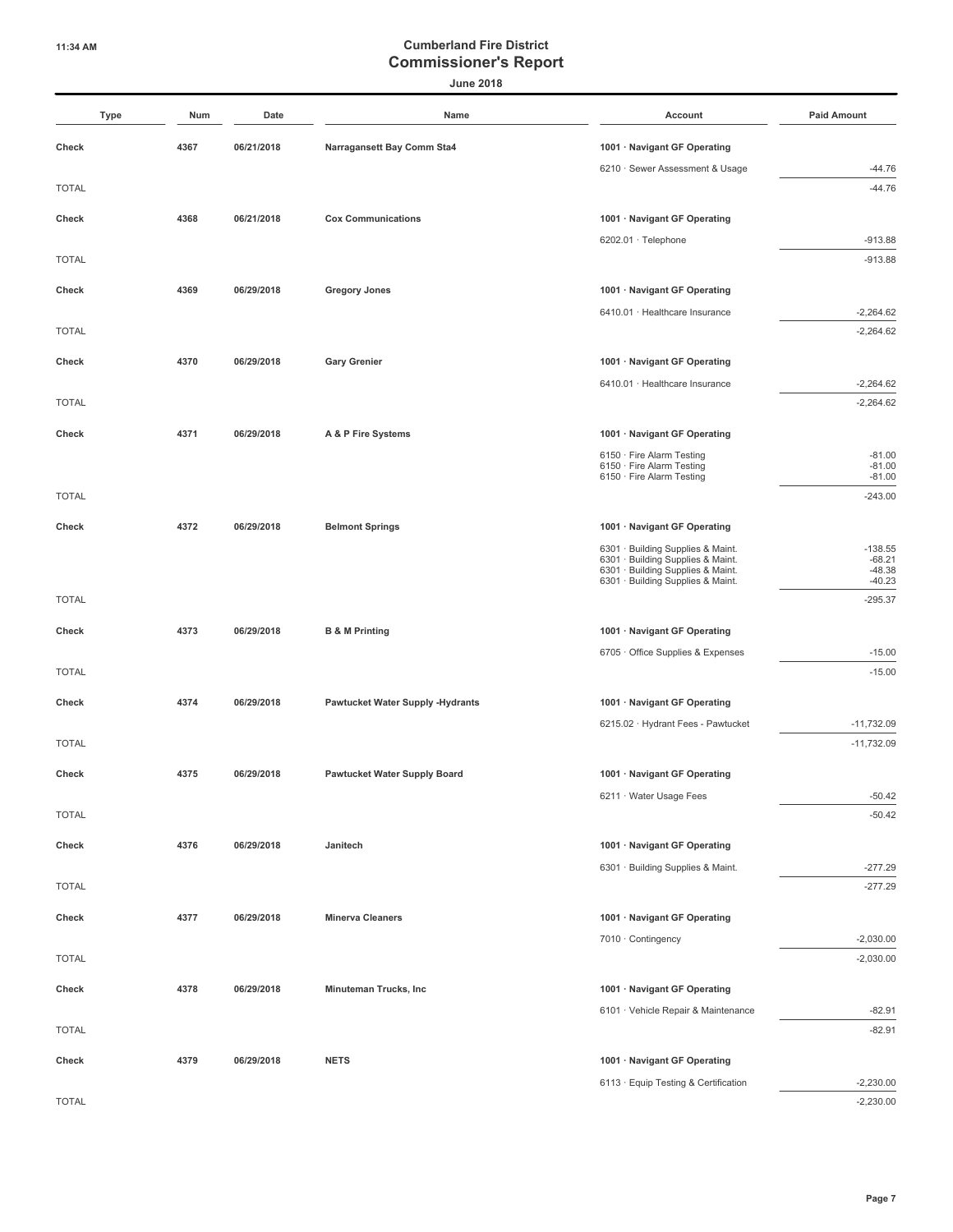| <b>Type</b>  | Num  | Date       | Name                            | Account                                                                | <b>Paid Amount</b>    |
|--------------|------|------------|---------------------------------|------------------------------------------------------------------------|-----------------------|
| Check        | 4381 | 06/29/2018 | Ralco Equipment Co., Inc        | 1001 · Navigant GF Operating                                           |                       |
|              |      |            |                                 | 6101 · Vehicle Repair & Maintenance                                    | $-1,756.90$           |
|              |      |            |                                 | 6101 · Vehicle Repair & Maintenance                                    | $-4,226.73$           |
| <b>TOTAL</b> |      |            |                                 |                                                                        | $-5,983.63$           |
| Check        | 4382 | 06/29/2018 | <b>Strobes N' More</b>          | 1001 · Navigant GF Operating                                           |                       |
|              |      |            |                                 | 6101 · Vehicle Repair & Maintenance                                    | $-63.96$              |
| <b>TOTAL</b> |      |            |                                 |                                                                        | $-63.96$              |
| Check        | 4383 | 06/29/2018 | <b>Staples Credit</b>           | 1001 · Navigant GF Operating                                           |                       |
|              |      |            |                                 | 6705 · Office Supplies & Expenses<br>6705 · Office Supplies & Expenses | $-75.33$<br>$-25.78$  |
| <b>TOTAL</b> |      |            |                                 | 6705 · Office Supplies & Expenses                                      | $-54.99$<br>$-156.10$ |
|              |      |            |                                 |                                                                        |                       |
| Check        | 4384 | 06/29/2018 | <b>Simon's Supply</b>           | 1001 · Navigant GF Operating                                           |                       |
|              |      |            |                                 | 6301 · Building Supplies & Maint.                                      | $-12.84$              |
| <b>TOTAL</b> |      |            |                                 |                                                                        | $-12.84$              |
| Check        | 4385 | 06/29/2018 | <b>Shell Fleet Plus</b>         | 1001 · Navigant GF Operating                                           |                       |
|              |      |            |                                 | 6100 · Vehicle Gas & Oil                                               | $-497.42$             |
| <b>TOTAL</b> |      |            |                                 |                                                                        | $-497.42$             |
| Check        | 4386 | 06/29/2018 | <b>Shipman's Fire Equipment</b> | 1001 · Navigant GF Operating                                           |                       |
|              |      |            |                                 | 6112 · Equipment Supplies & Repairs                                    | $-130.90$             |
| <b>TOTAL</b> |      |            |                                 |                                                                        | $-130.90$             |
| Check        | 4387 | 06/29/2018 | <b>S&amp;D Road Service</b>     | 1001 · Navigant GF Operating                                           |                       |
|              |      |            |                                 | 6101 · Vehicle Repair & Maintenance                                    | $-2,871.34$           |
| <b>TOTAL</b> |      |            |                                 |                                                                        | $-2,871.34$           |
| Check        | 4388 | 06/29/2018 | <b>Tap Auto Service</b>         | 1001 · Navigant GF Operating                                           |                       |
|              |      |            |                                 | 6101 · Vehicle Repair & Maintenance                                    | $-135.44$             |
| <b>TOTAL</b> |      |            |                                 |                                                                        | $-135.44$             |
| Check        | 4389 | 06/29/2018 | <b>Tire Doctor LLC</b>          | 1001 · Navigant GF Operating                                           |                       |
|              |      |            |                                 | 6101 · Vehicle Repair & Maintenance                                    | $-1,216.00$           |
| <b>TOTAL</b> |      |            |                                 |                                                                        | $-1,216.00$           |
| Check        | 4390 | 06/29/2018 | Verizon                         | 1001 · Navigant GF Operating                                           |                       |
|              |      |            |                                 | 6202.01 · Telephone                                                    | $-149.99$             |
| <b>TOTAL</b> |      |            |                                 |                                                                        | $-149.99$             |
| Check        | 4391 | 06/29/2018 | W.B. Mason Co., Inc             | 1001 · Navigant GF Operating                                           |                       |
|              |      |            |                                 | 6705 · Office Supplies & Expenses                                      | $-7.90$               |
|              |      |            |                                 | 6705 · Office Supplies & Expenses<br>6705 · Office Supplies & Expenses | $-14.36$<br>$-62.54$  |
| <b>TOTAL</b> |      |            |                                 |                                                                        | $-84.80$              |
| Check        | 4392 | 06/29/2018 | <b>Petty Cash</b>               | 1001 · Navigant GF Operating                                           |                       |
|              |      |            |                                 | 6301 · Building Supplies & Maint.                                      | $-162.60$             |
|              |      |            |                                 | 6705 · Office Supplies & Expenses<br>6706 · Printing & Postage         | $-36.37$<br>$-13.20$  |
| <b>TOTAL</b> |      |            |                                 |                                                                        | $-212.17$             |
| Check        | 4393 | 06/29/2018 | Partridge, Snow & Hahn LLP      | 1001 · Navigant GF Operating                                           |                       |
|              |      |            |                                 | 7085.02 · TANS Bank Attorney Fee                                       | $-2,500.00$           |
| <b>TOTAL</b> |      |            |                                 |                                                                        | $-2,500.00$           |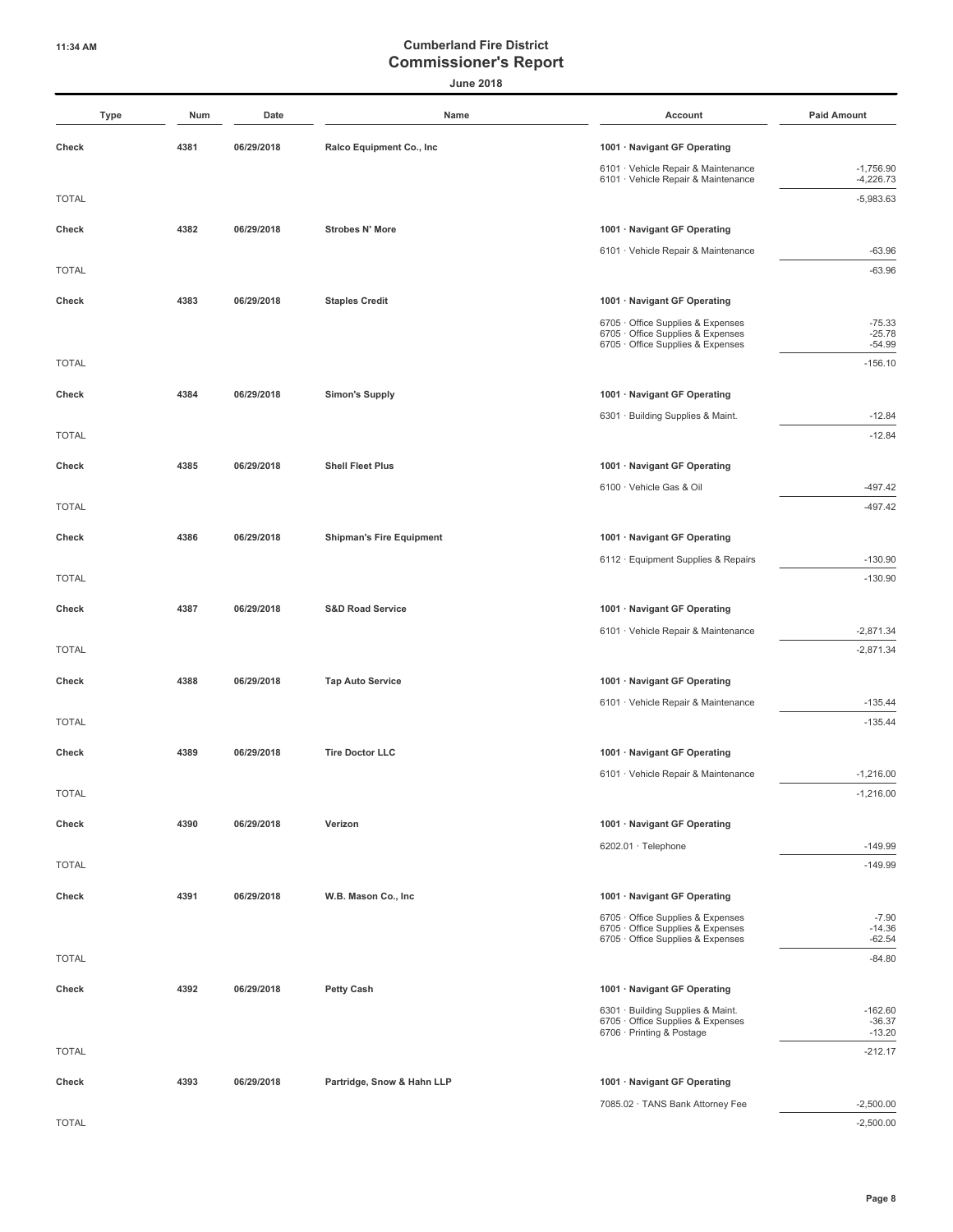**June 2018**

| Type         | Num  | Date       | Name                            | Account                                                                                                     | <b>Paid Amount</b>           |
|--------------|------|------------|---------------------------------|-------------------------------------------------------------------------------------------------------------|------------------------------|
| <b>Check</b> | 4394 | 06/29/2018 | <b>Cumberland Fire District</b> | 1001 · Navigant GF Operating                                                                                |                              |
|              |      |            |                                 | 1007 · FNB Retiree HealthCare Fund                                                                          | $-177,045.66$                |
| <b>TOTAL</b> |      |            |                                 |                                                                                                             | $-177,045.66$                |
| Check        | 4395 | 06/29/2018 | A. Charpentier Power Systems    | 1001 · Navigant GF Operating                                                                                |                              |
|              |      |            |                                 | 6301 · Building Supplies & Maint.                                                                           | $-193.00$                    |
| <b>TOTAL</b> |      |            |                                 |                                                                                                             | $-193.00$                    |
| <b>Check</b> | 4396 | 06/29/2018 | <b>AFLAC</b>                    | 1001 · Navigant GF Operating                                                                                |                              |
|              |      |            |                                 | $2026 \cdot AFLAC$                                                                                          | $-1,139.94$                  |
| <b>TOTAL</b> |      |            |                                 |                                                                                                             | $-1,139.94$                  |
| <b>Check</b> | 4397 | 06/29/2018 | Town of Cumberland -Hwy Dept    | 1001 · Navigant GF Operating                                                                                |                              |
|              |      |            |                                 | 6100 · Vehicle Gas & Oil<br>6100 · Vehicle Gas & Oil                                                        | $-59.02$<br>$-56.23$         |
| <b>TOTAL</b> |      |            |                                 |                                                                                                             | $-115.25$                    |
| <b>Check</b> | 4398 | 06/29/2018 | <b>Depault Ace Hardware</b>     | 1001 · Navigant GF Operating                                                                                |                              |
|              |      |            |                                 | 6301 · Building Supplies & Maint.<br>6112 Equipment Supplies & Repairs<br>6112 Equipment Supplies & Repairs | $-21.95$<br>$-46.46$<br>6.85 |
| <b>TOTAL</b> |      |            |                                 |                                                                                                             | $-61.56$                     |
|              |      |            |                                 |                                                                                                             |                              |
| Check        | 4399 | 06/29/2018 | <b>EXXONMOBIL</b>               | 1001 · Navigant GF Operating                                                                                |                              |
|              |      |            |                                 | 6100 · Vehicle Gas & Oil                                                                                    | $-49.00$                     |
| <b>TOTAL</b> |      |            |                                 |                                                                                                             | $-49.00$                     |
| <b>Check</b> | 4400 | 06/29/2018 | <b>Video Artistry</b>           | 1001 · Navigant GF Operating                                                                                |                              |
|              |      |            |                                 | 6716 · Videographer                                                                                         | $-180.00$                    |

TOTAL -180.00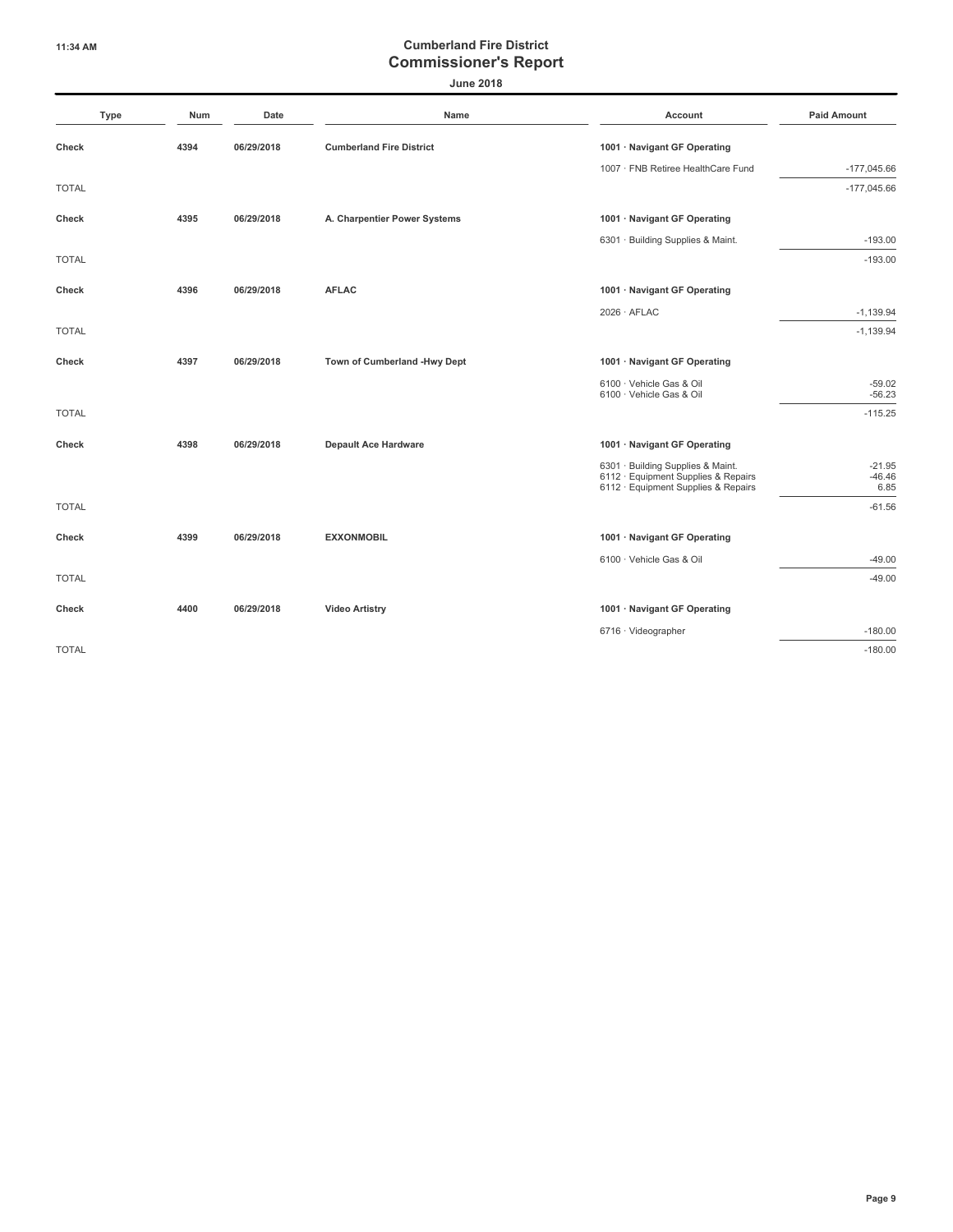#### **1:07 PM Cumberland Fire District 2017-2018 Income & Expense Budget vs. Actual July 2017 through June 2018**

|                                           |               |                  |              | <b>TOTAL</b>   |             |
|-------------------------------------------|---------------|------------------|--------------|----------------|-------------|
|                                           | <b>Jun 18</b> | Jul '17 - Jun 18 | Budget       | \$ Over Budget | % of Budget |
| <b>Ordinary Income/Expense</b>            |               |                  |              |                |             |
| Income                                    |               |                  |              |                |             |
| 4000.02 · Tax Revenue 2017                | 555,249.74    | 7,249,197.34     | 7,425,469.00 | (176, 271.66)  | 97.63%      |
| 4001 · Tax Revenue Prior Years            | 0.00          | 146,675.73       | 176,000.00   | (29, 324.27)   | 83.34%      |
| 4007 · NSF Fee Reimbursement Income       | 230.00        | 230.00           | 200.00       | 30.00          | 115.0%      |
| 4010 · Interest Income- Past Due Taxes    | 2,838.45      | 60,579.66        | 35,000.00    | 25,579.66      | 173.09%     |
| 4015 · Fire Prevention/Plan Review        | 2,205.00      | 45,581.00        | 48,000.00    | (2,419.00)     | 94.96%      |
| 4050 · Interest Income General Fund       | 201.75        | 6,660.36         | 8,000.00     | (1,339.64)     | 83.26%      |
| 4060 Interest Income Truck Fund           | 0.00          | 29.74            | 650.00       | (620.26)       | 4.58%       |
| 4065 · Interest Income Fire Prevention    | 0.00          | 10.55            | 250.00       | (239.45)       | 4.22%       |
| 4070 · Interest Income-Retiremt Health    | 6.01          | 579.18           | 700.00       | (120.82)       | 82.74%      |
| 4080 · Interest Income Navigant CD        | 108.34        | 1,283.45         | 0.00         | 1,283.45       | 100.0%      |
| 4103 Grant Income                         | 0.00          | 0.00             | 0.00         | 0.00           | 0.0%        |
| 4105 · Reimbursed Ins.-Former Employee    | 5,401.14      | 41,513.16        | 33,000.00    | 8,513.16       | 125.8%      |
| 4110 Miscellaneous Other Income           | 10.00         | 14,841.25        | 5,000.00     | 9,841.25       | 296.83%     |
| 4110.1 · Revenue Rescue Income            | 0.00          | 14,774.99        | 10,000.00    | 4,774.99       | 147.75%     |
| 4110.2 · Insurance Reimbursement          | 0.00          | 60,902.44        | 0.00         | 60,902.44      | 100.0%      |
| 4110.3 · Detail Reimbursement             | 1,524.60      | 25,288.50        | 43,000.00    | (17, 711.50)   | 58.81%      |
| 4110.4 · IOD Ins. Reimbursement           | 12,728.57     | 205,870.00       | 0.00         | 205,870.00     | 100.0%      |
| 4110.5 · Fire Prevention Reimbursement    | 0.00          | 0.00             | 0.00         | 0.00           | $0.0\%$     |
| $4110.6 \cdot MLC$ Fees                   | 2,825.00      | 30,475.00        | 20,000.00    | 10,475.00      | 152.38%     |
| 4110.7 · RB Battery Reimbursement         | 0.00          | 1,396.50         | 0.00         | 1,396.50       | 100.0%      |
| 4112 Income Radio Box 2017                | 0.00          | 23,762.71        | 23,000.00    | 762.71         | 103.32%     |
| 4114 · Income Radio Box Prior Years       | 0.00          | 125.00           | 0.00         | 125.00         | 100.0%      |
| 4115 Tax Sale Fee Income                  | (14, 154.33)  | 123,271.97       | 30,000.00    | 93,271.97      | 410.91%     |
| 4115.01 · Tax Sale Fee Income Prior Years | 61,892.25     | 61,892.25        | 0.00         | 61,892.25      | 100.0%      |
| 4200 · Sale of Assets                     | 0.00          | 0.00             | 0.00         | 0.00           | 0.0%        |
| 4400 Appropriation from 1007 RH Fund      | 0.00          | 0.00             | 100,028.00   | (100,028.00)   | 0.0%        |
| <b>Total Income</b>                       | 631,066.52    | 8,114,940.78     | 7,958,297.00 | 156,643.78     | 101.97%     |
| <b>Gross Profit</b>                       | 631,066.52    | 8,114,940.78     | 7,958,297.00 | 156,643.78     | 101.97%     |
| <b>Expense</b>                            |               |                  |              |                |             |
| 6100 Vehicle Gas & Oil                    | 3,962.00      | 42,150.49        | 35,000.00    | 7,150.49       | 120.43%     |
| 6101 · Vehicle Repair & Maintenance       | 21,454.96     | 127,656.43       | 85,000.00    | 42,656.43      | 150.18%     |
| 6110 · Equipment Purchase & Upgrading     | 2,636.74      | 23,969.85        | 40,000.00    | (16,030.15)    | 59.93%      |
| 6110.01 · Turnout Gear                    | 1,201.50      | 11,321.21        | 10,000.00    | 1,321.21       | 113.21%     |
| 6112 · Equipment Supplies & Repairs       | 921.19        | 8,562.78         | 10,000.00    | (1,437.22)     | 85.63%      |
| 6113 · Equip Testing & Certification      | 2,230.00      | 10,386.25        | 10,000.00    | 386.25         | 103.86%     |
| 6120 · Radio Equip Upgrades & Maint       | 0.00          | 5,970.89         | 7,000.00     | (1,029.11)     | 85.3%       |
| 6125 · First Aid Equip & Supplies         | 424.14        | 7,956.90         | 10,000.00    | (2,043.10)     | 79.57%      |
| 6130 · Air Cascade Maintenance            | 272.24        | 1,984.66         | 3,500.00     | (1, 515.34)    | 56.71%      |
| 6140 Communications Upgrades              | 0.00          | 100.00           | 0.00         | 100.00         | 100.0%      |
| 6145 · Shared Communications              | 0.00          | 7,084.80         | 7,000.00     | 84.80          | 101.21%     |
| 6150 · Fire Alarm Testing                 | 324.00        | 1,271.00         | 1,500.00     | (229.00)       | 84.73%      |
| 6200 · Electricity                        | 2,578.05      | 35,379.16        | 39,000.00    | (3,620.84)     | 90.72%      |
| 6201 Gas & Hot Water                      | 393.90        | 19,299.99        | 15,000.00    | 4,299.99       | 128.67%     |
| $6202.01 \cdot \text{Telephone}$          | 1,063.87      | 12,811.43        | 15,000.00    | (2, 188.57)    | 85.41%      |
| 6202.02 · Air Cards                       | 480.16        | 5,814.84         | 5,500.00     | 314.84         | 105.72%     |
| 6210 · Sewer Assessment & Usage           | 227.38        | 3,814.92         | 3,500.00     | 314.92         | 109.0%      |
| 6211 Water Usage Fees                     | 376.55        | 2,178.25         | 8,000.00     | (5,821.75)     | 27.23%      |
| 6215.01 · Hydrant Fees - Cumberland       | 18,523.19     | 224,837.36       | 225,070.00   | (232.64)       | 99.9%       |
| 6215.02 · Hydrant Fees - Pawtucket        | 23,085.72     | 137,820.24       | 138,000.00   | (179.76)       | 99.87%      |
| 6301 · Building Supplies & Maint.         | 2,264.28      | 31,863.72        | 25,000.00    | 6,863.72       | 127.46%     |
| 6305 · Furnishings                        | 0.00          | 409.98           | 2,000.00     | (1,590.02)     | 20.5%       |
| 6400.01 · Firefighters Salaries           | 251,714.24    | 2,572,289.01     | 2,863,239.00 | (290, 949.99)  | 89.84%      |
| 6400.02 · EMT Incentive                   | 7,942.10      | 82,417.12        | 86,000.00    | (3, 582.88)    | 95.83%      |
| $6400.03 \cdot \text{OT Wages}$           | 122,314.47    | 1,146,429.60     | 575,941.00   | 570,488.60     | 199.05%     |
| 6400.08 · Holiday Stipend                 | 13,455.79     | 163,239.82       | 165,186.00   | (1,946.18)     | 98.82%      |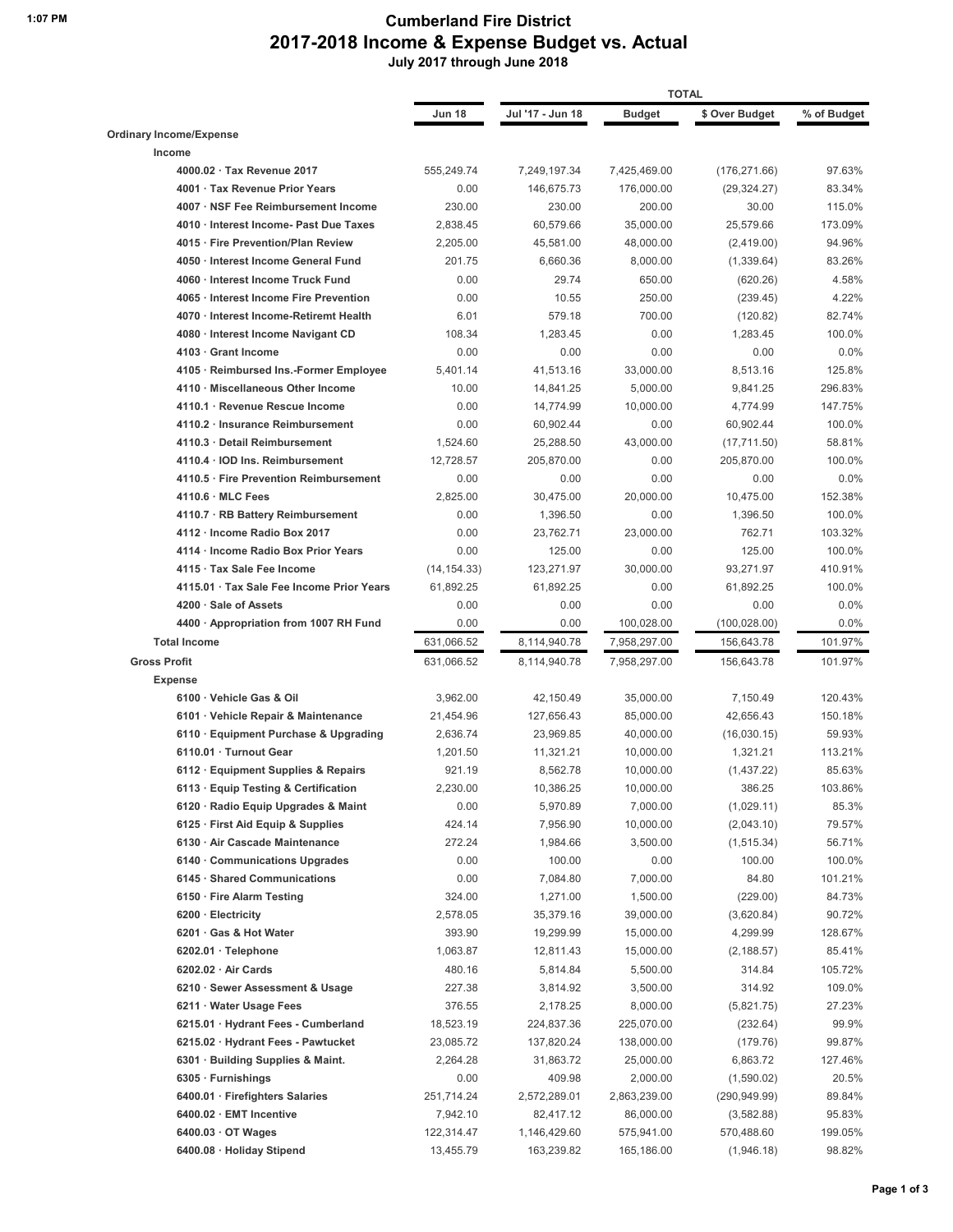#### **1:07 PM Cumberland Fire District 2017-2018 Income & Expense Budget vs. Actual July 2017 through June 2018**

|                                           |               | TOTAL            |               |                |             |
|-------------------------------------------|---------------|------------------|---------------|----------------|-------------|
|                                           | <b>Jun 18</b> | Jul '17 - Jun 18 | <b>Budget</b> | \$ Over Budget | % of Budget |
| 6400.09 · Longevity Pay                   | 12,318.04     | 133,605.22       | 137,000.00    | (3,394.78)     | 97.52%      |
| 6400.10 · Acting Officer Pay              | 164.82        | 1,637.85         | 2,000.00      | (362.15)       | 81.89%      |
| 6400.11 · Detail Pay                      | 2,478.00      | 21,324.04        | 15,000.00     | 6,324.04       | 142.16%     |
| 6400.12 Other Salaries                    | 0.00          | 0.00             | 20,000.00     | (20,000.00)    | 0.0%        |
| 6400.13 · Injured on Duty Salaries        | 19,764.75     | 258,078.22       | 0.00          | 258,078.22     | 100.0%      |
| 6400.14 · Clothing Allowance              | 0.00          | 42,750.00        | 46,800.00     | (4,050.00)     | 91.35%      |
| 6400.15 · Education Incentive             | 500.00        | 6,000.00         | 7,000.00      | (1,000.00)     | 85.71%      |
| 6401 · Payroll Tax Expense                | 30,602.11     | 324,953.30       | 334,942.00    | (9,988.70)     | 97.02%      |
| 6402 · Pension Expense                    | 66,843.22     | 716,089.19       | 706,115.00    | 9,974.19       | 101.41%     |
| 6410.01 · Healthcare Insurance            | 76,300.96     | 859,802.95       | 846,200.00    | 13,602.95      | 101.61%     |
| 6410.02 · Healthcare Co-Pays              | (10,528.09)   | (110, 923.57)    | (109, 994.00) | (929.57)       | 100.85%     |
| 6410.03 · Healthcare Reimb. (HRA) -FF     | 3,831.57      | 41,643.51        | 40,000.00     | 1,643.51       | 104.11%     |
| 6410.04 · Healthcare -Dental              | 6,064.55      | 72,909.65        | 68,820.00     | 4,089.65       | 105.94%     |
| 6410.05 · Healthcare -Vision              |               |                  |               |                |             |
|                                           | 500.00        | 4,900.00         | 5,100.00      | (200.00)       | 96.08%      |
| 6420 · Life Insurance                     | 212.50        | 9,700.00         | 10,350.00     | (650.00)       | 93.72%      |
| 6430 · Education Tuition Cost             | 834.00        | 1,497.00         | 6,000.00      | (4,503.00)     | 24.95%      |
| 6510.01 · Healthcare Insurance -Retirees  | 12,165.95     | 130,748.85       | 122,000.00    | 8,748.85       | 107.17%     |
| 6510.03 · Healthcare Reimb. (HRA)-Retiree | 397.36        | 15,469.74        | 6,000.00      | 9,469.74       | 257.83%     |
| 6510.04 · Healthcare -Dental -Retirees    | 544.29        | 5,839.03         | 4,900.00      | 939.03         | 119.16%     |
| 6520 COLA - Retirees                      | 778.35        | 10,311.68        | 10,400.00     | (88.32)        | 99.15%      |
| 6600 Administrative Salaries              | 28,951.32     | 289,535.50       | 290,475.00    | (939.50)       | 99.68%      |
| 6605 District Commissioner Stipends       | 1,891.64      | 22,700.00        | 22,700.00     | 0.00           | 100.0%      |
| 6610.01 · Healthcare Insurance -Admin     | 5,317.84      | 63,814.08        | 67,700.00     | (3,885.92)     | 94.26%      |
| 6610.02 · Healthcare Co-Pays -Admin       | (611.95)      | (7,645.49)       | (8,300.00)    | 654.51         | 92.11%      |
| 6610.03 · Healthcare Reimb. (HRA)-Admin   | 0.00          | 8,948.41         | 6,500.00      | 2,448.41       | 137.67%     |
| 6610.04 · Healthcare -Dental -Admin       | 553.96        | 6,647.52         | 6,648.00      | (0.48)         | 99.99%      |
| 6615 · Payroll Tax Expense -Admin         | 2,135.60      | 21,410.26        | 22,200.00     | (789.74)       | 96.44%      |
| 6701 Insurances                           | 32,138.91     | 305,383.00       | 336,000.00    | (30, 617.00)   | 90.89%      |
| $6703.01 \cdot$ Legal                     | 2,462.50      | 24,881.25        | 20,000.00     | 4,881.25       | 124.41%     |
| $6703.02 \cdot$ Legal - CBA               | 1,100.00      | 9,618.75         | 5,000.00      | 4,618.75       | 192.38%     |
| 6705 Office Supplies & Expenses           | 1,260.08      | 8,702.64         | 9,500.00      | (797.36)       | 91.61%      |
| 6706 · Printing & Postage                 | 13.20         | 3,918.49         | 5,000.00      | (1,081.51)     | 78.37%      |
| 6707 · Newspaper Advertisements           | (305.00)      | 1,567.40         | 1,500.00      | 67.40          | 104.49%     |
| 6708 Computer Development Program         | 987.00        | 3,376.63         | 2,500.00      | 876.63         | 135.07%     |
| 6709 Computerized Tax Bills               | 0.00          | 11,354.18        | 13,500.00     | (2, 145.82)    | 84.11%      |
| 6710 External Accounting Fees             | 1,138.33      | 20,531.64        | 20,000.00     | 531.64         | 102.66%     |
| 6711 · Fire Chief Expenses                | 20.37         | 845.66           | 1,500.00      | (654.34)       | 56.38%      |
| 6712 · Fire Prevention Offset             | 0.00          | 0.00             | 1,000.00      | (1,000.00)     | 0.0%        |
| 6713 Grants - Matching Funds              | 2,907.00      | 2,907.00         | 5,000.00      | (2,093.00)     | 58.14%      |
| 6714 · Payroll Processing Fees            | 646.90        | 8,029.01         | 12,000.00     | (3,970.99)     | 66.91%      |
| 6715 · Professional Fees                  | 10.70         | 150.70           | 2,000.00      | (1,849.30)     | 7.54%       |
| $6716 \cdot$ Videographer                 | 360.00        | 3,390.00         | 2,500.00      | 890.00         | 135.6%      |
| 6720 · Abatements                         | 220.78        | 390.80           | 20,000.00     | (19,609.20)    | 1.95%       |
| 6725 · Tax Sale Fee                       | 52,983.24     | 128,328.24       | 30,000.00     | 98,328.24      | 427.76%     |
| 6730 · Bank Service Fee                   | 12.00         | 166.00           | 100.00        | 66.00          | 166.0%      |
| 6735 · IRS HRA Fee                        | 0.00          | 0.00             | 0.00          |                | 0.0%        |
|                                           |               |                  |               | 0.00           |             |
| 6800 · Affiliated Fire Associations       | 0.00          | 818.90           | 750.00        | 68.90          | 109.19%     |
| 6801 · Call Firefighters Stipends         | 0.00          | 0.00             | 1,000.00      | (1,000.00)     | 0.0%        |
| 6905.01 · Drills & Training               | 1,593.62      | 9,458.62         | 5,000.00      | 4,458.62       | 189.17%     |
| 6905.02 · FP & EMS Training               | 0.00          | 1,187.80         | 3,000.00      | (1,812.20)     | 39.59%      |
| 6906 · Medical Examinations               | 600.00        | 3,288.50         | 5,500.00      | (2,211.50)     | 59.79%      |
| 6907 · Employee Support Health&Welfare    | 0.00          | 0.00             | 3,800.00      | (3,800.00)     | 0.0%        |
| 6908 · Professional Development           | 375.00        | 1,050.00         | 500.00        | 550.00         | 210.0%      |
| 7010 Contingency                          | 28,463.00     | 38,195.90        | 9,000.00      | 29,195.90      | 424.4%      |
| 7020 · Sick Time Payout                   | 0.00          | 6,370.84         | 5,000.00      | 1,370.84       | 127.42%     |
| 7030 · Spec. Fund Radio Box Alarm         | 851.57        | 9,274.66         | 7,500.00      | 1,774.66       | 123.66%     |
| 7040 · Spec. Fund Fire Prevention Exp     | 16.00         | 17,785.75        | 18,000.00     | (214.25)       | 98.81%      |
| 7050 · Tax - Legal & Collection Fees      | 0.00          | 822.55           | 1,000.00      | (177.45)       | 82.26%      |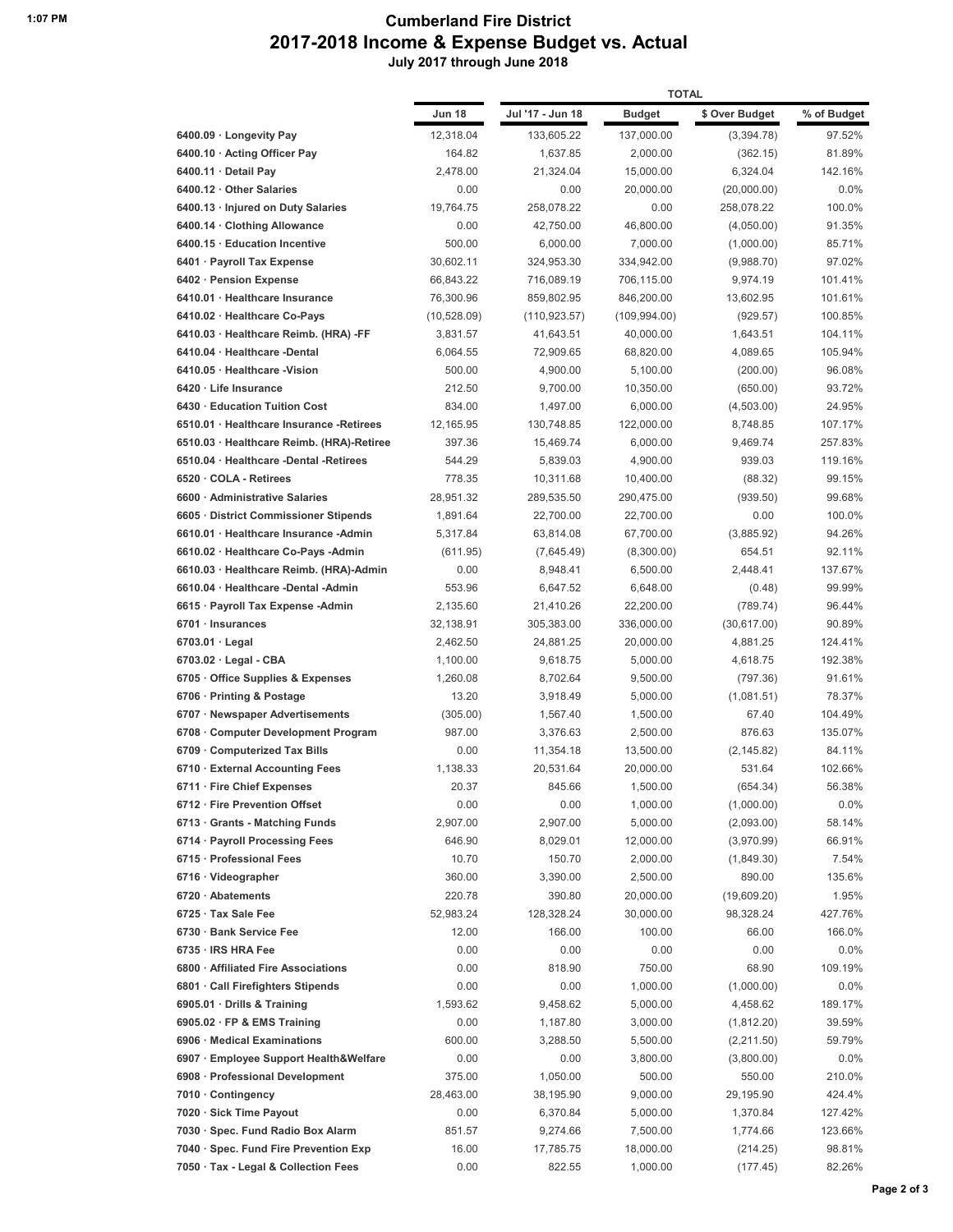#### **1:07 PM Cumberland Fire District 2017-2018 Income & Expense Budget vs. Actual July 2017 through June 2018**

|                                        |               | <b>TOTAL</b>     |               |                |             |  |  |  |
|----------------------------------------|---------------|------------------|---------------|----------------|-------------|--|--|--|
|                                        | <b>Jun 18</b> | Jul '17 - Jun 18 | <b>Budget</b> | \$ Over Budget | % of Budget |  |  |  |
| 7080 · Interest Expense-L-1 Truck Loan | 403.62        | 4,729.27         | 0.00          | 4.729.27       | 100.0%      |  |  |  |
| 7085.01 · TANS Interest Expense        | 3.458.22      | 3.458.22         | 0.00          | 3.458.22       | 100.0%      |  |  |  |
| 7085.02 · TANS Bank Attorney Fee       | 2,500.00      | 2,500.00         | 0.00          | 2,500.00       | 100.0%      |  |  |  |
| 7085.03 · TANS Bond Counsel            | 4,092.46      | 4,092.46         | 0.00          | 4,092.46       | 100.0%      |  |  |  |
| 7085.04 · TANS Financial Advisor       | 3,250.00      | 3,250.00         | 0.00          | 3,250.00       | 100.0%      |  |  |  |
| 7305 Capital Expenditures              | 0.00          | 0.00             | 0.00          | 0.00           | $0.0\%$     |  |  |  |
| 7310 Capital Improvements              | 0.00          | 15,725.67        | 90,000.00     | (74, 274.33)   | 17.47%      |  |  |  |
| 8000 General Reserves Account          | 0.00          | 0.00             | 149,155.00    | (149, 155.00)  | $0.0\%$     |  |  |  |
| 8010 · Station Building Fund           | 0.00          | 900.00           | 90,000.00     | (89, 100.00)   | 1.0%        |  |  |  |
| 8100 · Actuarial Study of Retiree HC   | 0.00          | 0.00             | 10,000.00     | (10,000.00)    | $0.0\%$     |  |  |  |
| <b>Total Expense</b>                   | 881,416.76    | 8,295,218.17     | 7.958.297.00  | 336,921.17     | 104.23%     |  |  |  |
| <b>Net Ordinary Income</b>             | (250,350.24)  | (180,277.39)     | 0.00          | (180, 277.39)  | 100.0%      |  |  |  |
| Net Income                             | (250, 350.24) | (180, 277, 39)   | 0.00          | (180,277.39)   | $100.0\%$   |  |  |  |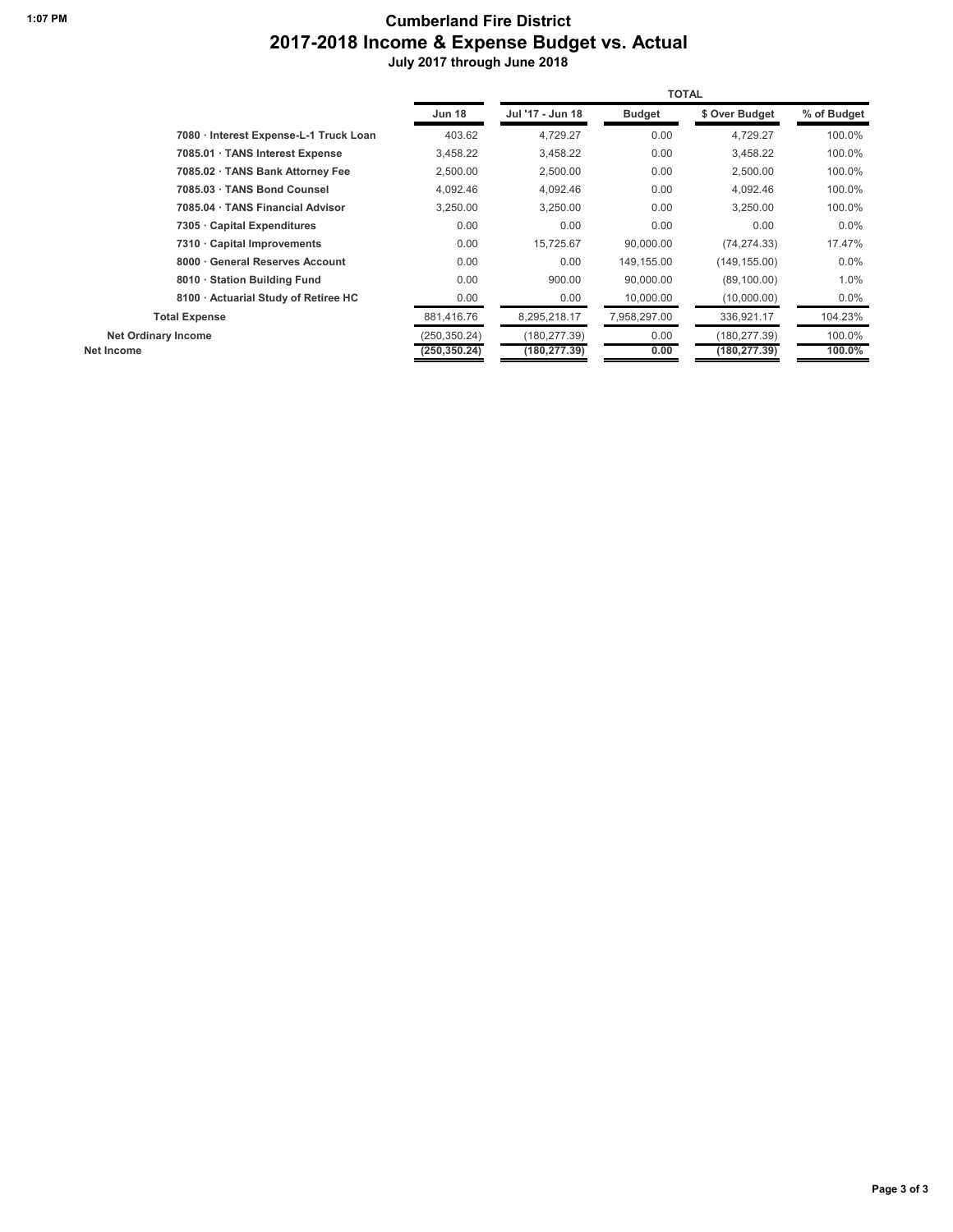#### **Cumberland Fire District Trial Balance As of June 30, 2018**

|                                                                                  | Jun 30, 18                 |              |
|----------------------------------------------------------------------------------|----------------------------|--------------|
|                                                                                  | Debit                      | Credit       |
| 1001 · Navigant GF Operating                                                     | 818,696.58                 |              |
| 1002 · FNB HRA Checking                                                          | 2.444.20                   |              |
| 1003 · FNB HRA Savings                                                           | 0.00                       |              |
| 1004 · FNB Fire Prevention                                                       | 70,954.32                  |              |
| 1005 · Navigant Savings MM<br>1007 · FNB Retiree HealthCare Fund                 | 751,611.04<br>208.589.71   |              |
| 1008 · FNB Truck Fund                                                            | 40.03                      |              |
| 1009 · FNB FP Savings                                                            | 16.76                      |              |
| 1010 · Navigant Comm/Training                                                    | 119,037.95                 |              |
| 1011 · Navigant CD                                                               | 106.583.45                 |              |
| 1012 · Webster Bank                                                              | 100,000.00                 |              |
| 1020 · CMEFCU - Comm/Training Acct                                               | 0.00                       |              |
| 1025 · CFD Checking/Savings                                                      | 0.00                       |              |
| 1026 · CHFD Checking/Savings                                                     | 0.00                       |              |
| 1027 · NCFD Checking/Savings                                                     | 0.00                       |              |
| 1028 · VFFD Checking/Savings                                                     | 0.00                       |              |
| 1140 · Tax Receivable 2004 & prior                                               | 0.00                       |              |
| 1170 · Tax Receivable 2008 & prior                                               | 0.00                       |              |
| 1175 · Tax Receivable 2009                                                       | 0.00                       |              |
| 1180 · Tax Receivable 2010                                                       | 0.00                       |              |
| 1185 · Tax Receivable 2011                                                       | 0.00                       |              |
| 1190 · Tax Receivable 2012<br>1195 · Tax Receivable 2013                         | 0.00                       |              |
| 1200 · Tax Receivable 2014                                                       | 0.00<br>0.00               |              |
| 1205 · Tax Receivable 2015 & Prior                                               | 0.00                       |              |
| 1210 · Tax Receivable Prior Years                                                | 29,703.83                  |              |
| 1215 · Tax Receivable 2017                                                       | 177,049.03                 |              |
| 1216 · Tax Receivable 2018                                                       | 5,883,427.46               |              |
| 1300 · Collection/Returned CK Fees                                               | 50.00                      |              |
| 1305 · Tax Sale Fees                                                             | 7,891.91                   |              |
| 1310 · Radio Box Fees                                                            | 12,900.00                  |              |
| 1311 · FF Detail Receivable                                                      | 1,709.40                   |              |
| 1312 · Fire Prevention Fees                                                      | 285.00                     |              |
| 1313 · Misc Fire Prevention Receivable                                           | 228.00                     |              |
| 1315 · Misc. Accounts Receivable                                                 | 456.48                     |              |
| 1316 · MLC Receivable                                                            | 0.00                       |              |
| 1320 · Prepaid Expenses                                                          | 0.00<br>0.00               |              |
| 1320.01 · Prepaid Expenses-Insurances<br>1320.02 · Prepaid Expenses-Hydrant Fees | 0.00                       |              |
| 1320.03 · Prepaid Expenses-COLA                                                  | 0.00                       |              |
| 1320.04 · Prepaid Expenses-Clothing Allow                                        | 0.00                       |              |
| 1320.05 · Prepaid Expenses-Tax Sale Fees                                         | 0.00                       |              |
| 1320.06 · Prepaid Expenses-Comp Tx Bills                                         | 0.00                       |              |
| 1320.07 · Prepaid Expenses-Audit/Acct Fee                                        | 0.00                       |              |
| 1320.08 · Prepaid Expenses-Comm Stipends                                         | 0.00                       |              |
| 1320.09 · Prepaid Expenses-Educ Incentive                                        | 0.00                       |              |
| 1320.10 · Prepaid Expenses-Equip Testing                                         | 0.00                       |              |
| 1320.11 · Pepaid Expenses-Radio Box Fund                                         | 0.00                       |              |
| 1320.12 · Prepaid Expense-Turnout Gear                                           | 0.00                       |              |
| 1321 · Deferred Expense                                                          | 0.00                       |              |
| 1321.01 · Deferred Expense 2018-19                                               | 5,670.00                   |              |
| $1400 \cdot$ Land<br>1500 · Buildings & Improvements                             | 779,800.00<br>1,541,935.09 |              |
| 1505 · Vehicles & Equipment                                                      | 3, 163, 276. 76            |              |
| 1506 · Radio Equipment                                                           | 76,354.12                  |              |
| 1510 · Fire Prevention Equipment                                                 | 551,383.84                 |              |
| 1515 · Office Equipment                                                          | 10,081.93                  |              |
| 1520 · Furniture and Fixtures                                                    | 17,022.90                  |              |
| 1600 · Accumulated Depreciation                                                  |                            | 4,467,717.00 |
| 1050 · Petty Cash-Tax Collector                                                  | 750.00                     |              |
| 1055 · Petty Cash Fire Chief                                                     | 500.00                     |              |
| 2000 · Accounts Payable                                                          | 0.00                       |              |
| 2000.01 · Accounts Payable 2016                                                  | 0.00                       |              |
| 2005 · Accrued Payroll at FYE                                                    |                            | 108,662.85   |
| 2010 · Payroll Taxes SS/MED                                                      | 0.00                       |              |
| 2011 · Payroll Tax FED W/H                                                       | 34.54                      |              |
| 2012 · Payroll Tax ST W/H                                                        | 0.00                       | 230.74       |
| 2013 · Payroll Tax SDI WH<br>2015 · Union Dues WH                                | 0.00                       |              |
| 2020.1 · State Pension WH EE 414H (VF1)                                          | 0.00                       |              |
| 2020.2 · State Pension WH EE 414H (CF2)                                          | 0.00                       |              |
| 2020.3 · State Pension WH EE 414H (CH4)                                          | 0.00                       |              |
| 2020.4 · State Pension WH EE 414H (NC5)                                          | 0.00                       |              |
|                                                                                  |                            |              |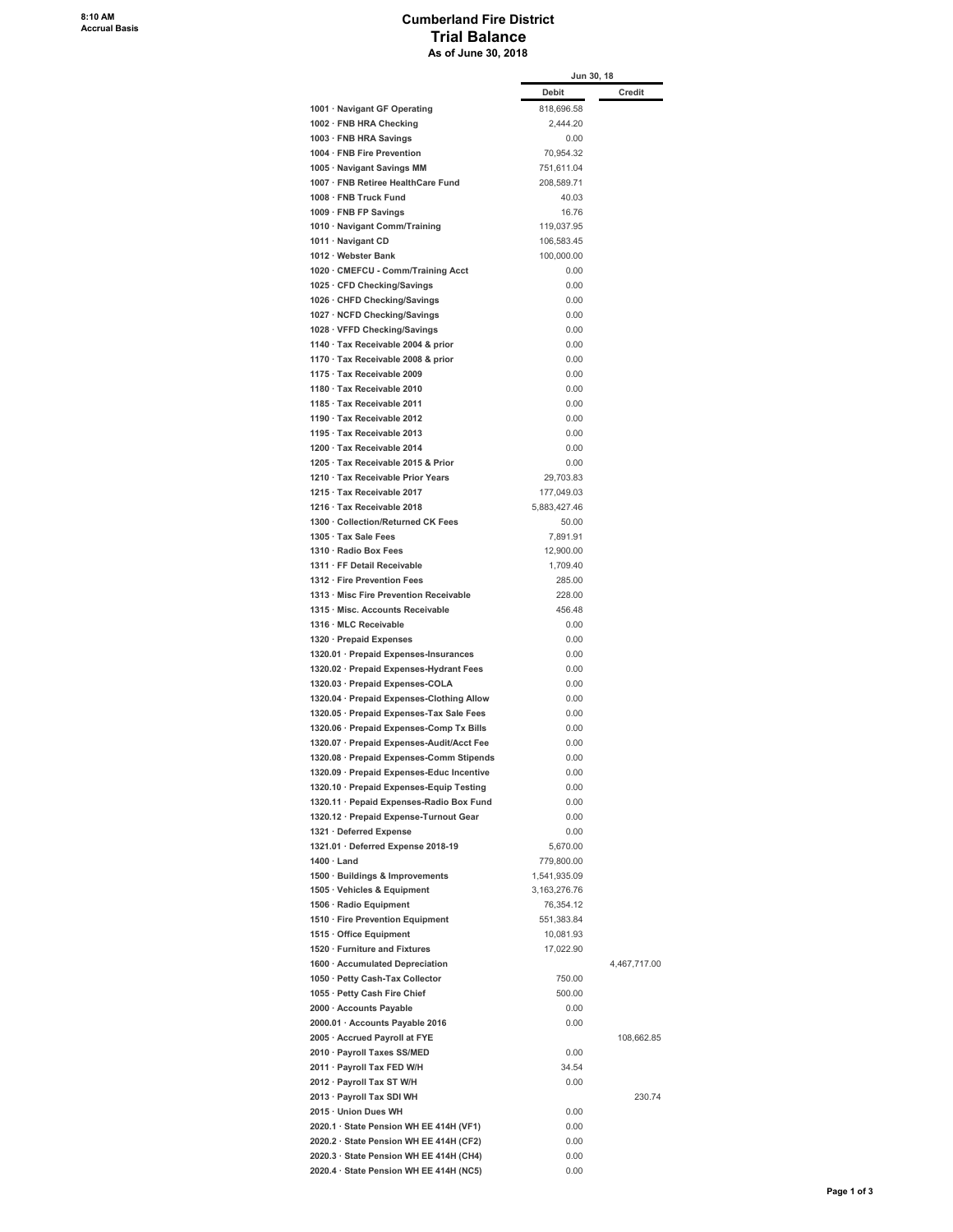#### **Cumberland Fire District Trial Balance As of June 30, 2018**

|                                           | Jun 30, 18 |              |
|-------------------------------------------|------------|--------------|
|                                           | Debit      | Credit       |
| 2025.1 · 457(b) W/H AMI                   | 0.00       |              |
| 2025.2 · 457(b) W/H Nationwide            | 0.00       |              |
| $2026 \cdot AFLAC$                        |            | 151.46       |
| 2027.2 · Garnishment WH (CF2)             | 0.00       |              |
| 2027.3 · Garnishment WH (CH4)             | 0.00       |              |
| 2027.4 · Garnishment WH (NC5)             | 0.00       |              |
| 2028 · P & F Insurance Assoc.             |            | 293.03       |
| 2035 · CMEFCU - SAVINGS                   | 0.00       |              |
| 2250 · Deferred Tax Revenue 2015/2016     |            | 5,998.00     |
| 2251 · Deferred Taxes 2016 & prior        |            | 10,521.10    |
| 2252 · Deferred Tax Revenue 2017-2018     |            |              |
|                                           |            | 173,915.09   |
| 2253 · Deferred Tax Revenue 2018-2019     |            | 7,723,235.40 |
| 2280 · Misc Other Deferred Revenue        | 0.00       |              |
| 2281 · Deferred Tax Sale Fee Income       | 12,780.67  |              |
| 2285 · Deferred Radio Box Income          |            | 587.29       |
| 2286 · Deferred Radio Box Income 2019     |            | 38,600.00    |
| 2505 · Notes Payable - NCFD Truck Loan    | 0.00       |              |
| 2510 · Notes Payable - L-1 Truck Loan     |            | 83,714.32    |
| 2512 · TAN Payable                        |            | 500,000.00   |
| 2520.1 · ACC. Retirement (ER)(VF1)        | 0.00       |              |
| 2520.2 · ACC. Retirement (ER)(CF2)        | 0.00       |              |
| 2520.3 · ACC. Retirement (ER)(CH4)        | 0.00       |              |
| 2520.4 · ACC. Retirement (ER)(NC5)        | 0.00       |              |
| 2600 · Accrued Expenses                   |            | 31,927.56    |
| 2700 · Accrued 2016 Tax Revenue           | 0.00       |              |
| 2700.01 · Accrued Tax Revenue 2017        | 0.00       |              |
| 2705 · Accrued 2016 Radio Box Income      | 0.00       |              |
| 2705.01 · Accrued Radio Box Income 2017   | 0.00       |              |
| 3200 · Unrestricted Net Assets            | 236,943.92 |              |
| 3300 · Fund Balance transfer from Old     |            | 1,722,932.47 |
| 4000.02 · Tax Revenue 2017                |            | 7,249,197.34 |
| 4001 · Tax Revenue Prior Years            |            | 146,675.73   |
| 4003 · Tax Revenue Refund                 | 0.00       |              |
| 4007 · NSF Fee Reimbursement Income       |            | 230.00       |
| 4010 · Interest Income- Past Due Taxes    |            | 60,579.66    |
| 4015 · Fire Prevention/Plan Review        |            |              |
|                                           |            | 45,581.00    |
| 4050 · Interest Income General Fund       |            | 6,660.36     |
| 4060 · Interest Income Truck Fund         |            | 29.74        |
| 4065 · Interest Income Fire Prevention    |            | 10.55        |
| 4070 · Interest Income-Retiremt Health    |            | 579.18       |
| 4080 · Interest Income Navigant CD        |            | 1,283.45     |
| 4105 · Reimbursed Ins.-Former Employee    |            | 41,513.16    |
| 4110 · Miscellaneous Other Income         |            | 14,841.25    |
| 4110.1 · Revenue Rescue Income            |            | 14,774.99    |
| 4110.2 · Insurance Reimbursement          |            | 60,902.44    |
| 4110.3 · Detail Reimbursement             |            | 25,288.50    |
| 4110.4 · IOD Ins. Reimbursement           |            | 205,870.00   |
| 4110.6 · MLC Fees                         |            | 30,475.00    |
| 4110.7 · RB Battery Reimbursement         |            | 1,396.50     |
| 4112 · Income Radio Box 2017              |            | 23,762.71    |
| 4114 · Income Radio Box Prior Years       |            | 125.00       |
| 4115 · Tax Sale Fee Income                |            | 123,271.97   |
| 4115.01 · Tax Sale Fee Income Prior Years |            | 61,892.25    |
| 6100 · Vehicle Gas & Oil                  | 42,150.49  |              |
| 6101 · Vehicle Repair & Maintenance       | 127,656.43 |              |
| 6110 · Equipment Purchase & Upgrading     | 23,969.85  |              |
| 6110.01 · Turnout Gear                    | 11,321.21  |              |
| 6112 · Equipment Supplies & Repairs       | 8,562.78   |              |
| 6113 · Equip Testing & Certification      | 10,386.25  |              |
| 6120 · Radio Equip Upgrades & Maint       | 5,970.89   |              |
| 6125 · First Aid Equip & Supplies         | 7,956.90   |              |
| 6130 · Air Cascade Maintenance            | 1,984.66   |              |
| 6140 · Communications Upgrades            | 100.00     |              |
|                                           |            |              |
| 6145 · Shared Communications              | 7,084.80   |              |
| 6150 · Fire Alarm Testing                 | 1,271.00   |              |
| 6200 · Electricity                        | 35,379.16  |              |
| 6201 · Gas & Hot Water                    | 19,299.99  |              |
| 6202.01 · Telephone                       | 12,811.43  |              |
| 6202.02 · Air Cards                       | 5,814.84   |              |
| 6210 · Sewer Assessment & Usage           | 3,814.92   |              |
| 6211 · Water Usage Fees                   | 2,178.25   |              |
| 6215.01 · Hydrant Fees - Cumberland       | 224,837.36 |              |
| 6215.02 · Hydrant Fees - Pawtucket        | 137,820.24 |              |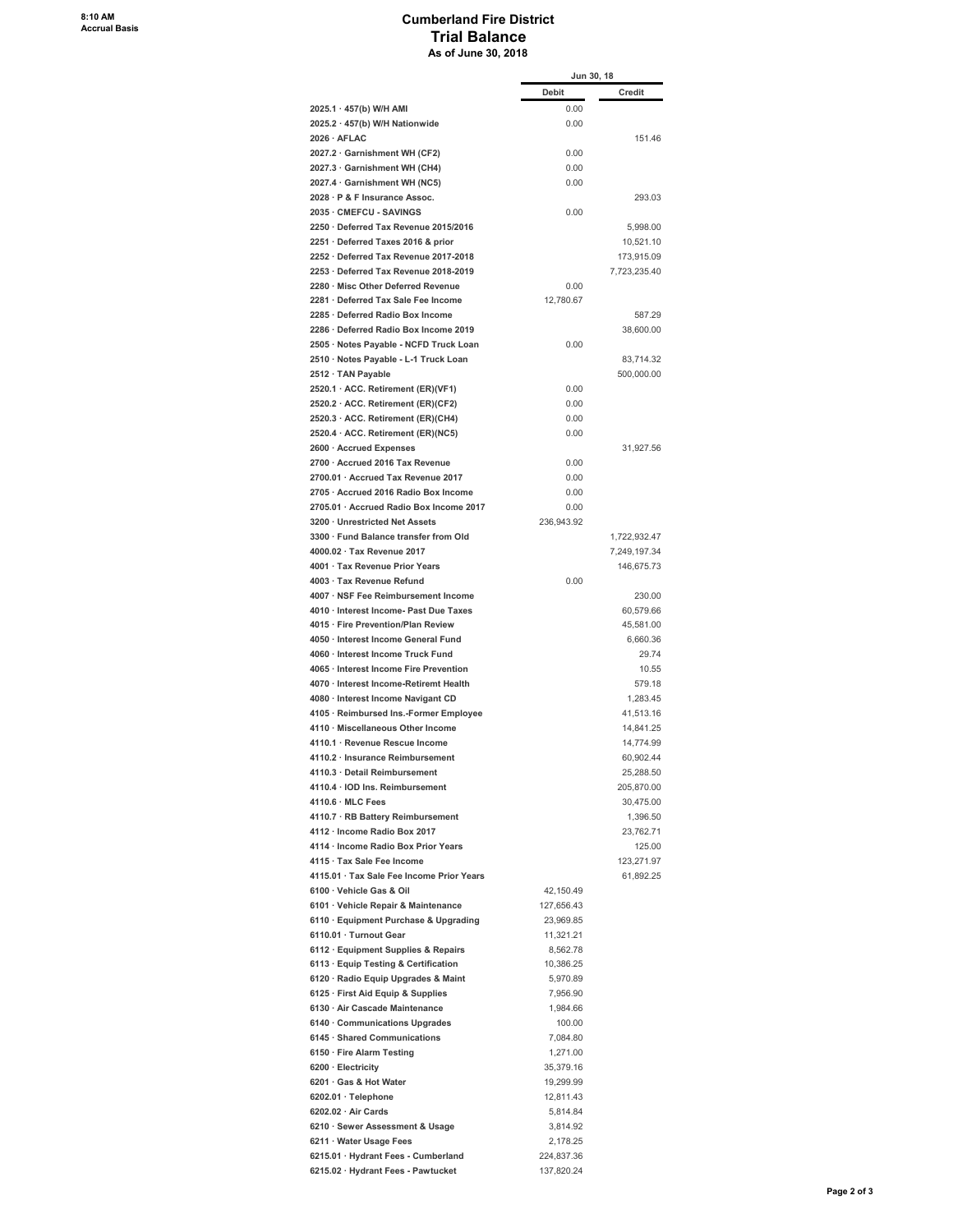#### **Cumberland Fire District Trial Balance As of June 30, 2018**

|                                                            |              | Jun 30, 18 |
|------------------------------------------------------------|--------------|------------|
|                                                            | Debit        | Credit     |
| 6301 · Building Supplies & Maint.                          | 31,863.72    |            |
| 6305 · Furnishings                                         | 409.98       |            |
| 6400.01 · Firefighters Salaries                            | 2,572,289.01 |            |
| 6400.02 · EMT Incentive                                    | 82,417.12    |            |
| 6400.03 · OT Wages                                         | 1,146,429.60 |            |
| 6400.08 · Holiday Stipend                                  | 163,239.82   |            |
| 6400.09 · Longevity Pay                                    | 133,605.22   |            |
| 6400.10 · Acting Officer Pay                               | 1,637.85     |            |
| 6400.11 · Detail Pay                                       | 21,324.04    |            |
| 6400.12 · Other Salaries                                   | 0.00         |            |
| 6400.13 · Injured on Duty Salaries                         | 258,078.22   |            |
| 6400.14 · Clothing Allowance                               | 42,750.00    |            |
| 6400.15 · Education Incentive                              | 6,000.00     |            |
| 6401 · Payroll Tax Expense                                 | 324,953.30   |            |
| 6402 · Pension Expense                                     | 716,089.19   |            |
| 6410.01 · Healthcare Insurance                             | 859,802.95   |            |
| 6410.02 · Healthcare Co-Pays                               |              | 110,923.57 |
| 6410.03 · Healthcare Reimb. (HRA) -FF                      | 41,643.51    |            |
| 6410.04 · Healthcare -Dental                               | 72,909.65    |            |
| 6410.05 · Healthcare -Vision                               | 4,900.00     |            |
| 6420 · Life Insurance                                      | 9,700.00     |            |
| 6430 · Education Tuition Cost                              | 1,497.00     |            |
| 6510.01 · Healthcare Insurance -Retirees                   |              |            |
|                                                            | 130,748.85   |            |
| 6510.03 · Healthcare Reimb. (HRA)-Retiree                  | 15,469.74    |            |
| 6510.04 · Healthcare -Dental -Retirees                     | 5,839.03     |            |
| 6520 · COLA - Retirees                                     | 10.311.68    |            |
| 6600 · Administrative Salaries                             | 289,535.50   |            |
| 6605 · District Commissioner Stipends                      | 22,700.00    |            |
| 6610.01 · Healthcare Insurance -Admin                      | 63.814.08    |            |
| 6610.02 · Healthcare Co-Pays -Admin                        |              | 7,645.49   |
| 6610.03 · Healthcare Reimb. (HRA)-Admin                    | 8,948.41     |            |
| 6610.04 · Healthcare -Dental -Admin                        | 6,647.52     |            |
| 6615 · Payroll Tax Expense -Admin                          | 21,410.26    |            |
| 6701 · Insurances                                          | 305,383.00   |            |
| $6703.01 \cdot$ Legal                                      | 24,881.25    |            |
| $6703.02 \cdot$ Legal - CBA                                | 9,618.75     |            |
| 6705 · Office Supplies & Expenses                          | 8,702.64     |            |
| 6706 · Printing & Postage                                  | 3,918.49     |            |
| 6707 · Newspaper Advertisements                            | 1,567.40     |            |
| 6708 · Computer Development Program                        | 3,376.63     |            |
| 6709 · Computerized Tax Bills                              | 11.354.18    |            |
| 6710 · External Accounting Fees                            | 20,531.64    |            |
| 6711 · Fire Chief Expenses                                 | 845.66       |            |
| 6713 · Grants - Matching Funds                             | 2,907.00     |            |
| 6714 · Payroll Processing Fees                             | 8,029.01     |            |
| 6715 · Professional Fees                                   | 150.70       |            |
| 6716 · Videographer                                        | 3,390.00     |            |
| 6720 · Abatements                                          | 390.80       |            |
| 6725 · Tax Sale Fee                                        | 128,328.24   |            |
| 6730 · Bank Service Fee                                    | 166.00       |            |
| 6800 · Affiliated Fire Associations                        | 818.90       |            |
| 6905.01 · Drills & Training                                |              |            |
|                                                            | 9,458.62     |            |
| 6905.02 · FP & EMS Training<br>6906 · Medical Examinations | 1,187.80     |            |
|                                                            | 3,288.50     |            |
| 6908 · Professional Development                            | 1,050.00     |            |
| 7010 · Contingency                                         | 38,195.90    |            |
| 7020 · Sick Time Payout                                    | 6,370.84     |            |
| 7030 · Spec. Fund Radio Box Alarm                          | 9,274.66     |            |
| 7040 · Spec. Fund Fire Prevention Exp                      | 17,785.75    |            |
| 7050 · Tax - Legal & Collection Fees                       | 822.55       |            |
| 7080 · Interest Expense-L-1 Truck Loan                     | 4,729.27     |            |
| 7085.01 · TANS Interest Expense                            | 3,458.22     |            |
| 7085.02 · TANS Bank Attorney Fee                           | 2,500.00     |            |
| 7085.03 · TANS Bond Counsel                                | 4,092.46     |            |
| 7085.04 · TANS Financial Advisor                           | 3,250.00     |            |
| 7310 · Capital Improvements                                | 15,725.67    |            |
|                                                            |              |            |
| 8010 · Station Building Fund                               | 900.00       |            |
| 9999 · Ask My Accountant                                   | 0.00         |            |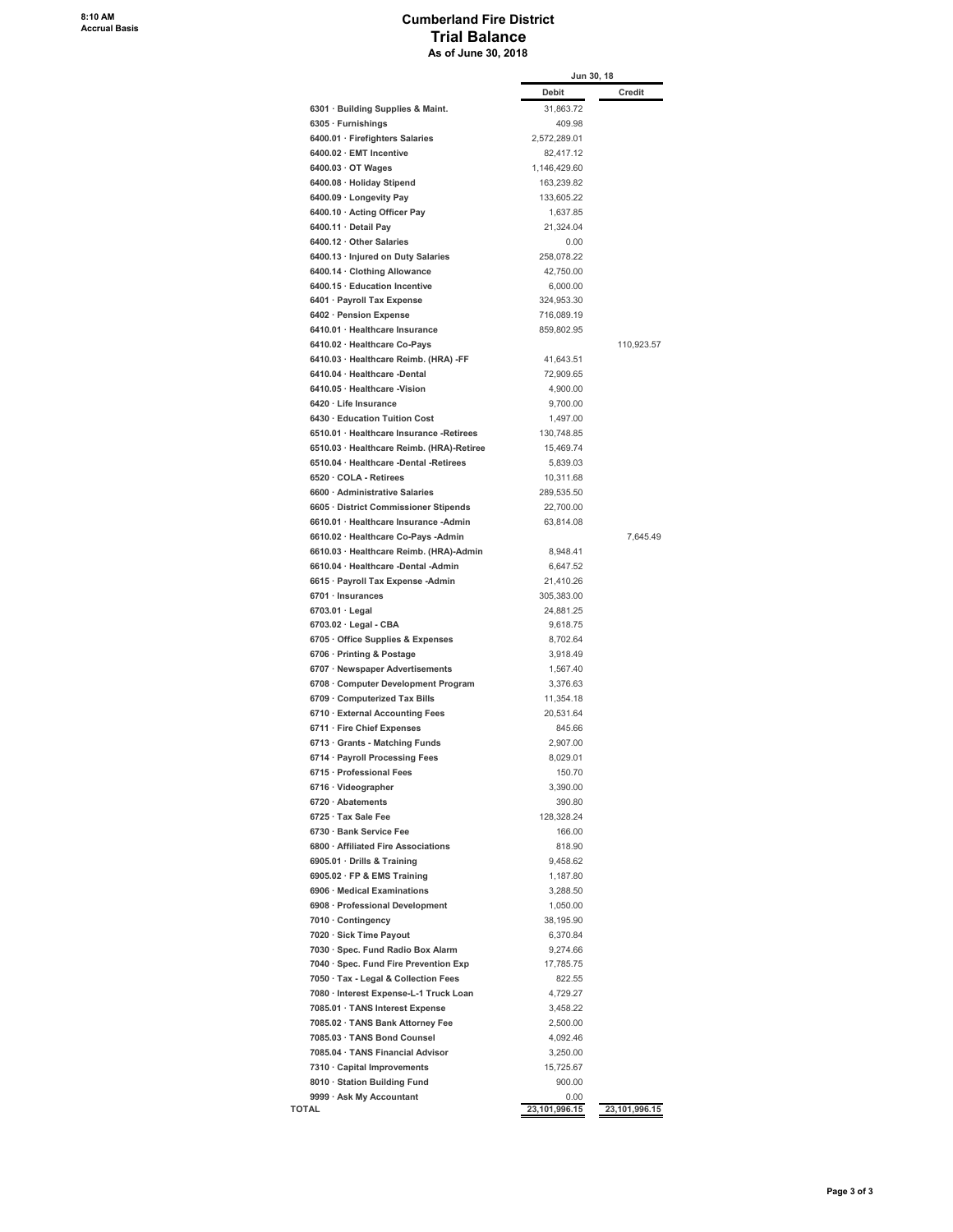

# Cumberland Fire Department

# Financial Report

# Period Ending: July 31, 2018

Presented: August 28, 2018

Diane Karolyshyn, Finance Director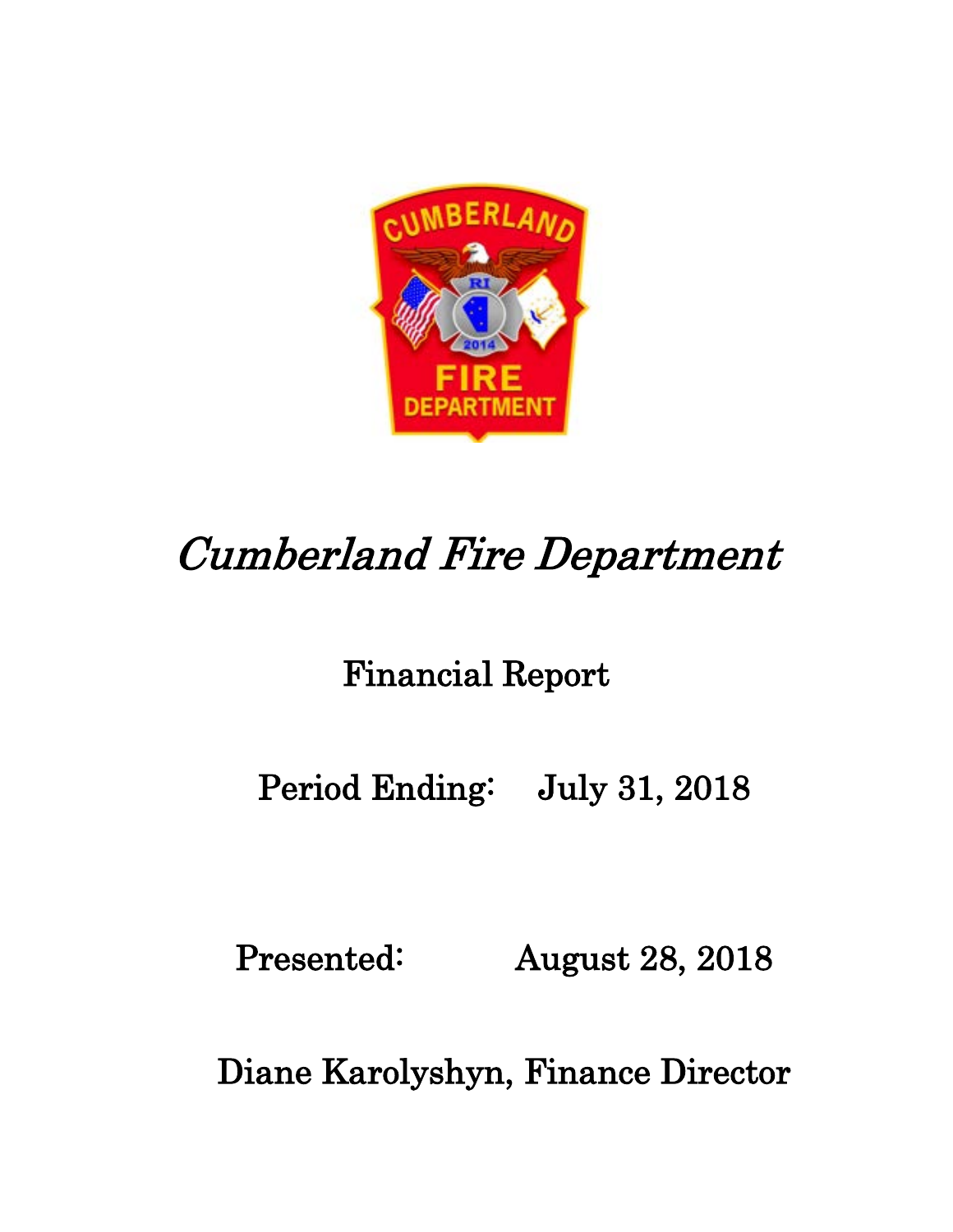#### **CUMBERLAND FIRE DISTRICT 3502 MENDON RD CUMBERLAND RI 02864 TAX COLLECTOR'S REPORT JULY 2018**

| Month<br><b>Ending</b><br><b>July 2018</b> | <b>Beginning</b><br><b>Balance</b><br>07/01/2018 | New<br><b>Receivables</b> |           | <b>Total Balance</b><br>Due | <b>Total Collected</b> | Abatements<br>and<br><b>Adiustments</b> | <b>Refunds</b>   | Returned<br><b>Checks</b> | Payment<br><b>Transfers</b> | <b>Total Payments,</b><br><b>Adiustments</b><br>and Transfers | <b>Ending Balance</b><br>07/31/2018 | % of Total<br>Outstanding<br>Collected |
|--------------------------------------------|--------------------------------------------------|---------------------------|-----------|-----------------------------|------------------------|-----------------------------------------|------------------|---------------------------|-----------------------------|---------------------------------------------------------------|-------------------------------------|----------------------------------------|
| 2017 & prior                               | 206.752.86                                       |                           |           | 206.752.86 \$               | 66.266.77 \$           | 30.50                                   |                  |                           | $(0.13)$ \$                 | 66.297.14 \$                                                  | 140.455.72                          | 32.07%                                 |
|                                            |                                                  |                           |           |                             |                        |                                         |                  |                           |                             | $\overline{\phantom{a}}$                                      |                                     |                                        |
| 2018                                       | $$5.883.427.46$ \$                               | 800.76                    | $\lambda$ | 5,884,228.22 \$             | 2.401.367.44           |                                         | \$ (3,211.73) \$ | $(962.19)$ \$             | $0.13$ \$                   | 2,397,193.65 \$                                               | 3.487.034.57                        | 40.74%                                 |
|                                            |                                                  |                           |           |                             |                        |                                         |                  |                           |                             | $\overline{\phantom{a}}$                                      | $\overline{\phantom{a}}$            |                                        |
| Total                                      | \$6.090.180.32 \$                                | 800.76 \$                 |           | 6.090.981.08                | 2.467.634.21 \$        | 30.50                                   |                  |                           |                             | $$2,467,664.71$ \;                                            | 3.623.316.37                        | 40.51%                                 |

**Note that in June and July , 54% of total 2018 taxes due have been collected.**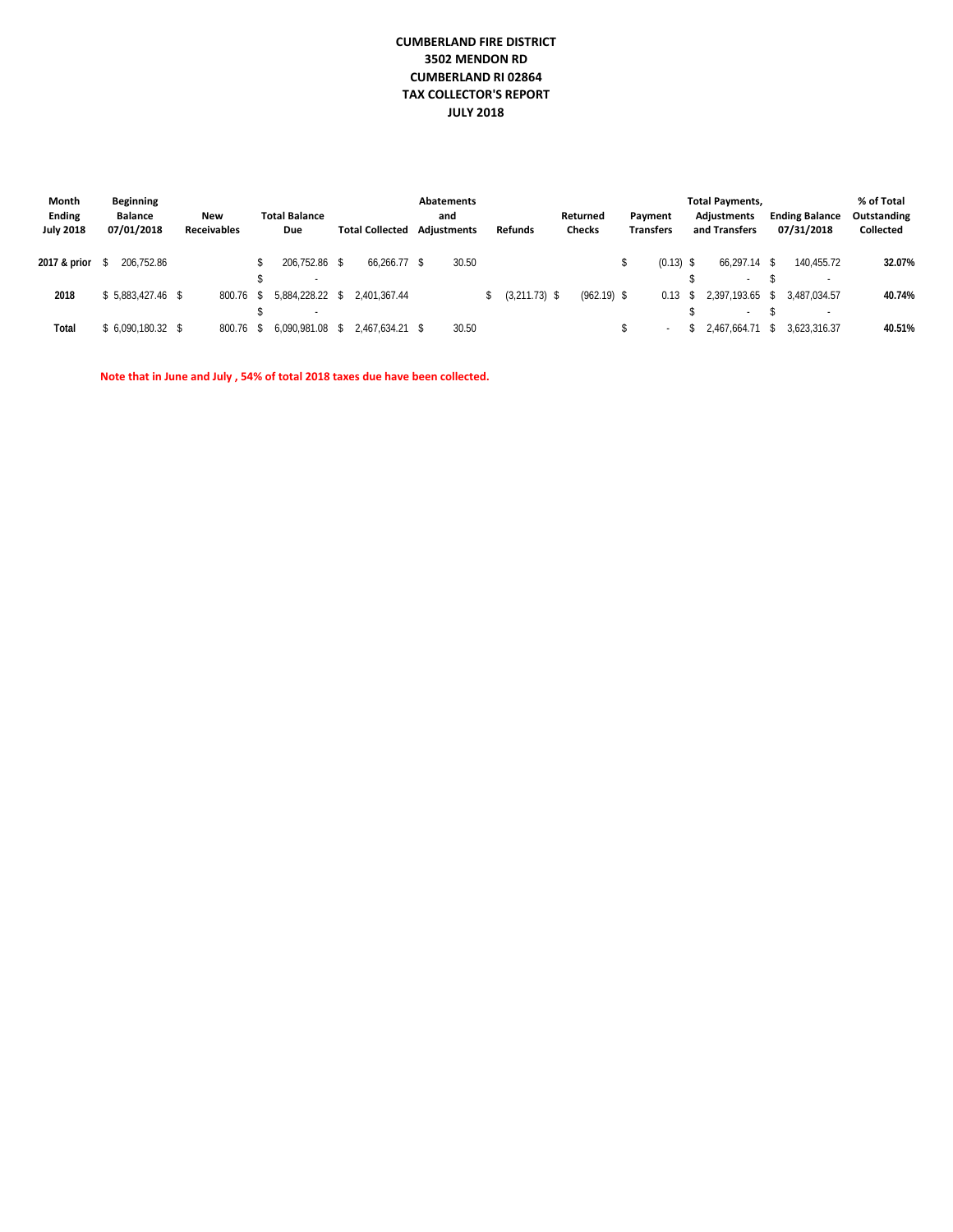#### **Cumberland Fire District Balance Sheet As of July 31, 2018**

**Jul 31, 18 ASSETS Current Assets Checking/Savings 1001 ꞏ Navigant GF Operating** 265,511.21 **1002 · FNB HRA Checking 4,088.66 1004 ꞏ FNB Fire Prevention** 16,371.94 **1005 ꞏ Navigant Savings MM** 2,049,120.50 **1007 ꞏ FNB Retiree HealthCare Fund** 208,631.27 **1008 · FNB Truck Fund** 40.03 **1009 · FNB FP Savings** 55,027.25 **1010 ꞏ Navigant Comm/Training** 124,951.95 **1011 · Navigant CD** 106,695.52 **1012 ꞏ Webster Bank** 100,111.55 **Total Checking/Savings** 2,930,549.88 **Other Current Assets** 1210 · Tax Receivable Prior Years 140,455.72 **1216 ꞏ Tax Receivable 2018** 3,487,034.57 1300 · Collection/Returned CK Fees 110.00 **1305 · Tax Sale Fees** 6,317.91 **1310 ꞏ Radio Box Fees** 7,043.00 **1311 ꞏ FF Detail Receivable** 2,171.40 **1312 ꞏ Fire Prevention Fees** 216.00 **1313 ꞏ Misc Fire Prevention Receivable** 171.00 **1315 · Misc. Accounts Receivable** 456.48 Total Other Current Assets 3,643,976.08 **Total Current Assets** 6,574,525.96 **Fixed Assets 1400 ꞏ Land** 779,800.00 **1500 · Buildings & Improvements** 1,541,935.09 **1505 ꞏ Vehicles & Equipment** 3,163,276.76 **1506 ꞏ Radio Equipment** 76,354.12 **1510 ꞏ Fire Prevention Equipment** 551,383.84 **1515 · Office Equipment** 10,081.93 **1520 · Furniture and Fixtures** 17,022.90 **1600 ꞏ Accumulated Depreciation** -4,467,717.00 **Total Fixed Assets** 1,672,137.64 **Other Assets 1050 ꞏ Petty Cash-Tax Collector** 750.00 **1055 · Petty Cash Fire Chief** 500.00 **Total Other Assets** 1,250.00<br>AL ASSETS 3,247,913.60 **TOTAL ASSETS LIABILITIES & EQUITY Liabilities Current Liabilities Other Current Liabilities 2011 · Payroll Tax FED W/H -34.54 2013 ꞏ Payroll Tax SDI WH** 230.74 **2026 · AFLAC** 1,291.42 **2028 ꞏ P & F Insurance Assoc.** 244.63 **2252 ꞏ Deferred Tax Revenue 2017-2018** 124,167.42 **2253 ꞏ Deferred Tax Revenue 2018-2019** 3,517,666.65 **2280 ꞏ Misc Other Deferred Revenue** 145.00 **2281 ꞏ Deferred Tax Sale Fee Income** -14,354.67 **2285 ꞏ Deferred Radio Box Income** 587.29 **2286 ꞏ Deferred Radio Box Income 2019** 5,743.00 **2510 ꞏ Notes Payable - L-1 Truck Loan** 82,187.56 **2600 · Accrued Expenses** 1,891.64 Total Other Current Liabilities **1996** 3,719,766.14

| <b>Total Current Liabilities</b>      | 3,719,766.14 |
|---------------------------------------|--------------|
| <b>Total Liabilities</b>              | 3.719.766.14 |
| Equity                                |              |
| 3200 · Unrestricted Net Assets        | -417.221.31  |
| 3300 · Fund Balance transfer from Old | 1.722.932.47 |
| Net Income                            | 3.222.436.30 |
| <b>Total Equity</b>                   | 4,528,147.46 |
| <b>TOTAL LIABILITIES &amp; EQUITY</b> | 8.247.913.60 |
|                                       |              |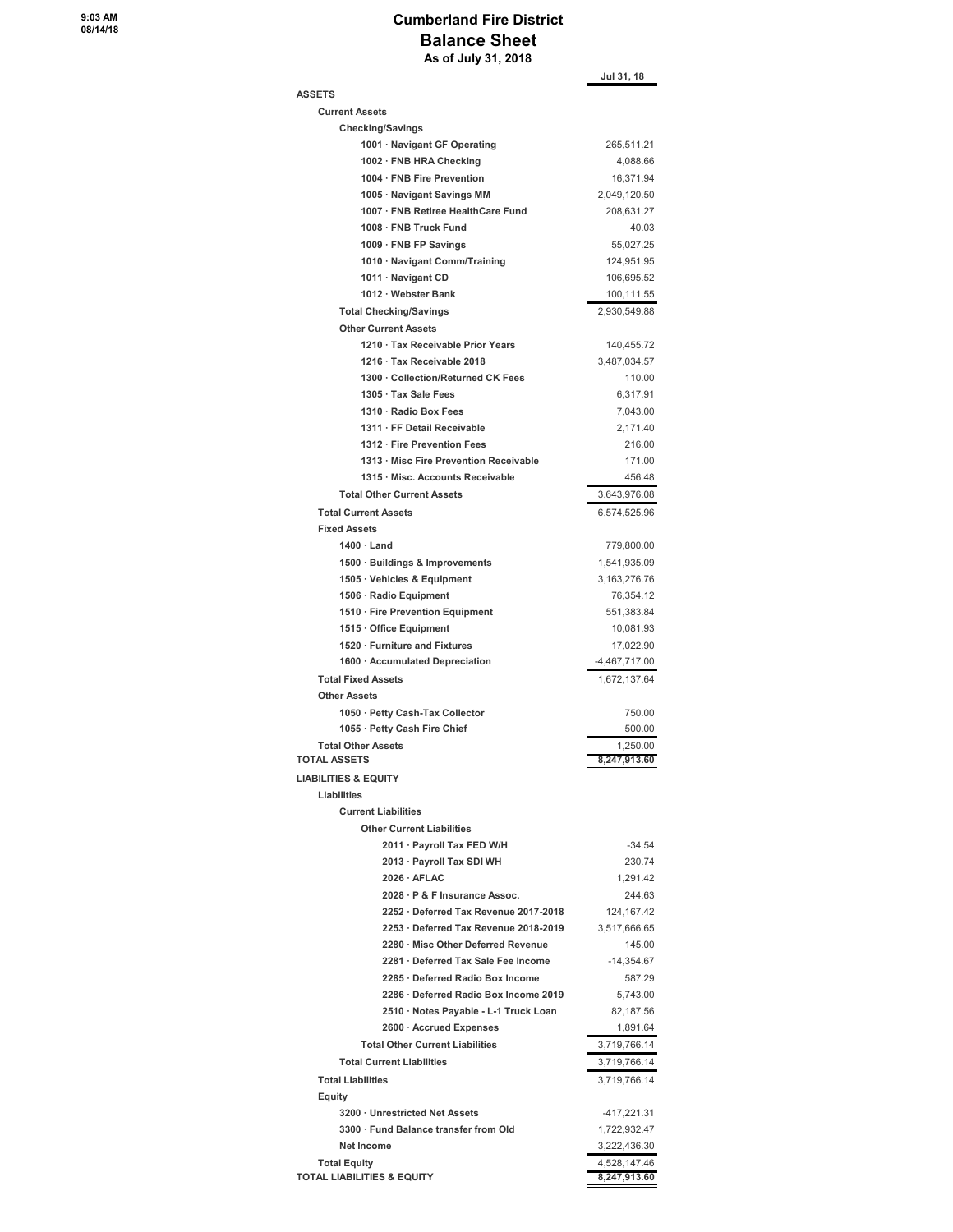**July 2018**

| Type         | Num        | Date       | Name                         | Account                                                    | <b>Paid Amount</b>       |  |
|--------------|------------|------------|------------------------------|------------------------------------------------------------|--------------------------|--|
| Check        | EFT        | 07/03/2018 | <b>London Health CDH</b>     | 1002 · FNB HRA Checking                                    |                          |  |
|              |            |            |                              | 6410.03 · Healthcare Reimb. (HRA) -FF                      | $-2,119.39$              |  |
| <b>TOTAL</b> |            |            |                              | 6510.03 · Healthcare Reimb. (HRA)-Retiree                  | $-397.36$<br>$-2,516.75$ |  |
|              |            |            |                              |                                                            |                          |  |
| Check        | EFT        | 07/09/2018 | <b>London Health CDH</b>     | 1002 · FNB HRA Checking                                    |                          |  |
| <b>TOTAL</b> |            |            |                              | 6410.03 · Healthcare Reimb. (HRA) -FF                      | $-200.19$<br>$-200.19$   |  |
|              |            |            |                              |                                                            |                          |  |
| Check        | EFT        | 07/09/2018 |                              | 1001 · Navigant GF Operating                               |                          |  |
| <b>TOTAL</b> |            |            |                              | 6730 · Bank Service Fee                                    | $-15.00$<br>$-15.00$     |  |
|              |            |            |                              |                                                            |                          |  |
| Check        | EFT        | 07/09/2018 |                              | 1005 · Navigant Savings MM                                 |                          |  |
| <b>TOTAL</b> |            |            |                              | 6730 · Bank Service Fee                                    | $-20.00$<br>$-20.00$     |  |
|              |            |            |                              |                                                            |                          |  |
| Check        | EFT        | 07/10/2018 |                              | 1001 · Navigant GF Operating                               |                          |  |
|              |            |            |                              | 1216 · Tax Receivable 2018<br>6730 · Bank Service Fee      | $-132.48$<br>$-15.00$    |  |
| <b>TOTAL</b> |            |            |                              |                                                            | $-147.48$                |  |
| Check        | EFT        | 07/19/2018 | <b>Navigant Credit Union</b> | 1001 · Navigant GF Operating                               |                          |  |
|              |            |            |                              | 2510 · Notes Payable - L-1 Truck Loan                      | $-1,526.76$              |  |
|              |            |            |                              | 7080 · Interest Expense-L-1 Truck Loan                     | $-383.69$                |  |
| <b>TOTAL</b> |            |            |                              |                                                            | $-1,910.45$              |  |
| Check        | EFT        | 07/19/2018 |                              | 1001 · Navigant GF Operating                               |                          |  |
|              |            |            |                              | 1216 · Tax Receivable 2018<br>6730 · Bank Service Fee      | $-651.41$<br>$-15.00$    |  |
| <b>TOTAL</b> |            |            |                              |                                                            | $-666.41$                |  |
| Check        | EFT        | 07/23/2018 | <b>London Health CDH</b>     | 1002 · FNB HRA Checking                                    |                          |  |
|              |            |            |                              | 6410.03 · Healthcare Reimb. (HRA) -FF                      | $-4,608.71$              |  |
| <b>TOTAL</b> |            |            |                              |                                                            | $-4,608.71$              |  |
| Check        | EFT        | 07/23/2018 |                              | 1001 · Navigant GF Operating                               |                          |  |
|              |            |            |                              | 6730 · Bank Service Fee                                    | $-15.00$                 |  |
| <b>TOTAL</b> |            |            |                              |                                                            | $-15.00$                 |  |
| Check        | EFT        | 07/23/2018 |                              | 1001 · Navigant GF Operating                               |                          |  |
|              |            |            |                              | 6730 · Bank Service Fee                                    | $-15.00$                 |  |
| <b>TOTAL</b> |            |            |                              |                                                            | $-15.00$                 |  |
|              |            |            |                              |                                                            |                          |  |
| Check        | EFT        | 07/23/2018 |                              | 1001 · Navigant GF Operating<br>1216 · Tax Receivable 2018 | $-178.30$                |  |
|              |            |            |                              | 6730 · Bank Service Fee                                    | $-15.00$                 |  |
| <b>TOTAL</b> |            |            |                              |                                                            | $-193.30$                |  |
| Check        | EFT        | 07/25/2018 |                              | 1001 · Navigant GF Operating                               |                          |  |
|              |            |            |                              | 6730 · Bank Service Fee                                    | $-15.00$                 |  |
| <b>TOTAL</b> |            |            |                              |                                                            | $-15.00$                 |  |
| Check        | <b>EFT</b> | 07/30/2018 | <b>London Health CDH</b>     | 1002 · FNB HRA Checking                                    |                          |  |
|              |            |            |                              | 6610.03 · Healthcare Reimb. (HRA)-Admin                    | $-1,029.89$              |  |
| <b>TOTAL</b> |            |            |                              |                                                            | $-1,029.89$              |  |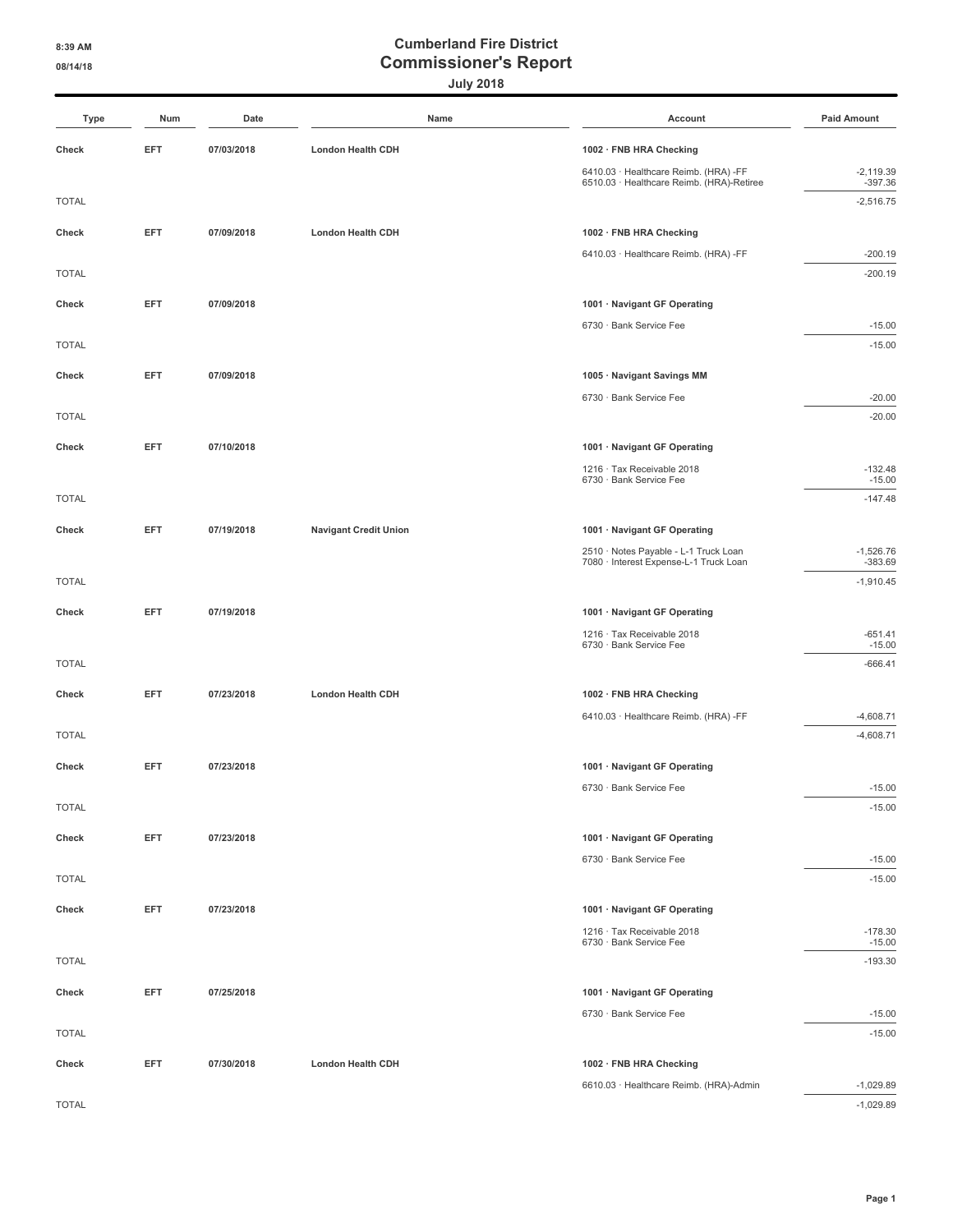**July 2018**

| Type         | Num  | Date       | Name                            | Account                               | <b>Paid Amount</b> |
|--------------|------|------------|---------------------------------|---------------------------------------|--------------------|
| Check        | POS  | 07/02/2018 | <b>BackBlaze</b>                | 1001 · Navigant GF Operating          |                    |
|              |      |            |                                 | 6708 · Computer Development Program   | $-7.50$            |
| <b>TOTAL</b> |      |            |                                 |                                       | $-7.50$            |
| Check        | POS  | 07/02/2018 | Amazon.com                      | 1001 · Navigant GF Operating          |                    |
|              |      |            |                                 | 6705 · Office Supplies & Expenses     | $-107.97$          |
| <b>TOTAL</b> |      |            |                                 |                                       | $-107.97$          |
| Check        | POS  | 07/06/2018 | <b>Miradore Ltd</b>             | 1004 · FNB Fire Prevention            |                    |
|              |      |            |                                 | 7040 · Spec. Fund Fire Prevention Exp | $-16.00$           |
| <b>TOTAL</b> |      |            |                                 |                                       | $-16.00$           |
| Check        | POS  | 07/09/2018 | Amazon.com                      | 1001 · Navigant GF Operating          |                    |
|              |      |            |                                 | 6112 · Equipment Supplies & Repairs   | $-32.83$           |
| <b>TOTAL</b> |      |            |                                 |                                       | $-32.83$           |
| Check        | POS  | 07/09/2018 | Intuit                          | 1001 · Navigant GF Operating          |                    |
|              |      |            |                                 | 6705 · Office Supplies & Expenses     | $-134.98$          |
| <b>TOTAL</b> |      |            |                                 |                                       | $-134.98$          |
| Check        | POS  | 07/11/2018 | <b>Sirius XM</b>                | 1001 · Navigant GF Operating          |                    |
|              |      |            |                                 | 6711 · Fire Chief Expenses            | $-20.37$           |
| <b>TOTAL</b> |      |            |                                 |                                       | $-20.37$           |
| Check        | POS  | 07/19/2018 | Lowe's                          | 1001 · Navigant GF Operating          |                    |
|              |      |            |                                 | 6101 · Vehicle Repair & Maintenance   | $-14.96$           |
| <b>TOTAL</b> |      |            |                                 |                                       | $-14.96$           |
| Check        | POS  | 07/23/2018 | Adobe Systems Inc.              | 1001 · Navigant GF Operating          |                    |
|              |      |            |                                 | 6705 · Office Supplies & Expenses     | $-64.16$           |
| <b>TOTAL</b> |      |            |                                 |                                       | $-64.16$           |
| Check        | POS  | 07/24/2018 | Amazon.com                      | 1001 · Navigant GF Operating          |                    |
|              |      |            |                                 | 6101 · Vehicle Repair & Maintenance   | $-57.90$           |
| <b>TOTAL</b> |      |            |                                 |                                       | $-57.90$           |
| Check        | POS  | 07/27/2018 | <b>Imperial Chrysler</b>        | 1001 · Navigant GF Operating          |                    |
|              |      |            |                                 | 6101 · Vehicle Repair & Maintenance   | $-94.44$           |
| <b>TOTAL</b> |      |            |                                 |                                       | $-94.44$           |
| Check        | POS  | 07/30/2018 | Amazon.com                      | 1001 · Navigant GF Operating          |                    |
|              |      |            |                                 | 6301 · Building Supplies & Maint.     | $-59.97$           |
|              |      |            |                                 | 6301 · Building Supplies & Maint.     | $-107.88$          |
| <b>TOTAL</b> |      |            |                                 |                                       | $-167.85$          |
| Check        | 1077 | 07/06/2018 | <b>TriTech Software Systems</b> | 1004 · FNB Fire Prevention            |                    |
|              |      |            |                                 | 7040 · Spec. Fund Fire Prevention Exp | $-3,024.38$        |
| <b>TOTAL</b> |      |            |                                 |                                       | $-3,024.38$        |
| Check        | 1078 | 07/19/2018 | <b>IAFC Membership</b>          | 1004 · FNB Fire Prevention            |                    |
|              |      |            |                                 | 7040 · Spec. Fund Fire Prevention Exp | $-224.00$          |
| <b>TOTAL</b> |      |            |                                 |                                       | $-224.00$          |
| Check        | 4401 | 07/02/2018 | <b>Cumberland Fire District</b> | 1001 · Navigant GF Operating          |                    |
|              |      |            |                                 | 1002 · FNB HRA Checking               | $-10,000.00$       |

TOTAL -10,000.00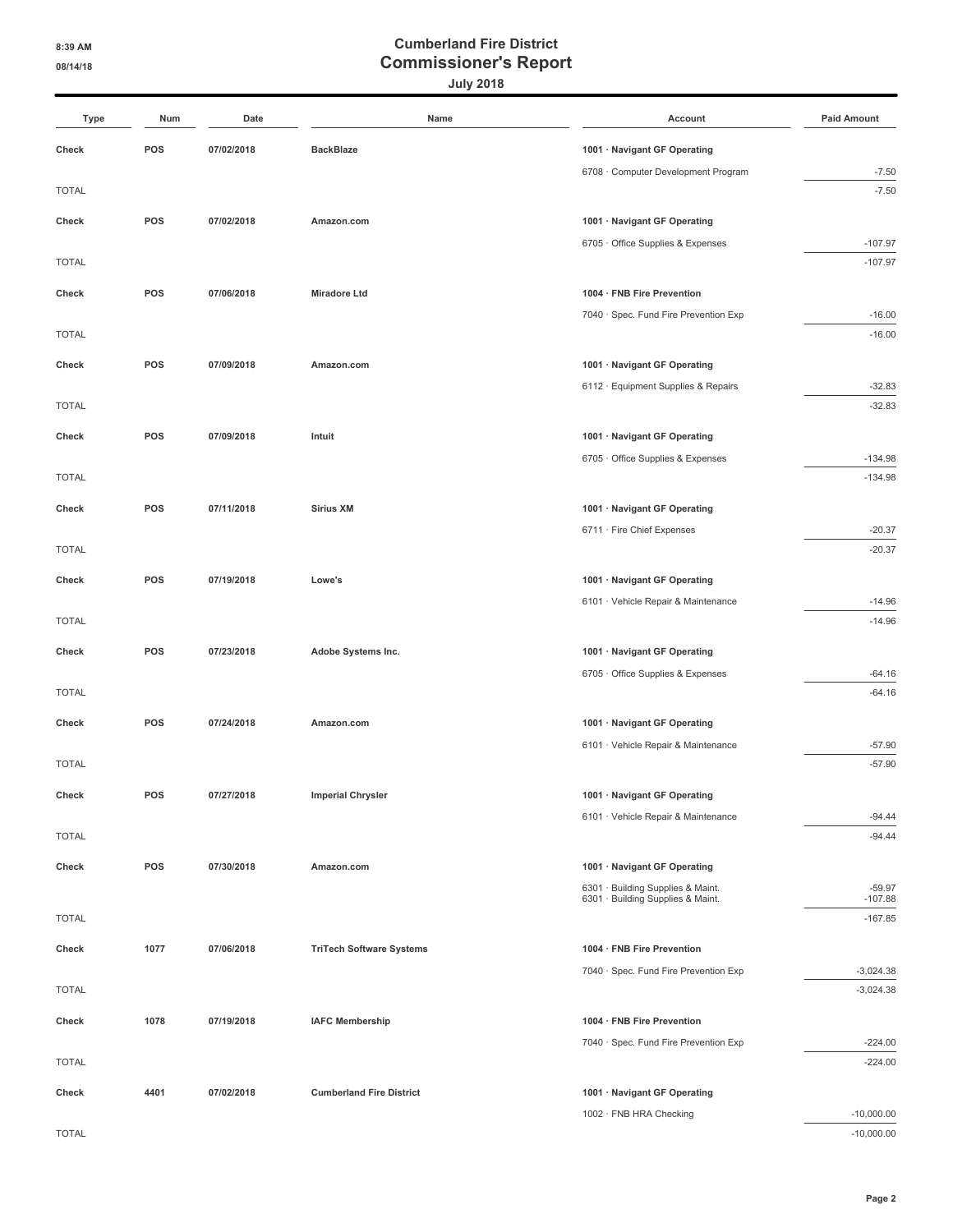**July 2018**

| <b>Type</b>  | Num  | Date       | Name                               | Account                                                                | <b>Paid Amount</b>         |
|--------------|------|------------|------------------------------------|------------------------------------------------------------------------|----------------------------|
| Check        | 4402 | 07/06/2018 | Apollo Safety, Inc                 | 1001 · Navigant GF Operating                                           |                            |
|              |      |            |                                    | 6113 · Equip Testing & Certification                                   | $-2,900.00$                |
| <b>TOTAL</b> |      |            |                                    |                                                                        | $-2,900.00$                |
|              |      |            |                                    |                                                                        |                            |
| Check        | 4403 | 07/06/2018 | <b>Blue Cross Blue Shield -MCA</b> | 1001 · Navigant GF Operating                                           |                            |
| <b>TOTAL</b> |      |            |                                    | 6510.01 · Healthcare Insurance -Retirees                               | $-924.00$<br>$-924.00$     |
|              |      |            |                                    |                                                                        |                            |
| Check        | 4404 | 07/06/2018 | <b>Delta Dental</b>                | 1001 · Navigant GF Operating                                           |                            |
|              |      |            |                                    | 6410.04 · Healthcare -Dental<br>6510.04 · Healthcare -Dental -Retirees | $-6,347.91$<br>$-569.73$   |
|              |      |            |                                    | 6610.04 · Healthcare -Dental -Admin                                    | $-579.84$                  |
| <b>TOTAL</b> |      |            |                                    |                                                                        | $-7,497.48$                |
| Check        | 4405 | 07/06/2018 | <b>Emergency Reporting</b>         | 1001 · Navigant GF Operating                                           |                            |
|              |      |            |                                    | 6145 · Shared Communications                                           | $-445.67$                  |
| <b>TOTAL</b> |      |            |                                    |                                                                        | $-445.67$                  |
| Check        | 4406 | 07/06/2018 | Vision Government Solutions, Inc.  | 1001 · Navigant GF Operating                                           |                            |
|              |      |            |                                    | 6705 · Office Supplies & Expenses                                      | $-2,095.00$                |
| <b>TOTAL</b> |      |            |                                    |                                                                        | $-2,095.00$                |
| Check        | 4407 | 07/06/2018 | <b>United States Treasury</b>      | 1001 · Navigant GF Operating                                           |                            |
|              |      |            |                                    | 6735 · IRS HRA Fee                                                     | $-142.38$                  |
| <b>TOTAL</b> |      |            |                                    |                                                                        | $-142.38$                  |
|              |      |            |                                    |                                                                        |                            |
| Check        | 4408 | 07/12/2018 | Dana E. Boyd                       | 1001 · Navigant GF Operating                                           |                            |
| <b>TOTAL</b> |      |            |                                    | 6520 · COLA - Retirees                                                 | $-1,356.76$<br>$-1,356.76$ |
|              |      |            |                                    |                                                                        |                            |
| Check        | 4409 | 07/12/2018 | Ernest P. Cimino                   | 1001 · Navigant GF Operating                                           |                            |
|              |      |            |                                    | 6520 · COLA - Retirees                                                 | $-1,752.18$                |
| <b>TOTAL</b> |      |            |                                    |                                                                        | $-1,752.18$                |
| Check        | 4410 | 07/12/2018 | James T. Conway, Jr.               | 1001 · Navigant GF Operating                                           |                            |
|              |      |            |                                    | 6520 · COLA - Retirees                                                 | $-1,675.78$                |
| <b>TOTAL</b> |      |            |                                    |                                                                        | $-1,675.78$                |
| Check        | 4411 | 07/12/2018 | Deschenes, Richard R.              | 1001 · Navigant GF Operating                                           |                            |
|              |      |            |                                    | 6520 · COLA - Retirees                                                 | $-1,349.87$                |
| <b>TOTAL</b> |      |            |                                    |                                                                        | $-1,349.87$                |
| Check        | 4412 | 07/12/2018 | Paul K. Dunham                     | 1001 · Navigant GF Operating                                           |                            |
|              |      |            |                                    | 6520 · COLA - Retirees                                                 | $-1,397.57$                |
| <b>TOTAL</b> |      |            |                                    |                                                                        | $-1,397.57$                |
|              |      |            |                                    |                                                                        |                            |
| Check        | 4413 | 07/12/2018 | Joseph W. LaFleur                  | 1001 · Navigant GF Operating                                           |                            |
|              |      |            |                                    | 6520 · COLA - Retirees                                                 | $-488.44$                  |
| <b>TOTAL</b> |      |            |                                    |                                                                        | $-488.44$                  |
| Check        | 4414 | 07/12/2018 | David K. Lanoue                    | 1001 · Navigant GF Operating                                           |                            |
|              |      |            |                                    | 6520 · COLA - Retirees                                                 | $-1,630.98$                |
| <b>TOTAL</b> |      |            |                                    |                                                                        | $-1,630.98$                |
| Check        | 4415 | 07/12/2018 | Thomas J. Pytka                    | 1001 · Navigant GF Operating                                           |                            |
|              |      |            |                                    | 6520 · COLA - Retirees                                                 | $-660.10$                  |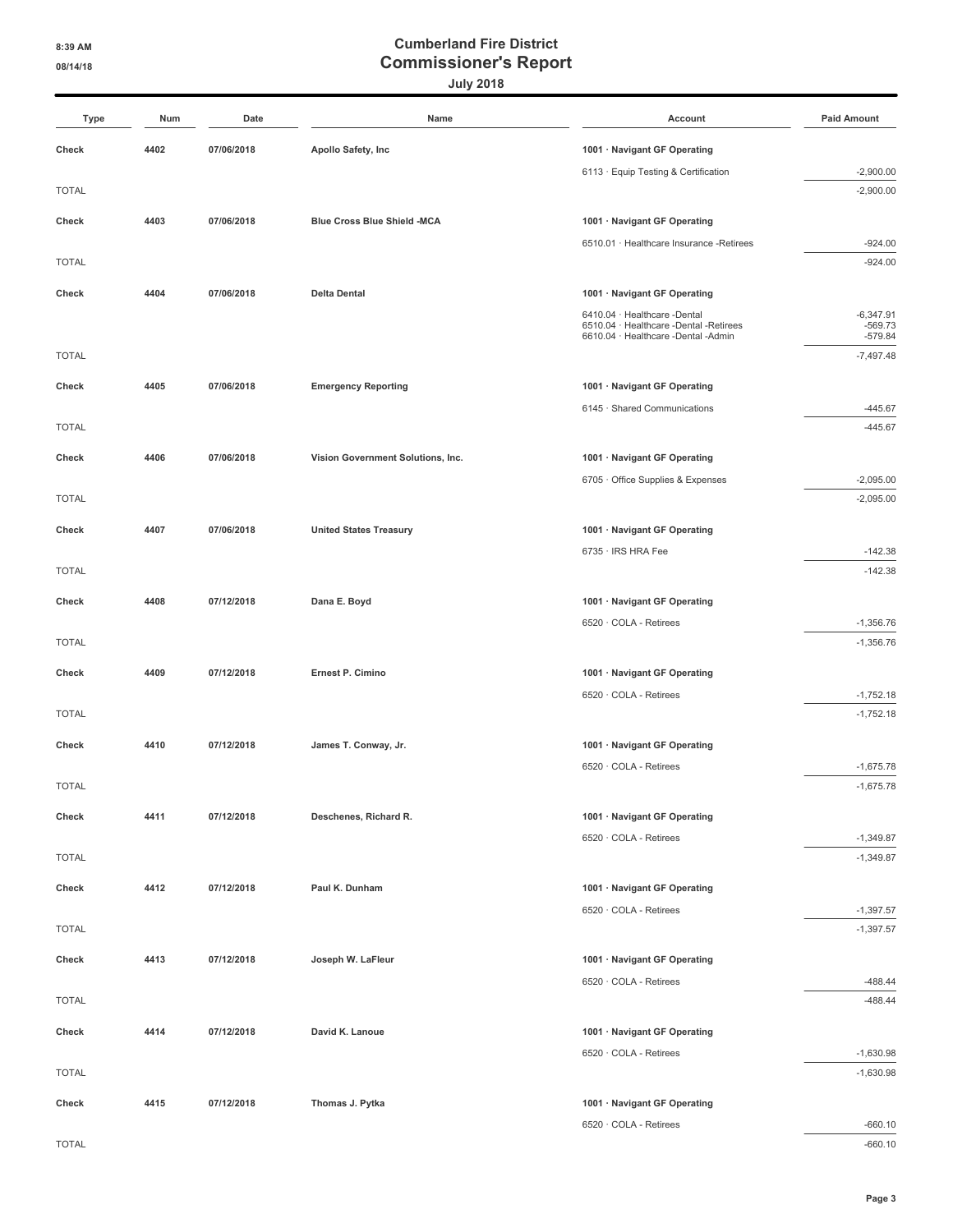**July 2018**

| <b>Type</b>  | Num  | Date       | Name                                | Account                                                                           | <b>Paid Amount</b>          |
|--------------|------|------------|-------------------------------------|-----------------------------------------------------------------------------------|-----------------------------|
| Check        | 4416 | 07/12/2018 | Stephen D. Susi                     | 1001 · Navigant GF Operating                                                      |                             |
|              |      |            |                                     | 6520 · COLA - Retirees                                                            | $-1,622.79$                 |
| <b>TOTAL</b> |      |            |                                     |                                                                                   | $-1,622.79$                 |
| Check        | 4417 | 07/12/2018 | Bucci's Auto, Inc.                  | 1001 · Navigant GF Operating                                                      |                             |
|              |      |            |                                     | 6101 · Vehicle Repair & Maintenance                                               | $-2,000.00$                 |
| <b>TOTAL</b> |      |            |                                     |                                                                                   | $-2,000.00$                 |
| Check        | 4418 | 07/12/2018 | <b>Blue Cross &amp; Blue Shield</b> | 1001 · Navigant GF Operating                                                      |                             |
|              |      |            |                                     | 6410.01 · Healthcare Insurance                                                    | $-73,014.60$                |
|              |      |            |                                     | 6510.01 · Healthcare Insurance -Retirees<br>6610.01 · Healthcare Insurance -Admin | $-11,842.35$<br>$-7,332.78$ |
| <b>TOTAL</b> |      |            |                                     |                                                                                   | $-92,189.73$                |
| Check        | 4419 | 07/12/2018 | A. Charpentier Power Systems        | 1001 · Navigant GF Operating                                                      |                             |
|              |      |            |                                     | 6301 · Building Supplies & Maint.                                                 | $-201.60$                   |
| <b>TOTAL</b> |      |            |                                     |                                                                                   | $-201.60$                   |
|              |      |            |                                     |                                                                                   |                             |
| Check        | 4420 | 07/12/2018 | <b>Apex Technology Group</b>        | 1001 · Navigant GF Operating<br>6708 Computer Development Program                 | $-104.50$                   |
|              |      |            |                                     | 6708 · Computer Development Program                                               | $-550.00$                   |
| <b>TOTAL</b> |      |            |                                     |                                                                                   | $-654.50$                   |
| Check        | 4421 | 07/12/2018 | <b>Allied Auto Parts</b>            | 1001 · Navigant GF Operating                                                      |                             |
|              |      |            |                                     | 6101 · Vehicle Repair & Maintenance                                               | $-4.82$                     |
| <b>TOTAL</b> |      |            |                                     |                                                                                   | $-4.82$                     |
| Check        | 4422 | 07/12/2018 | <b>Cumberland Pest Control, LLC</b> | 1001 · Navigant GF Operating                                                      |                             |
|              |      |            |                                     | 6301 · Building Supplies & Maint.                                                 | $-25.00$                    |
|              |      |            |                                     | 6301 · Building Supplies & Maint.<br>6301 · Building Supplies & Maint.            | $-30.00$<br>$-25.00$        |
| <b>TOTAL</b> |      |            |                                     |                                                                                   | $-80.00$                    |
| Check        | 4423 | 07/12/2018 | Kafin Oil Co., Inc.                 | 1001 · Navigant GF Operating                                                      |                             |
|              |      |            |                                     | 6301 · Building Supplies & Maint.                                                 | $-418.00$                   |
| <b>TOTAL</b> |      |            |                                     |                                                                                   | $-418.00$                   |
| Check        | 4424 | 07/12/2018 | National Grid Elec Sta4L            | 1001 · Navigant GF Operating                                                      |                             |
|              |      |            |                                     | 6200 · Electricity                                                                | $-17.72$                    |
| <b>TOTAL</b> |      |            |                                     |                                                                                   | $-17.72$                    |
| Check        | 4425 | 07/12/2018 | <b>National Grid Elec Sta5L</b>     | 1001 · Navigant GF Operating                                                      |                             |
|              |      |            |                                     | 6200 · Electricity                                                                | $-17.72$                    |
| <b>TOTAL</b> |      |            |                                     |                                                                                   | $-17.72$                    |
| Check        | 4426 | 07/12/2018 | <b>National Grid Elec Sta1</b>      | 1001 · Navigant GF Operating                                                      |                             |
|              |      |            |                                     | 6200 · Electricity                                                                | $-788.82$                   |
| <b>TOTAL</b> |      |            |                                     |                                                                                   | $-788.82$                   |
| Check        | 4427 | 07/12/2018 | <b>National Grid Gas Sta1</b>       | 1001 · Navigant GF Operating                                                      |                             |
|              |      |            |                                     | 6201 · Gas & Hot Water                                                            | $-117.56$                   |
| <b>TOTAL</b> |      |            |                                     |                                                                                   | $-117.56$                   |
|              |      |            | <b>National Grid Gas Sta2</b>       |                                                                                   |                             |
| Check        | 4428 | 07/12/2018 |                                     | 1001 · Navigant GF Operating<br>6201 · Gas & Hot Water                            | $-36.66$                    |
|              |      |            |                                     |                                                                                   |                             |

TOTAL -36.66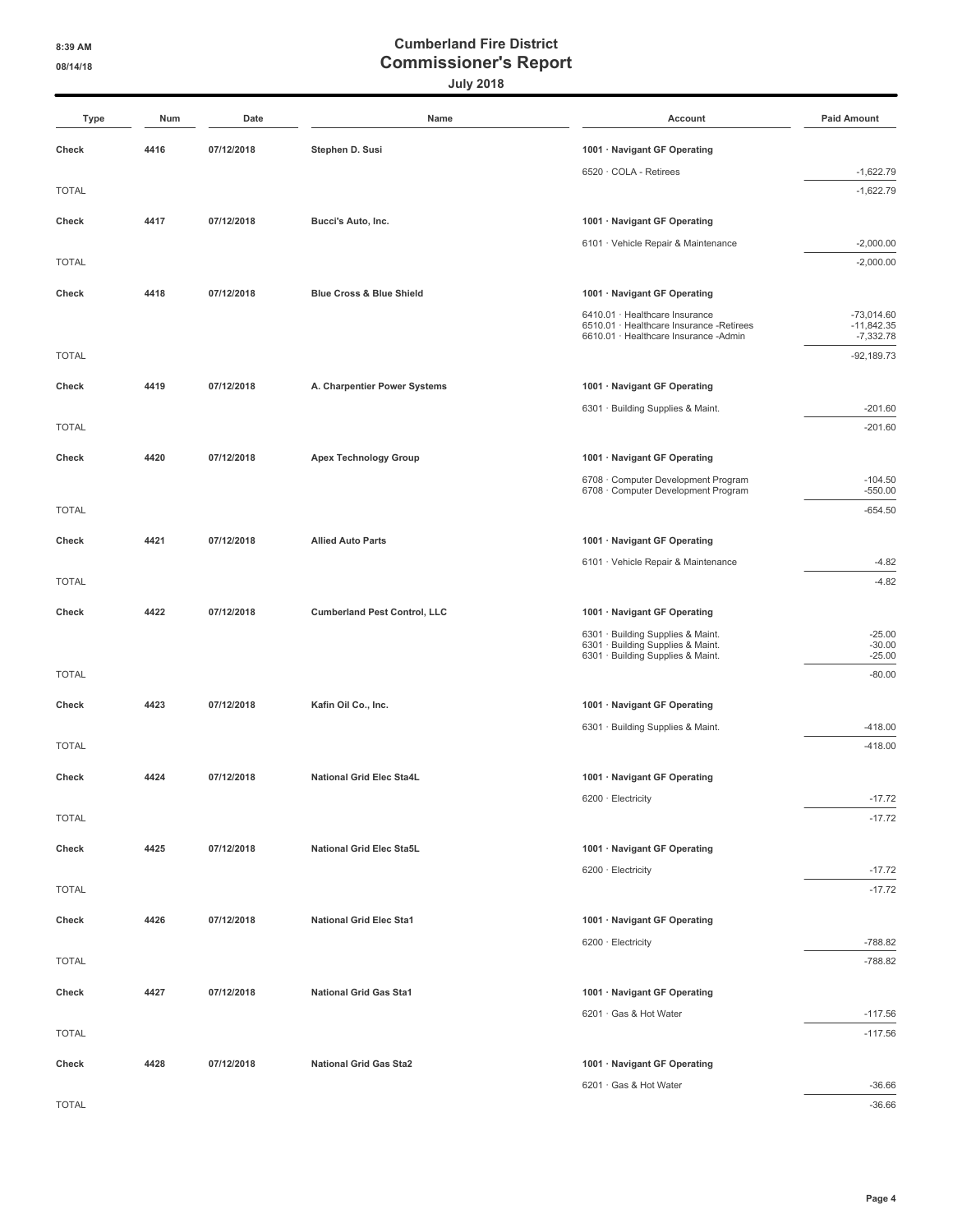**July 2018**

| Type         | Num  | Date       | Name                                | Account                                                                | <b>Paid Amount</b>     |
|--------------|------|------------|-------------------------------------|------------------------------------------------------------------------|------------------------|
| Check        | 4429 | 07/12/2018 | <b>National Grid Gas Sta5A</b>      | 1001 · Navigant GF Operating                                           |                        |
|              |      |            |                                     | 6201 · Gas & Hot Water                                                 | $-100.00$              |
| <b>TOTAL</b> |      |            |                                     |                                                                        | $-100.00$              |
| Check        | 4430 | 07/12/2018 | Police & Firemen's Insurance Assoc. |                                                                        |                        |
|              |      |            |                                     | 1001 · Navigant GF Operating<br>2028 · P & F Insurance Assoc.          | $-627.04$              |
| <b>TOTAL</b> |      |            |                                     |                                                                        | $-627.04$              |
|              |      |            |                                     |                                                                        |                        |
| Check        | 4431 | 07/12/2018 | <b>Purchase Power</b>               | 1001 · Navigant GF Operating                                           |                        |
|              |      |            |                                     | 6706 · Printing & Postage<br>6706 · Printing & Postage                 | $-200.00$<br>$-79.29$  |
| <b>TOTAL</b> |      |            |                                     |                                                                        | $-279.29$              |
| Check        | 4432 | 07/12/2018 | Ralco Equipment Co., Inc            | 1001 · Navigant GF Operating                                           |                        |
|              |      |            |                                     | 6101 · Vehicle Repair & Maintenance                                    | $-442.25$              |
| <b>TOTAL</b> |      |            |                                     |                                                                        | $-442.25$              |
| Check        | 4433 | 07/12/2018 | <b>Tap Auto Service</b>             | 1001 · Navigant GF Operating                                           |                        |
|              |      |            |                                     | 6101 · Vehicle Repair & Maintenance                                    | $-1,021.93$            |
| <b>TOTAL</b> |      |            |                                     |                                                                        | $-1,021.93$            |
| Check        | 4434 | 07/12/2018 | TH Malloy & Sons, Inc               | 1001 · Navigant GF Operating                                           |                        |
|              |      |            |                                     | 6100 · Vehicle Gas & Oil                                               | $-2,813.10$            |
| <b>TOTAL</b> |      |            |                                     |                                                                        | $-2,813.10$            |
|              |      |            |                                     |                                                                        |                        |
| Check        | 4435 | 07/12/2018 | <b>Tire Doctor LLC</b>              | 1001 · Navigant GF Operating                                           |                        |
| <b>TOTAL</b> |      |            |                                     | 6101 · Vehicle Repair & Maintenance                                    | $-43.50$<br>$-43.50$   |
|              |      |            |                                     |                                                                        |                        |
| Check        | 4436 | 07/12/2018 | W.B. Mason Co., Inc                 | 1001 · Navigant GF Operating                                           |                        |
|              |      |            |                                     | 6705 · Office Supplies & Expenses<br>6705 · Office Supplies & Expenses | $-29.94$<br>$-127.78$  |
| <b>TOTAL</b> |      |            |                                     | 6705 · Office Supplies & Expenses                                      | $-130.30$<br>$-288.02$ |
|              |      |            |                                     |                                                                        |                        |
| Check        | 4439 | 07/19/2018 | Joseph P. & Monica Crowe, Jr.       | 1001 · Navigant GF Operating                                           |                        |
|              |      |            |                                     | 1216 · Tax Receivable 2018                                             | $-323.32$              |
| <b>TOTAL</b> |      |            |                                     |                                                                        | $-323.32$              |
| Check        | 4440 | 07/19/2018 | Naomi R Driscoll                    | 1001 · Navigant GF Operating                                           |                        |
|              |      |            |                                     | 1216 · Tax Receivable 2018                                             | $-538.01$              |
| <b>TOTAL</b> |      |            |                                     |                                                                        | $-538.01$              |
| Check        | 4441 | 07/19/2018 | Ryan J Joyce                        | 1001 · Navigant GF Operating                                           |                        |
|              |      |            |                                     | 1216 · Tax Receivable 2018                                             | $-582.69$              |
| <b>TOTAL</b> |      |            |                                     |                                                                        | $-582.69$              |
| Check        | 4442 | 07/19/2018 | Jonathan D Perri                    | 1001 · Navigant GF Operating                                           |                        |
|              |      |            |                                     | 1216 · Tax Receivable 2018                                             | $-126.07$              |
| <b>TOTAL</b> |      |            |                                     |                                                                        | $-126.07$              |
| Check        | 4443 | 07/19/2018 | <b>Emergency Reporting</b>          | 1001 · Navigant GF Operating                                           |                        |
|              |      |            |                                     | 6145 · Shared Communications                                           | $-445.67$              |
|              |      |            |                                     |                                                                        |                        |

 $\blacksquare$  TOTAL  $\blacksquare$  -445.67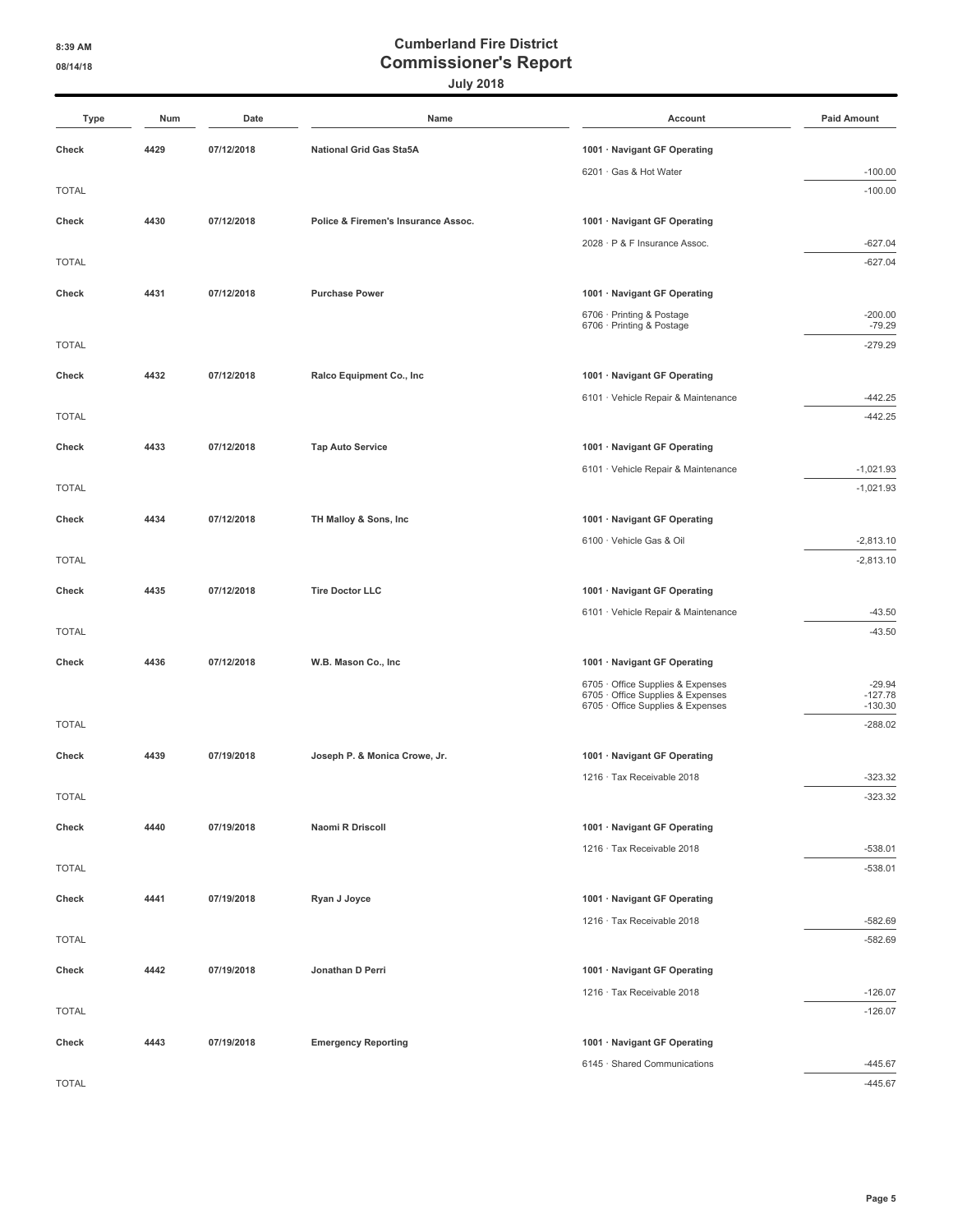**July 2018**

| Type         | Num  | Date       | Name                                    | Account                                                                          | <b>Paid Amount</b>     |
|--------------|------|------------|-----------------------------------------|----------------------------------------------------------------------------------|------------------------|
| Check        | 4444 | 07/19/2018 | Janitech                                | 1001 · Navigant GF Operating                                                     |                        |
|              |      |            |                                         | 6301 · Building Supplies & Maint.                                                | $-217.18$              |
|              |      |            |                                         | 6301 · Building Supplies & Maint.<br>6301 · Building Supplies & Maint.           | $-452.23$<br>$-102.60$ |
| <b>TOTAL</b> |      |            |                                         |                                                                                  | $-772.01$              |
| Check        | 4445 | 07/19/2018 | <b>London Health Administrators</b>     | 1001 · Navigant GF Operating                                                     |                        |
|              |      |            |                                         | 6410.03 · Healthcare Reimb. (HRA) -FF<br>6610.03 · Healthcare Reimb. (HRA)-Admin | $-726.75$<br>$-51.00$  |
|              |      |            |                                         | 6510.03 · Healthcare Reimb. (HRA)-Retiree                                        | $-25.50$               |
| <b>TOTAL</b> |      |            |                                         |                                                                                  | $-803.25$              |
| Check        | 4446 | 07/19/2018 | Adam Q & Jessica C Read                 | 1001 · Navigant GF Operating                                                     |                        |
|              |      |            |                                         | 1216 · Tax Receivable 2018                                                       | $-125.68$              |
| <b>TOTAL</b> |      |            |                                         |                                                                                  | $-125.68$              |
| Check        | 4447 | 07/19/2018 | <b>Kevin Clarke</b>                     | 1001 · Navigant GF Operating                                                     |                        |
|              |      |            |                                         | 6510.01 · Healthcare Insurance -Retirees                                         | $-57.69$               |
| <b>TOTAL</b> |      |            |                                         |                                                                                  | $-57.69$               |
| Check        | 4448 | 07/19/2018 | Narragansett Bay Comm Sta1              | 1001 · Navigant GF Operating                                                     |                        |
|              |      |            |                                         | 6210 · Sewer Assessment & Usage                                                  | $-106.12$              |
| <b>TOTAL</b> |      |            |                                         |                                                                                  | $-106.12$              |
| Check        | 4449 | 07/19/2018 | Narragansett Bay Comm Sta2              | 1001 · Navigant GF Operating                                                     |                        |
|              |      |            |                                         | 6210 · Sewer Assessment & Usage                                                  | $-75.48$               |
| <b>TOTAL</b> |      |            |                                         |                                                                                  | $-75.48$               |
| Check        | 4450 | 07/19/2018 | Narragansett Bay Comm Sta4              | 1001 · Navigant GF Operating                                                     |                        |
|              |      |            |                                         | 6210 · Sewer Assessment & Usage                                                  | $-44.76$               |
| <b>TOTAL</b> |      |            |                                         |                                                                                  | $-44.76$               |
| Check        | 4451 | 07/19/2018 | <b>National Grid Elec Sta2</b>          | 1001 · Navigant GF Operating                                                     |                        |
|              |      |            |                                         | 6200 · Electricity                                                               | $-574.21$              |
| <b>TOTAL</b> |      |            |                                         |                                                                                  | $-574.21$              |
| Check        | 4452 | 07/19/2018 | <b>National Grid Elec Sta4</b>          | 1001 · Navigant GF Operating                                                     |                        |
|              |      |            |                                         | 6200 · Electricity                                                               | $-1,062.29$            |
| TOTAL        |      |            |                                         |                                                                                  | $-1,062.29$            |
| Check        | 4453 | 07/19/2018 | <b>National Grid Elec Sta5</b>          | 1001 · Navigant GF Operating                                                     |                        |
|              |      |            |                                         | 6200 · Electricity                                                               | $-553.89$              |
| <b>TOTAL</b> |      |            |                                         |                                                                                  | $-553.89$              |
| Check        | 4454 | 07/19/2018 | <b>National Grid Elec Sta5A</b>         | 1001 · Navigant GF Operating                                                     |                        |
|              |      |            |                                         | 6200 · Electricity                                                               | $-12.91$               |
| <b>TOTAL</b> |      |            |                                         |                                                                                  | $-12.91$               |
| Check        | 4455 | 07/19/2018 | <b>National Grid Gas Sta4</b>           | 1001 · Navigant GF Operating                                                     |                        |
|              |      |            |                                         | 6201 · Gas & Hot Water                                                           | $-62.72$               |
| <b>TOTAL</b> |      |            |                                         |                                                                                  | $-62.72$               |
| Check        | 4456 | 07/19/2018 | <b>National Grid Gas Sta5</b>           | 1001 · Navigant GF Operating                                                     |                        |
|              |      |            |                                         | 6201 · Gas & Hot Water                                                           | $-83.09$               |
| <b>TOTAL</b> |      |            |                                         |                                                                                  | $-83.09$               |
| Check        | 4457 | 07/19/2018 | <b>Pawtucket Water Supply -Hydrants</b> | 1001 · Navigant GF Operating                                                     |                        |
|              |      |            |                                         | 6215.02 · Hydrant Fees - Pawtucket                                               | $-11,353.63$           |

TOTAL -11,353.63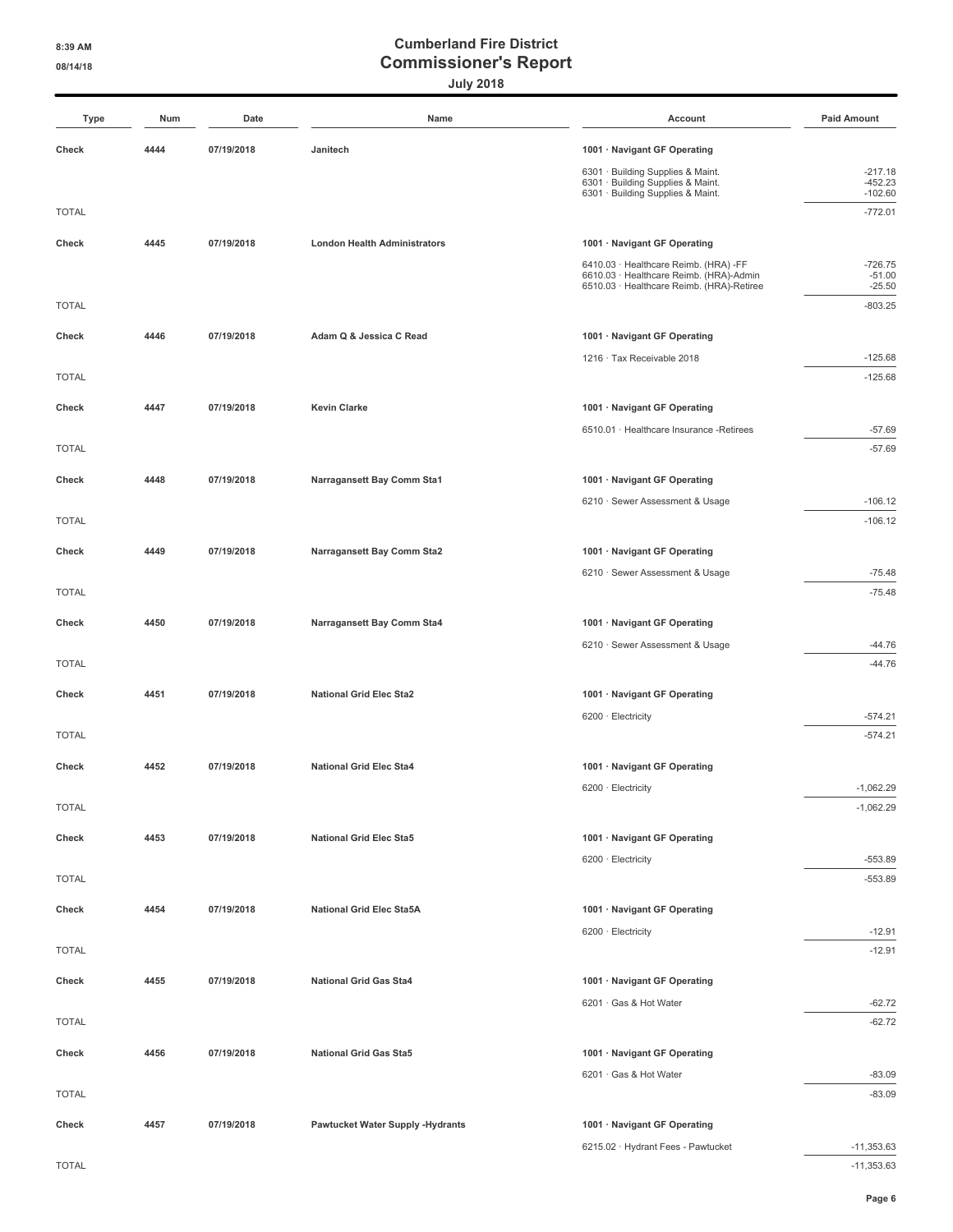**July 2018**

| Type         | Num  | Date       | Name                           | Account                                    | <b>Paid Amount</b>     |
|--------------|------|------------|--------------------------------|--------------------------------------------|------------------------|
| Check        | 4458 | 07/19/2018 | Pawtucket Water Supply Board   | 1001 · Navigant GF Operating               |                        |
|              |      |            |                                | 6211 · Water Usage Fees                    | $-58.89$               |
| <b>TOTAL</b> |      |            |                                |                                            | $-58.89$               |
| Check        | 4459 | 07/19/2018 | Prescott H. Peirce Co. Inc.    | 1001 · Navigant GF Operating               |                        |
|              |      |            |                                | 6112 · Equipment Supplies & Repairs        | $-35.00$               |
| <b>TOTAL</b> |      |            |                                |                                            | $-35.00$               |
| Check        | 4460 | 07/19/2018 | <b>S&amp;D Road Service</b>    | 1001 · Navigant GF Operating               |                        |
|              |      |            |                                | 6101 · Vehicle Repair & Maintenance        | $-957.34$              |
| <b>TOTAL</b> |      |            |                                |                                            | $-957.34$              |
| Check        | 4461 | 07/19/2018 | <b>Verizon Wireless</b>        | 1001 · Navigant GF Operating               |                        |
|              |      |            |                                | 6202.02 · Air Cards<br>6202.02 · Air Cards | $-160.04$<br>$-320.08$ |
| <b>TOTAL</b> |      |            |                                |                                            | $-480.12$              |
|              | 4462 | 07/19/2018 |                                | 1001 · Navigant GF Operating               |                        |
| Check        |      |            | W.B. Mason Co., Inc.           | 6705 · Office Supplies & Expenses          | $-82.99$               |
| <b>TOTAL</b> |      |            |                                |                                            | $-82.99$               |
| Check        | 4463 | 07/30/2018 | CPF-LOCAL 2722                 | 1001 · Navigant GF Operating               |                        |
|              |      |            |                                | 6420 · Life Insurance                      | $-7,500.00$            |
| <b>TOTAL</b> |      |            |                                |                                            | $-7,500.00$            |
| Check        | 4468 | 07/25/2018 | Emily L & George Camparone     | 1001 · Navigant GF Operating               |                        |
|              |      |            |                                | 1216 · Tax Receivable 2018                 | $-207.14$              |
| <b>TOTAL</b> |      |            |                                |                                            | $-207.14$              |
| Check        | 4469 | 07/25/2018 | <b>Linda Pope</b>              | 1001 · Navigant GF Operating               |                        |
|              |      |            |                                | 1216 · Tax Receivable 2018                 | $-137.24$              |
| <b>TOTAL</b> |      |            |                                |                                            | $-137.24$              |
| Check        | 4470 | 07/25/2018 | David E & Lina M Bulman        | 1001 · Navigant GF Operating               |                        |
|              |      |            |                                | 1216 · Tax Receivable 2018                 | $-118.33$              |
| <b>TOTAL</b> |      |            |                                |                                            | $-118.33$              |
| Check        | 4471 | 07/25/2018 | Bryan D & Stefanie L Carpenter | 1001 · Navigant GF Operating               |                        |
|              |      |            |                                | 1216 · Tax Receivable 2018                 | $-235.76$              |
| <b>TOTAL</b> |      |            |                                |                                            | $-235.76$              |
| Check        | 4472 | 07/25/2018 | <b>Daniel F Hauser</b>         | 1001 · Navigant GF Operating               |                        |
|              |      |            |                                | 1216 · Tax Receivable 2018                 | $-151.49$              |
| <b>TOTAL</b> |      |            |                                |                                            | $-151.49$              |
| Check        | 4473 | 07/25/2018 | Eric A Zabinski                | 1001 · Navigant GF Operating               |                        |
|              |      |            |                                | 1216 · Tax Receivable 2018                 | $-109.60$              |
| <b>TOTAL</b> |      |            |                                |                                            | $-109.60$              |
| Check        | 4474 | 07/25/2018 | Timothy D & Naomi L Pariseault | 1001 · Navigant GF Operating               |                        |
|              |      |            |                                | 1216 · Tax Receivable 2018                 | $-102.84$              |
| <b>TOTAL</b> |      |            |                                |                                            | $-102.84$              |
| Check        | 4475 | 07/25/2018 | <b>Cox Communications</b>      | 1001 · Navigant GF Operating               |                        |
| <b>TOTAL</b> |      |            |                                | 6202.01 · Telephone                        | $-912.80$<br>$-912.80$ |
|              |      |            |                                |                                            |                        |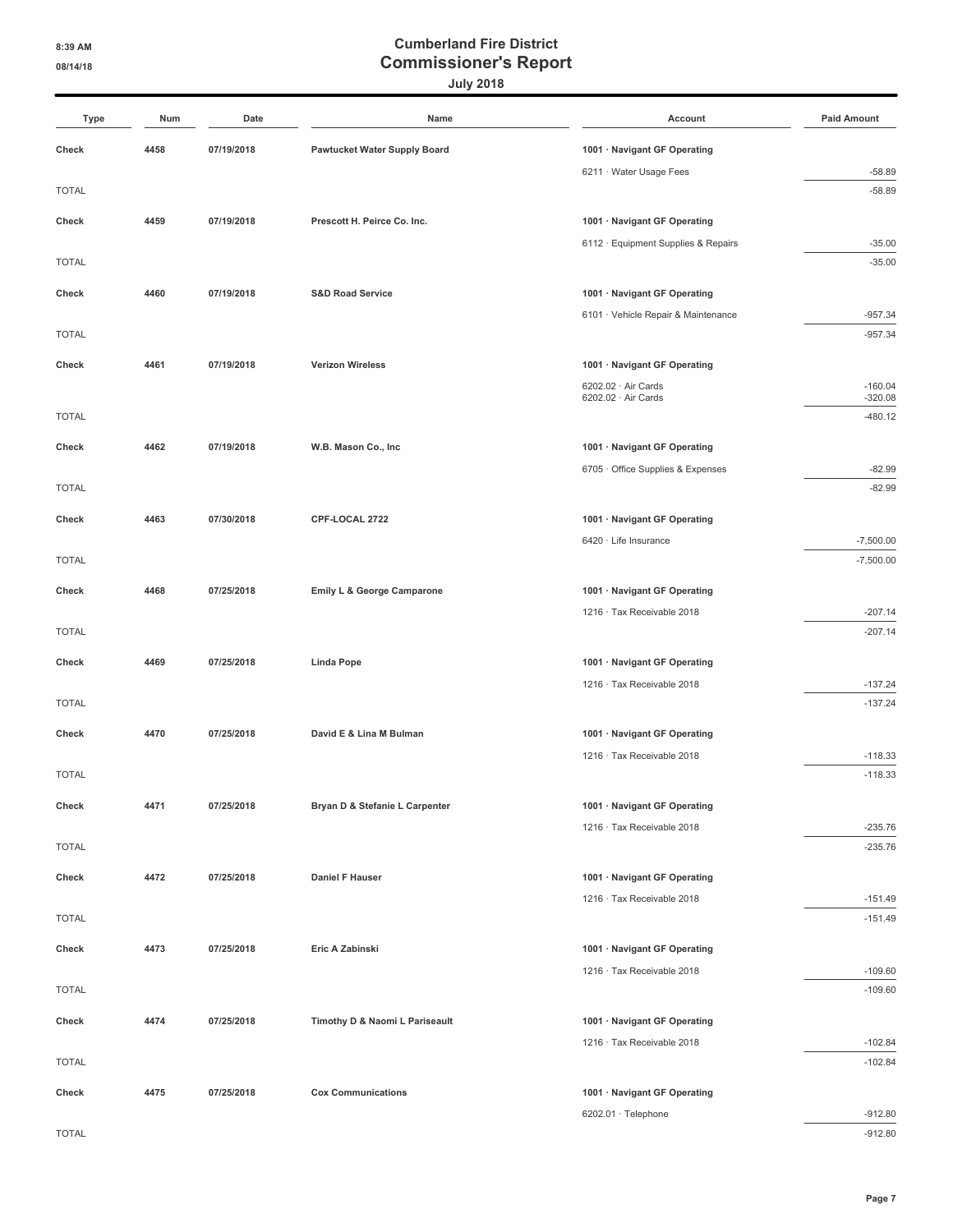**July 2018**

| Type         | Num  | Date       | Name                            | Account                                                                | <b>Paid Amount</b>   |
|--------------|------|------------|---------------------------------|------------------------------------------------------------------------|----------------------|
| Check        | 4476 | 07/25/2018 | <b>Kelley Nickson Morris</b>    | 1001 · Navigant GF Operating                                           |                      |
|              |      |            |                                 | $6703.01 \cdot$ Legal                                                  | $-837.50$            |
| <b>TOTAL</b> |      |            |                                 |                                                                        | $-837.50$            |
| Check        | 4477 | 07/25/2018 | <b>Shell Fleet Plus</b>         | 1001 · Navigant GF Operating                                           |                      |
|              |      |            |                                 | 6100 · Vehicle Gas & Oil                                               | $-705.94$            |
| <b>TOTAL</b> |      |            |                                 |                                                                        | $-705.94$            |
| Check        | 4478 | 07/25/2018 | <b>VFIS</b>                     | 1001 · Navigant GF Operating                                           |                      |
|              |      |            |                                 | 6701 · Insurances                                                      | $-253, 130.00$       |
| <b>TOTAL</b> |      |            |                                 |                                                                        | $-253,130.00$        |
| Check        | 4479 | 07/25/2018 | <b>VFIS</b>                     | 1001 · Navigant GF Operating                                           |                      |
|              |      |            |                                 | 6701 · Insurances                                                      | $-15,605.00$         |
| <b>TOTAL</b> |      |            |                                 |                                                                        | $-15,605.00$         |
| Check        | 4480 | 07/26/2018 | <b>Northeast Rescue Systems</b> | 1001 · Navigant GF Operating                                           |                      |
|              |      |            |                                 | 2600 · Accrued Expenses                                                | $-26,433.00$         |
| <b>TOTAL</b> |      |            |                                 |                                                                        | $-26,433.00$         |
|              |      |            |                                 |                                                                        |                      |
| Check        | 4481 | 07/31/2018 | <b>Belmont Springs</b>          | 1001 · Navigant GF Operating<br>6301 · Building Supplies & Maint.      | $-99.76$             |
|              |      |            |                                 | 6301 · Building Supplies & Maint.<br>6301 · Building Supplies & Maint. | $-68.21$<br>$-44.14$ |
|              |      |            |                                 | 6301 · Building Supplies & Maint.                                      | $-52.95$             |
| <b>TOTAL</b> |      |            |                                 |                                                                        | $-265.06$            |
| Check        | 4482 | 07/31/2018 | Town of Cumberland - Hydrants   | 1001 · Navigant GF Operating                                           |                      |
|              |      |            |                                 | 6215.01 · Hydrant Fees - Cumberland                                    | $-224,070.00$        |
| <b>TOTAL</b> |      |            |                                 |                                                                        | $-224,070.00$        |
| Check        | 4483 | 07/31/2018 | Duo-Safety Ladder Corporation   | 1001 · Navigant GF Operating                                           |                      |
|              |      |            |                                 | 6101 · Vehicle Repair & Maintenance                                    | $-57.62$             |
| <b>TOTAL</b> |      |            |                                 |                                                                        | $-57.62$             |
| Check        | 4484 | 07/31/2018 | <b>Fire Hose Direct</b>         | 1001 · Navigant GF Operating                                           |                      |
|              |      |            |                                 | 6110 · Equipment Purchase & Upgrading                                  | $-94.68$             |
| <b>TOTAL</b> |      |            |                                 |                                                                        | $-94.68$             |
| Check        | 4485 | 07/31/2018 | Ralco Equipment Co., Inc        | 1001 · Navigant GF Operating                                           |                      |
|              |      |            |                                 | 6101 · Vehicle Repair & Maintenance                                    | $-6,811.67$          |
| <b>TOTAL</b> |      |            |                                 |                                                                        | $-6,811.67$          |
| Check        | 4486 | 07/31/2018 | Verizon                         | 1001 · Navigant GF Operating                                           |                      |
|              |      |            |                                 | 6202.01 · Telephone                                                    | $-149.99$            |
| <b>TOTAL</b> |      |            |                                 |                                                                        | $-149.99$            |
| Check        | 4487 | 07/31/2018 | <b>Video Artistry</b>           | 1001 · Navigant GF Operating                                           |                      |
|              |      |            |                                 | 6716 · Videographer                                                    | $-180.00$            |
| <b>TOTAL</b> |      |            |                                 |                                                                        | $-180.00$            |
| Check        | 4488 | 07/31/2018 | Aaron Babikian & Ashley Manley  | 1001 · Navigant GF Operating                                           |                      |
|              |      |            |                                 | 1216 · Tax Receivable 2018                                             | $-181.42$            |
| <b>TOTAL</b> |      |            |                                 |                                                                        | $-181.42$            |
|              |      |            |                                 |                                                                        |                      |
| Check        | 4489 | 07/31/2018 | <b>Gloria P Alzante</b>         | 1001 · Navigant GF Operating<br>1216 · Tax Receivable 2018             | $-76.66$             |
|              |      |            |                                 |                                                                        |                      |

TOTAL -76.66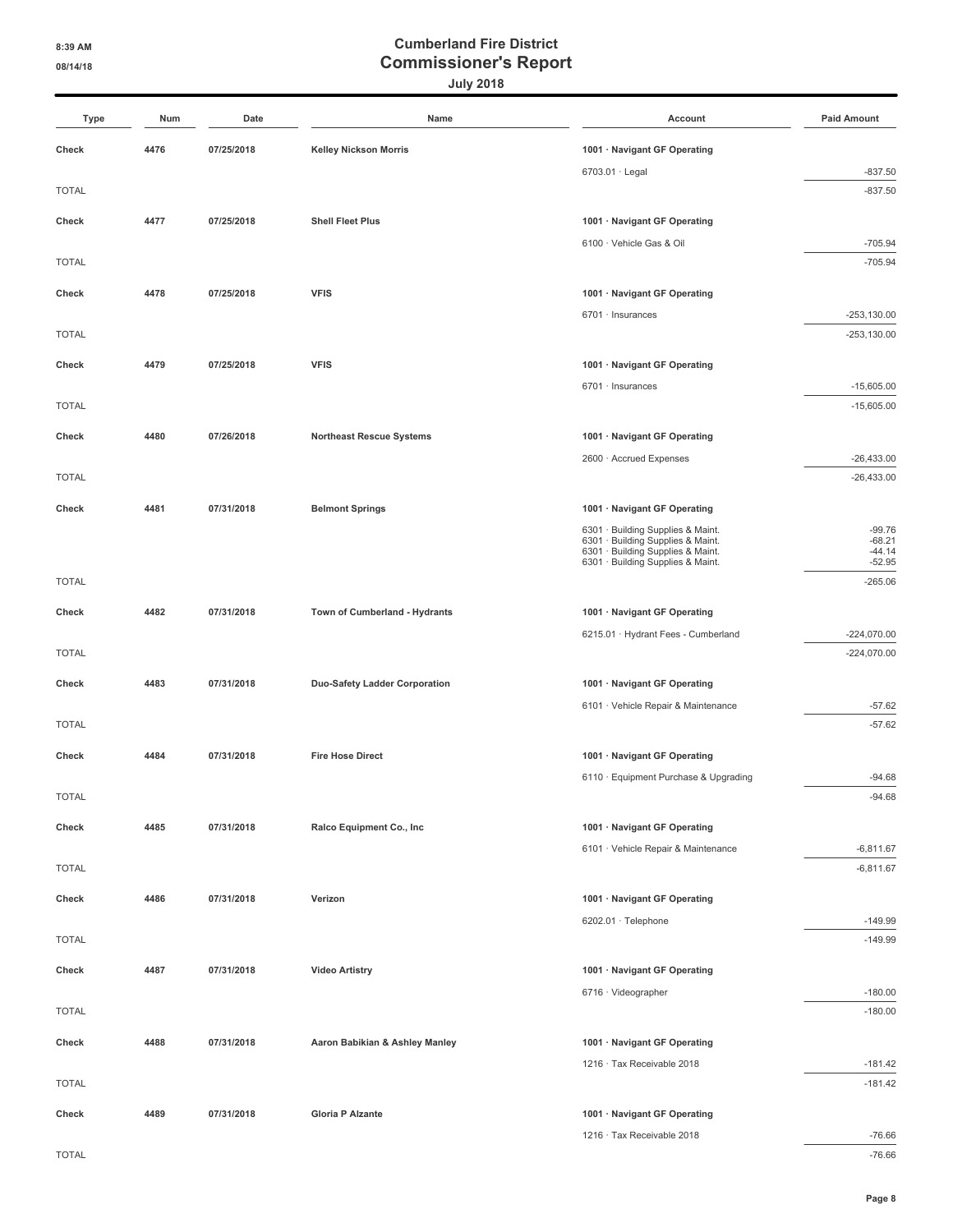**July 2018**

| Type         | Num  | Date       | Name                    | Account                      | <b>Paid Amount</b> |
|--------------|------|------------|-------------------------|------------------------------|--------------------|
| Check        | 4491 | 07/31/2018 | Eric T & Diana M Sladen | 1001 · Navigant GF Operating |                    |
|              |      |            |                         | 1216 · Tax Receivable 2018   | $-195.48$          |
| <b>TOTAL</b> |      |            |                         |                              | $-195.48$          |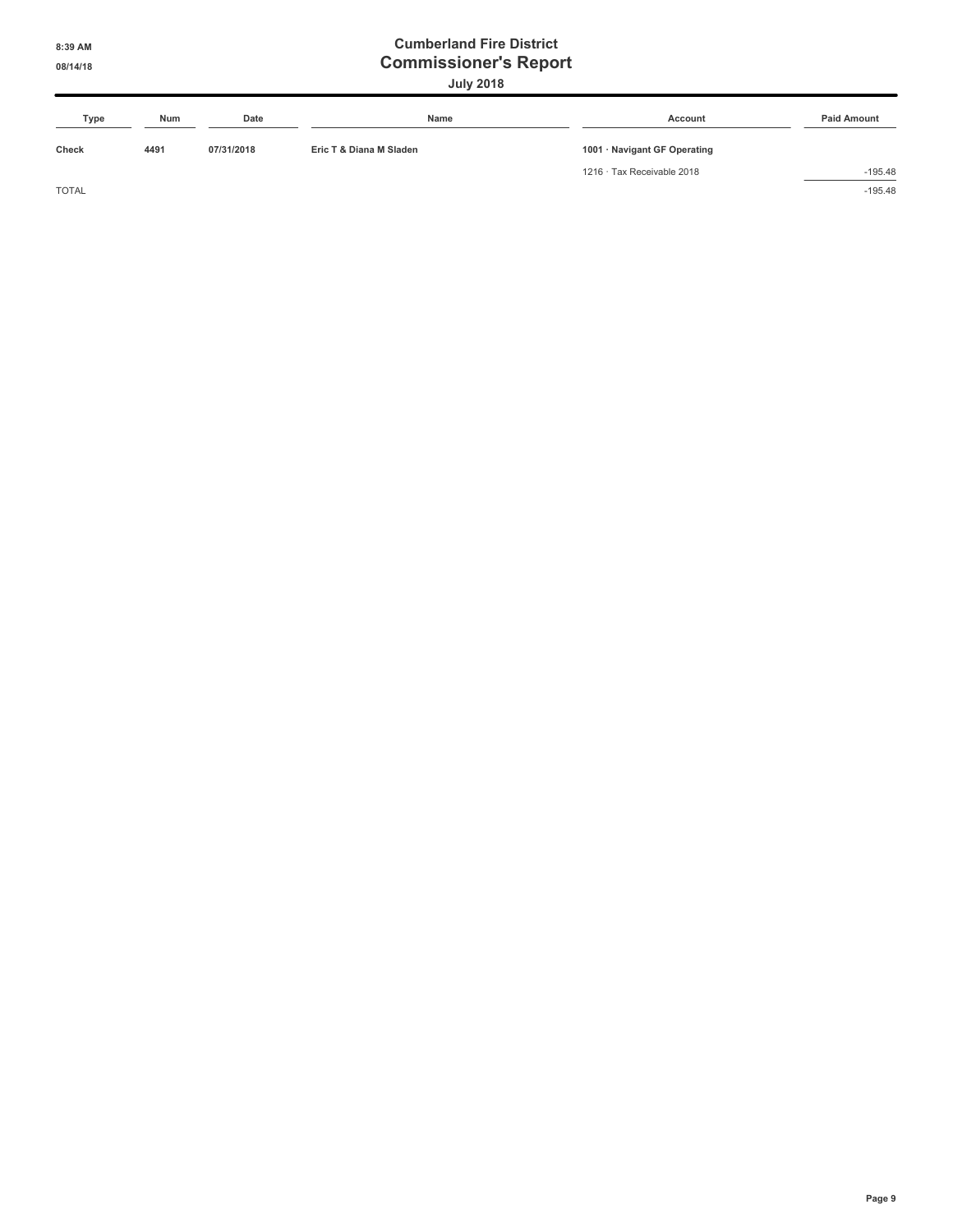#### **Cumberland Fire District Income & Expense Budget vs. Actual July 2018**

|                                                                          |                  | <b>TOTAL</b>            |                       |                |
|--------------------------------------------------------------------------|------------------|-------------------------|-----------------------|----------------|
|                                                                          | Jul '18          | <b>Budget</b>           | \$ Over Budget        | % of Budget    |
| <b>Ordinary Income/Expense</b>                                           |                  |                         |                       |                |
| Income                                                                   |                  |                         |                       |                |
| 4000.03 · Tax Revenue 2018                                               | 4,206,369.51     | 7,722,487.00            | (3,516,117.49)        | 54.47%         |
| 4001 · Tax Revenue Prior Years                                           | 66,266.77        | 150,000.00              | (83, 733.23)          | 44.18%         |
| 4007 · NSF Fee Reimbursement Income                                      | 0.00             | 200.00                  | (200.00)              | 0.0%           |
| 4010 · Interest Income- Past Due Taxes                                   | 5,094.26         | 50,000.00               | (44,905.74)           | 10.19%         |
| 4015 · Fire Prevention/Plan Review                                       | 3,613.00         | 50,000.00               | (46, 387.00)          | 7.23%          |
| 4050 · Interest Income General Fund<br>4060 · Interest Income Truck Fund | 987.68<br>0.00   | 8,000.00<br>50.00       | (7,012.32)<br>(50.00) | 12.35%<br>0.0% |
| 4065 · Interest Income Fire Prevention                                   | 10.49            | 50.00                   | (39.51)               | 20.98%         |
| 4070 · Interest Income-Retiremt Health                                   | 41.56            | 400.00                  | (358.44)              | 10.39%         |
| 4080 · Interest Income Navigant CD                                       | 112.07           | 1,000.00                | (887.93)              | 11.21%         |
| 4103 Grant Income                                                        | 0.00             | 0.00                    | 0.00                  | 0.0%           |
| 4105 · Reimbursed Ins.-Former Employee                                   | 4,704.80         | 38,594.00               | (33,889.20)           | 12.19%         |
| 4110 · Miscellaneous Other Income                                        | 111.55           | 5,000.00                | (4,888.45)            | 2.23%          |
| 4110.1 · Revenue Rescue Income                                           | 0.00             | 12,000.00               | (12,000.00)           | 0.0%           |
| 4110.2 · Insurance Reimbursement                                         | 0.00             | 0.00                    | 0.00                  | 0.0%           |
| 4110.3 Detail Reimbursement                                              | 1.940.40         | 43,000.00               | (41,059.60)           | 4.51%          |
| 4110.4 IOD Ins. Reimbursement                                            | 11,890.67        | 150,000.00              | (138, 109.33)         | 7.93%          |
| $4110.6 \cdot MLC$ Fees                                                  | 2,525.00         | 25,000.00               | (22, 475.00)          | 10.1%          |
| 4110.7 · RB Battery Reimbursement                                        | 0.00             | 0.00                    | 0.00                  | 0.0%           |
| 4111 · Income Radio Box 2018                                             | 32.857.00        | 38,200.00               | (5,343.00)            | 86.01%         |
| 4114 · Income Radio Box Prior Years                                      | 0.00             | 500.00                  | (500.00)              | 0.0%           |
| 4115 · Tax Sale Fee Income                                               | 1,574.00         | 30,000.00               | (28, 426.00)          | 5.25%          |
| 4115.01 · Tax Sale Fee Income Prior Years                                | 0.00             | 0.00                    | 0.00                  | 0.0%           |
| 4200 · Sale of Assets                                                    | 0.00             | 0.00                    | 0.00                  | 0.0%           |
| 4300 · Transfer from Surplus (Cap Exp)                                   | 0.00             | 0.00                    | 0.00                  | 0.0%           |
| 4400 · Appropriation from 1007 RH Fund                                   | 0.00             | 100,028.00              | (100, 028.00)         | 0.0%           |
| <b>Total Income</b>                                                      | 4,338,098.76     | 8,424,509.00            | (4,086,410.24)        | 51.49%         |
| <b>Gross Profit</b>                                                      | 4,338,098.76     | 8,424,509.00            | (4,086,410.24)        | 51.49%         |
| <b>Expense</b><br>6100 · Vehicle Gas & Oil                               | 3,519.04         | 40,000.00               | (36, 480.96)          | 8.8%           |
| 6101 · Vehicle Repair & Maintenance                                      | 11,506.43        | 85,000.00               | (73, 493.57)          | 13.54%         |
| 6110 · Equipment Purchase & Upgrading                                    | 94.68            | 20,000.00               | (19,905.32)           | 0.47%          |
| 6110.01 · Turnout Gear                                                   | 0.00             | 20,000.00               | (20,000.00)           | 0.0%           |
| 6112 · Equipment Supplies & Repairs                                      | 67.83            | 7,000.00                | (6,932.17)            | 0.97%          |
| 6113 · Equip Testing & Certification                                     | 2,900.00         | 7,000.00                | (4,100.00)            | 41.43%         |
| 6120 · Radio Equip Upgrades & Maint                                      | 0.00             | 3,000.00                | (3,000.00)            | 0.0%           |
| 6125 · First Aid Equip & Supplies                                        | 0.00             | 8,000.00                | (8,000.00)            | 0.0%           |
| 6130 · Air Cascade Maintenance                                           | 0.00             | 2,500.00                | (2,500.00)            | 0.0%           |
| 6140 Communications Upgrades                                             | 0.00             | 0.00                    | 0.00                  | 0.0%           |
| 6145 · Shared Communications                                             | 891.34           | 7,000.00                | (6, 108.66)           | 12.73%         |
| 6150 · Fire Alarm Testing                                                | 0.00             | 1,500.00                | (1,500.00)            | 0.0%           |
| 6200 · Electricity                                                       | 3,027.56         | 36,000.00               | (32, 972.44)          | 8.41%          |
| 6201 · Gas & Hot Water                                                   | 400.03           | 15,000.00               | (14,599.97)           | 2.67%          |
| 6202.01 · Telephone                                                      | 1,062.79         | 12,000.00               | (10, 937.21)          | 8.86%          |
| $6202.02 \cdot Air Cards$                                                | 480.12           | 5,500.00                | (5,019.88)            | 8.73%          |
| 6210 · Sewer Assessment & Usage                                          | 226.36           | 4,000.00                | (3,773.64)            | 5.66%          |
| 6211 · Water Usage Fees                                                  | 58.89            | 4,000.00                | (3,941.11)            | 1.47%          |
| 6215.01 · Hydrant Fees - Cumberland                                      | 224,070.00       | 225,070.00              | (1,000.00)            | 99.56%         |
| 6215.02 · Hydrant Fees - Pawtucket<br>6301 · Building Supplies & Maint.  | 11,353.63        | 138,000.00<br>25,000.00 | (126, 646.37)         | 8.23%          |
| 6305 · Furnishings                                                       | 1,904.52<br>0.00 | 0.00                    | (23,095.48)<br>0.00   | 7.62%<br>0.0%  |
| 6400.01 · Firefighters Salaries                                          | 214,614.03       | 2,920,500.00            | (2,705,885.97)        | 7.35%          |
| 6400.02 · EMT Incentive                                                  | 6,507.52         | 86,600.00               | (80,092.48)           | 7.51%          |
| 6400.03 OT Wages                                                         | 83,688.02        | 1,055,014.00            | (971, 325.98)         | 7.93%          |
| 6400.08 · Holiday Stipend                                                | 14,008.55        | 168,490.00              | (154, 481.45)         | 8.31%          |
| 6400.09 · Longevity Pay                                                  | 10,658.96        | 161,176.00              | (150, 517.04)         | 6.61%          |
| 6400.10 · Acting Officer Pay                                             | 248.05           | 2,000.00                | (1,751.95)            | 12.4%          |
| 6400.11 · Detail Pay                                                     | 1,512.00         | 15,000.00               | (13,488.00)           | 10.08%         |
| 6400.12 Other Salaries                                                   | 0.00             | 2,000.00                | (2,000.00)            | $0.0\%$        |
| 6400.13 · Injured on Duty Salaries                                       | 9,549.45         | 0.00                    | 9,549.45              | 100.0%         |
| 6400.14 · Clothing Allowance                                             | 0.00             | 46,800.00               | (46,800.00)           | 0.0%           |
| 6400.15 · Education Incentive                                            | 0.00             | 6,000.00                | (6,000.00)            | 0.0%           |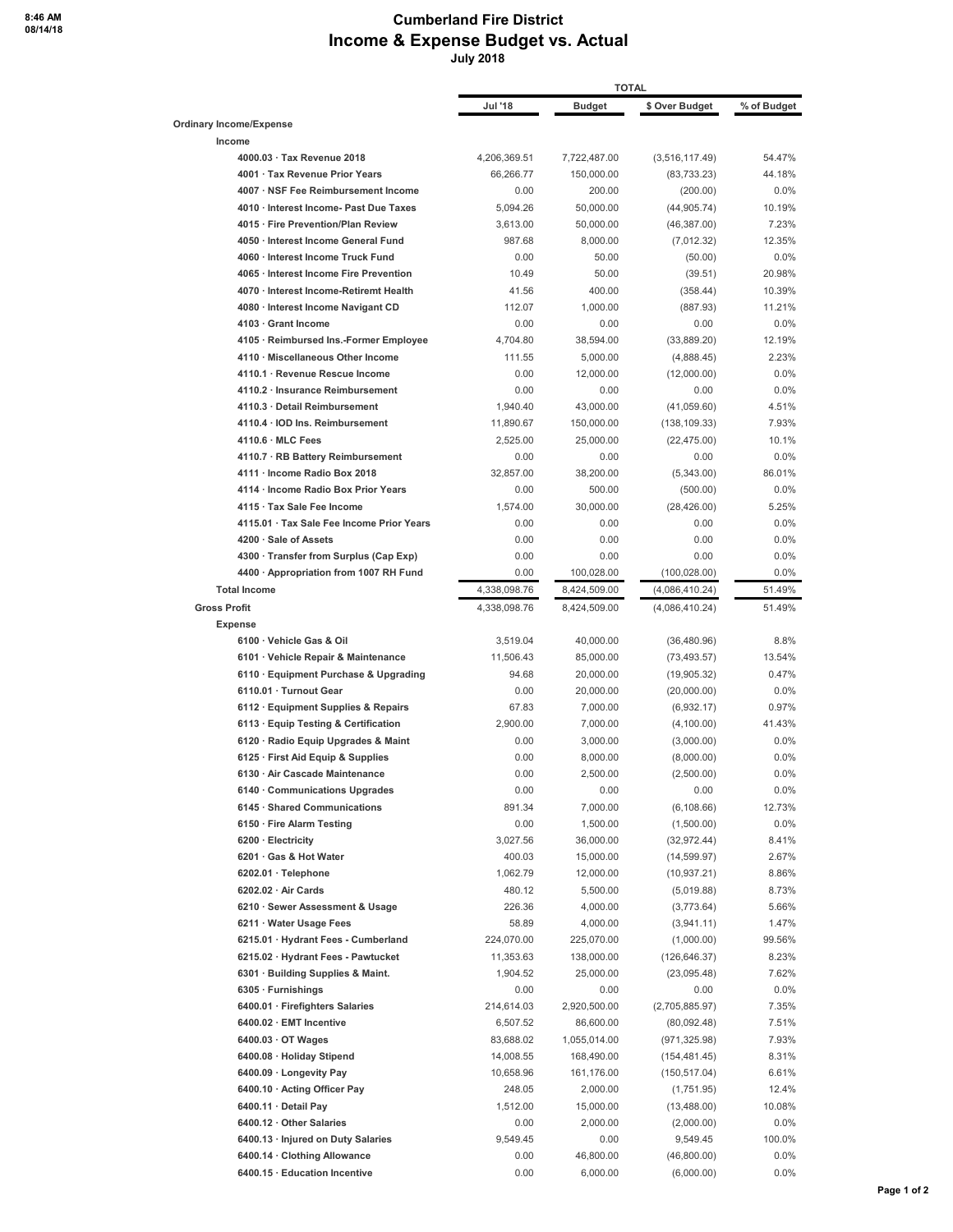#### **Cumberland Fire District Income & Expense Budget vs. Actual July 2018**

|                                                                     |                        | <b>TOTAL</b>            |                         |                 |
|---------------------------------------------------------------------|------------------------|-------------------------|-------------------------|-----------------|
|                                                                     | Jul '18                | <b>Budget</b>           | \$ Over Budget          | % of Budget     |
| 6401 · Payroll Tax Expense                                          | 24,505.56              | 342,229.00              | (317, 723.44)           | 7.16%           |
| 6402 · Pension Expense                                              | 61,334.22              | 802,638.00              | (741, 303.78)           | 7.64%           |
| 6410.01 · Healthcare Insurance                                      | 73,014.60              | 893,479.00              | (820, 464.40)           | 8.17%           |
| 6410.02 · Healthcare Co-Pays                                        | (10,888.32)            | (142, 195.00)           | 131,306.68              | 7.66%           |
| 6410.03 · Healthcare Reimb. (HRA) -FF                               | 7,655.04               | 40,000.00               | (32, 344.96)            | 19.14%          |
| 6410.04 · Healthcare -Dental                                        | 6,347.91               | 77,315.00               | (70, 967.09)            | 8.21%           |
| 6410.05 · Healthcare -Vision                                        | 0.00                   | 5,100.00                | (5,100.00)              | 0.0%            |
| 6420 · Life Insurance                                               | 7,500.00               | 10,350.00               | (2,850.00)              | 72.46%          |
| 6430 · Education Tuition Cost                                       | 0.00                   | 2,000.00                | (2,000.00)              | 0.0%            |
| 6510.01 · Healthcare Insurance -Retirees                            | 12,824.04              | 141,299.00              | (128, 474.96)           | 9.08%           |
| 6510.03 · Healthcare Reimb. (HRA)-Retiree                           | 422.86                 | 10,000.00               | (9,577.14)              | 4.23%           |
| 6510.04 · Healthcare -Dental -Retirees                              | 569.73                 | 6,988.00                | (6,418.27)              | 8.15%<br>100.0% |
| 6520 COLA - Retirees<br>6600 · Administrative Salaries              | 11,934.47<br>24,529.23 | 11,935.00<br>310,284.00 | (0.53)<br>(285, 754.77) | 7.91%           |
| 6605 District Commissioner Stipends                                 | 0.00                   | 22,700.00               | (22,700.00)             | 0.0%            |
| 6610.01 · Healthcare Insurance -Admin                               | 7,332.78               | 67,004.00               | (59,671.22)             | 10.94%          |
| 6610.02 · Healthcare Co-Pays -Admin                                 | (898.68)               | (8,300.00)              | 7,401.32                | 10.83%          |
| 6610.03 · Healthcare Reimb. (HRA)-Admin                             | 1,080.89               | 8,700.00                | (7,619.11)              | 12.42%          |
| 6610.04 · Healthcare -Dental -Admin                                 | 579.84                 | 7,112.00                | (6, 532.16)             | 8.15%           |
| 6615 · Payroll Tax Expense - Admin                                  | 1,781.67               | 22,970.00               | (21, 188.33)            | 7.76%           |
| 6701 · Insurances                                                   | 268,735.00             | 352,800.00              | (84,065.00)             | 76.17%          |
| $6703.01 \cdot$ Legal                                               | 837.50                 | 20,000.00               | (19, 162.50)            | 4.19%           |
| $6703.02 \cdot$ Legal - CBA                                         | 0.00                   | 30,000.00               | (30,000.00)             | 0.0%            |
| 6705 Office Supplies & Expenses                                     | 2,773.12               | 9,500.00                | (6,726.88)              | 29.19%          |
| 6706 · Printing & Postage                                           | 279.29                 | 5,000.00                | (4,720.71)              | 5.59%           |
| 6707 · Newspaper Advertisements                                     | 0.00                   | 1,500.00                | (1,500.00)              | 0.0%            |
| 6708 Computer Development Program                                   | 662.00                 | 2,500.00                | (1,838.00)              | 26.48%          |
| 6709 Computerized Tax Bills                                         | 5,670.00               | 15,000.00               | (9,330.00)              | 37.8%           |
| 6710 · External Accounting Fees                                     | 0.00                   | 20,000.00               | (20,000.00)             | 0.0%            |
| 6711 · Fire Chief Expenses                                          | 20.37                  | 750.00                  | (729.63)                | 2.72%           |
| 6712 · Fire Prevention Offset                                       | 0.00                   | 1,000.00                | (1,000.00)              | 0.0%            |
| 6713 Grants - Matching Funds                                        | 0.00                   | 5,000.00                | (5,000.00)              | 0.0%            |
| 6714 · Payroll Processing Fees                                      | 583.59                 | 7,000.00                | (6,416.41)              | 8.34%           |
| 6715 · Professional Fees<br>6716 · Videographer                     | 0.00<br>180.00         | 2,000.00<br>3,000.00    | (2,000.00)              | 0.0%<br>6.0%    |
| 6720 · Abatements                                                   | 30.50                  | 500.00                  | (2,820.00)<br>(469.50)  | 6.1%            |
| 6725 · Tax Sale Fee                                                 | 0.00                   | 30,000.00               | (30,000.00)             | 0.0%            |
| 6730 · Bank Service Fee                                             | 125.00                 | 200.00                  | (75.00)                 | 62.5%           |
| 6735 · IRS HRA Fee                                                  | 142.38                 | 0.00                    | 142.38                  | 100.0%          |
| 6800 Affiliated Fire Associations                                   | 0.00                   | 750.00                  | (750.00)                | 0.0%            |
| 6905.01 Drills & Training                                           | 0.00                   | 2,500.00                | (2,500.00)              | 0.0%            |
| 6905.02 · FP & EMS Training                                         | 0.00                   | 2,500.00                | (2,500.00)              | 0.0%            |
| 6906 · Medical Examinations                                         | 0.00                   | 3,000.00                | (3,000.00)              | 0.0%            |
| 6907 · Employee Support Health&Welfare                              | 0.00                   | 3,800.00                | (3,800.00)              | 0.0%            |
| 6908 · Professional Development                                     | 0.00                   | 300.00                  | (300.00)                | 0.0%            |
| 7010 Contingency                                                    | 0.00                   | 9,000.00                | (9,000.00)              | 0.0%            |
| 7020 · Sick Time Payout                                             | 0.00                   | 8,000.00                | (8,000.00)              | 0.0%            |
| 7030 · Spec. Fund Radio Box Alarm                                   | 0.00                   | 5,000.00                | (5,000.00)              | 0.0%            |
| 7040 · Spec. Fund Fire Prevention Exp                               | 3,264.38               | 18,000.00               | (14, 735.62)            | 18.14%          |
| 7050 · Tax - Legal & Collection Fees                                | 0.00                   | 1,000.00                | (1,000.00)              | 0.0%            |
| 7080 · Interest Expense-L-1 Truck Loan                              | 383.69                 | 5,000.00                | (4,616.31)              | 7.67%           |
| 7085.01 · TANS Interest Expense                                     | 0.00                   | 4,200.00                | (4,200.00)              | 0.0%            |
| 7085.02 · TANS Bank Attorney Fee                                    | 0.00                   | 2,500.00                | (2,500.00)              | 0.0%            |
| 7085.03 · TANS Bond Counsel                                         | 0.00                   | 4,000.00                | (4,000.00)              | 0.0%            |
| 7085.04 · TANS Financial Advisor                                    | 0.00                   | 3,300.00                | (3,300.00)              | 0.0%            |
| 7305 Capital Expenditures                                           | 0.00                   | 0.00                    | 0.00                    | 0.0%            |
| 7310 · Capital Improvements                                         | 0.00                   | 25,000.00               | (25,000.00)             | 0.0%            |
| 8000 · General Reserves Account<br>8001 · Deficit Reduction Account | 0.00<br>0.00           | 0.00<br>60,151.00       | 0.00<br>(60, 151.00)    | 0.0%<br>0.0%    |
| 8010 · Station Building Fund                                        | 0.00                   | 0.00                    | 0.00                    | 0.0%            |
| 8100 · Actuarial Study of Retiree HC                                | 0.00                   | 0.00                    | 0.00                    | $0.0\%$         |
| <b>Total Expense</b>                                                | 1,115,662.46           | 8,424,509.00            | (7,308,846.54)          | 13.24%          |
| <b>Net Ordinary Income</b>                                          | 3,222,436.30           | 0.00                    | 3,222,436.30            | 100.0%          |
| Net Income                                                          | 3,222,436.30           | 0.00                    | 3,222,436.30            | 100.0%          |
|                                                                     |                        |                         |                         |                 |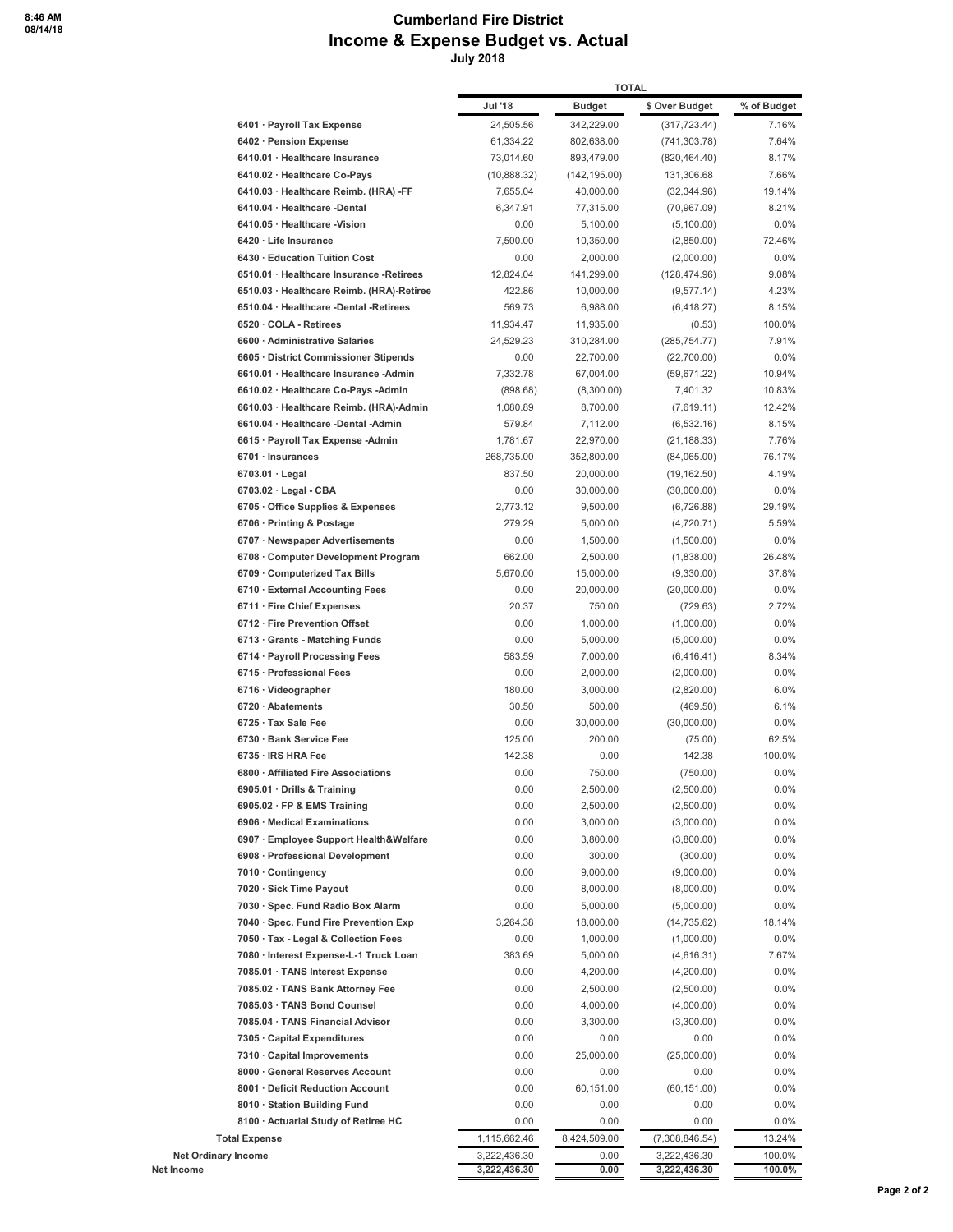## **Cumberland Fire District Trial Balance As of July 31, 2018**

|                                           | Jul 31, 18   |        |
|-------------------------------------------|--------------|--------|
|                                           | <b>Debit</b> | Credit |
| 1001 · Navigant GF Operating              | 265,511.21   |        |
| 1002 · FNB HRA Checking                   | 4,088.66     |        |
| 1003 · FNB HRA Savings                    | 0.00         |        |
| 1004 · FNB Fire Prevention                | 16,371.94    |        |
| 1005 · Navigant Savings MM                | 2,049,120.50 |        |
| 1007 · FNB Retiree HealthCare Fund        | 208,631.27   |        |
| 1008 · FNB Truck Fund                     | 40.03        |        |
|                                           |              |        |
| 1009 · FNB FP Savings                     | 55,027.25    |        |
| 1010 · Navigant Comm/Training             | 124,951.95   |        |
| 1011 · Navigant CD                        | 106,695.52   |        |
| 1012 · Webster Bank                       | 100,111.55   |        |
| 1020 CMEFCU - Comm/Training Acct          | 0.00         |        |
| 1025 · CFD Checking/Savings               | 0.00         |        |
| 1026 · CHFD Checking/Savings              | 0.00         |        |
| 1027 · NCFD Checking/Savings              | 0.00         |        |
| 1028 · VFFD Checking/Savings              | 0.00         |        |
| 1140 · Tax Receivable 2004 & prior        | 0.00         |        |
| 1170 · Tax Receivable 2008 & prior        | 0.00         |        |
| 1175 · Tax Receivable 2009                | 0.00         |        |
| 1180 Tax Receivable 2010                  | 0.00         |        |
| 1185 · Tax Receivable 2011                | 0.00         |        |
| 1190 · Tax Receivable 2012                | 0.00         |        |
| 1195 · Tax Receivable 2013                | 0.00         |        |
| 1200 Tax Receivable 2014                  | 0.00         |        |
| 1205 · Tax Receivable 2015 & Prior        |              |        |
|                                           | 0.00         |        |
| 1210 Tax Receivable Prior Years           | 140,455.72   |        |
| 1215 · Tax Receivable 2017                | 0.00         |        |
| 1216 · Tax Receivable 2018                | 3,487,034.57 |        |
| 1300 Collection/Returned CK Fees          | 110.00       |        |
| 1305 · Tax Sale Fees                      | 6,317.91     |        |
| 1310 · Radio Box Fees                     | 7,043.00     |        |
| 1311 · FF Detail Receivable               | 2,171.40     |        |
| 1312 · Fire Prevention Fees               | 216.00       |        |
| 1313 · Misc Fire Prevention Receivable    | 171.00       |        |
| 1315 Misc. Accounts Receivable            | 456.48       |        |
| 1316 · MLC Receivable                     | 0.00         |        |
| 1320 · Prepaid Expenses                   | 0.00         |        |
| 1320.01 · Prepaid Expenses-Insurances     | 0.00         |        |
| 1320.02 · Prepaid Expenses-Hydrant Fees   | 0.00         |        |
| 1320.03 · Prepaid Expenses-COLA           | 0.00         |        |
| 1320.04 · Prepaid Expenses-Clothing Allow |              |        |
|                                           | 0.00         |        |
| 1320.05 · Prepaid Expenses-Tax Sale Fees  | 0.00         |        |
| 1320.06 · Prepaid Expenses-Comp Tx Bills  | 0.00         |        |
| 1320.07 · Prepaid Expenses-Audit/Acct Fee | 0.00         |        |
| 1320.08 · Prepaid Expenses-Comm Stipends  | 0.00         |        |
| 1320.09 · Prepaid Expenses-Educ Incentive | 0.00         |        |
| 1320.10 · Prepaid Expenses-Equip Testing  | 0.00         |        |
| 1320.11 · Pepaid Expenses-Radio Box Fund  | 0.00         |        |
| 1320.12 · Prepaid Expense-Turnout Gear    | 0.00         |        |
| 1321 · Deferred Expense                   | 0.00         |        |
| 1321.01 · Deferred Expense 2018-19        | 0.00         |        |
| $1400 \cdot$ Land                         | 779,800.00   |        |
| 1500 · Buildings & Improvements           | 1,541,935.09 |        |
|                                           | 3,163,276.76 |        |
| 1505 · Vehicles & Equipment               |              |        |
| 1506 · Radio Equipment                    | 76,354.12    |        |
| 1510 · Fire Prevention Equipment          | 551,383.84   |        |
| 1515 Office Equipment                     | 10,081.93    |        |
| 1520 · Furniture and Fixtures             | 17,022.90    |        |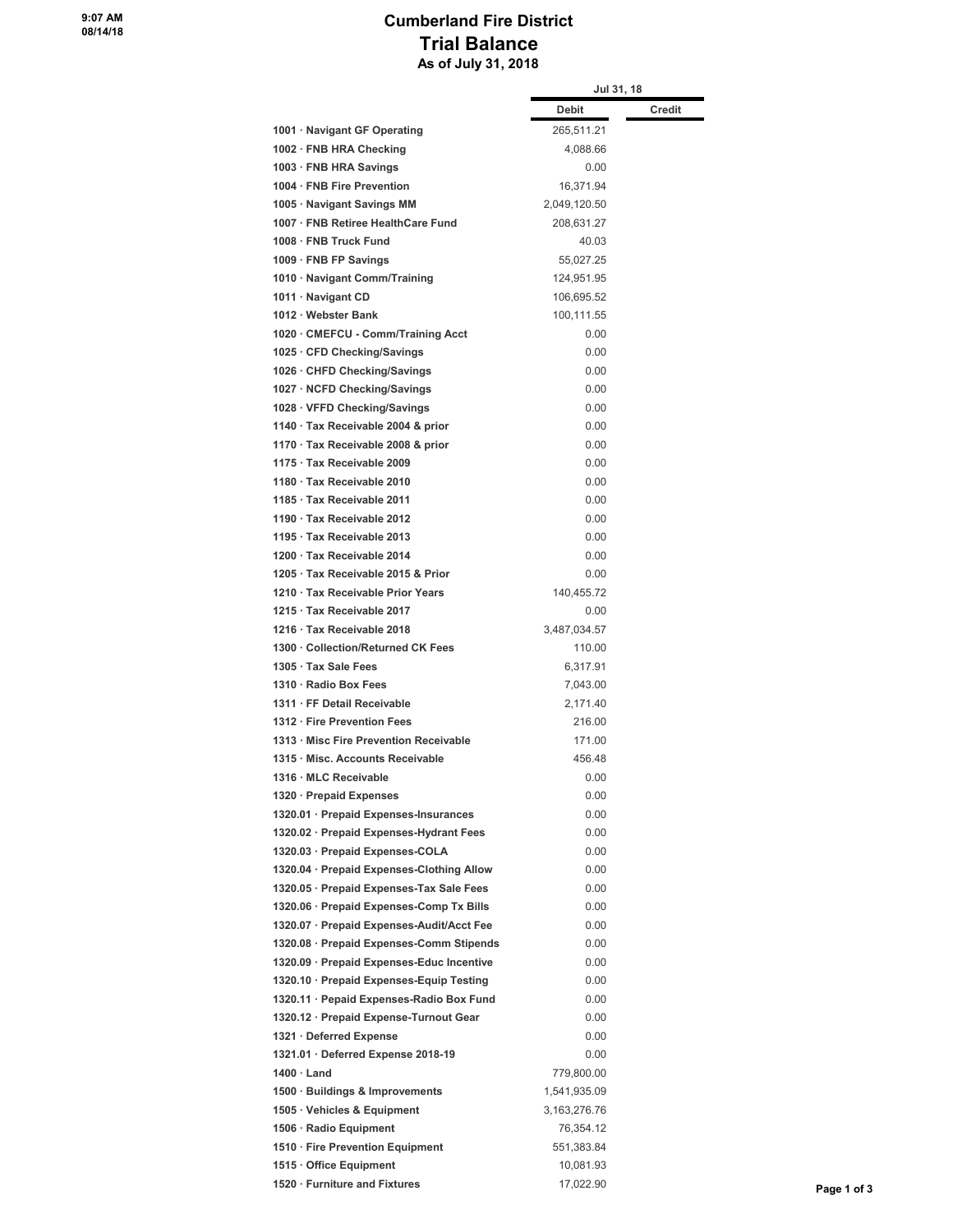## **Cumberland Fire District Trial Balance As of July 31, 2018**

|                                         | Jul 31, 18   |              |
|-----------------------------------------|--------------|--------------|
|                                         | <b>Debit</b> | Credit       |
| 1600 · Accumulated Depreciation         |              | 4,467,717.00 |
| 1050 · Petty Cash-Tax Collector         | 750.00       |              |
| 1055 · Petty Cash Fire Chief            | 500.00       |              |
| 2000 · Accounts Payable                 | 0.00         |              |
| 2000.01 · Accounts Payable 2016         | 0.00         |              |
| 2005 · Accrued Payroll at FYE           | 0.00         |              |
| 2010 · Payroll Taxes SS/MED             | 0.00         |              |
| 2011 · Payroll Tax FED W/H              | 34.54        |              |
| 2012 · Payroll Tax ST W/H               | 0.00         |              |
| 2013 · Payroll Tax SDI WH               |              | 230.74       |
| 2015 · Union Dues WH                    | 0.00         |              |
| 2020.1 · State Pension WH EE 414H (VF1) | 0.00         |              |
| 2020.2 · State Pension WH EE 414H (CF2) | 0.00         |              |
| 2020.3 · State Pension WH EE 414H (CH4) | 0.00         |              |
| 2020.4 · State Pension WH EE 414H (NC5) | 0.00         |              |
| 2025.1 · 457(b) W/H AMI                 | 0.00         |              |
| 2025.2 · 457(b) W/H Nationwide          | 0.00         |              |
| $2026 \cdot AFLAC$                      |              | 1,291.42     |
| 2027.2 Garnishment WH (CF2)             | 0.00         |              |
| 2027.3 Garnishment WH (CH4)             | 0.00         |              |
| 2027.4 Garnishment WH (NC5)             | 0.00         |              |
| 2028 · P & F Insurance Assoc.           |              | 244.63       |
|                                         |              |              |
| 2035 CMEFCU - SAVINGS                   | 0.00         |              |
| 2250 Deferred Tax Revenue 2015/2016     | 0.00         |              |
| 2251 Deferred Taxes 2016 & prior        | 0.00         |              |
| 2252 Deferred Tax Revenue 2017-2018     |              | 124,167.42   |
| 2253 · Deferred Tax Revenue 2018-2019   |              | 3,517,666.65 |
| 2280 Misc Other Deferred Revenue        |              | 145.00       |
| 2281 Deferred Tax Sale Fee Income       | 14,354.67    |              |
| 2285 · Deferred Radio Box Income        |              | 587.29       |
| 2286 · Deferred Radio Box Income 2019   |              | 5,743.00     |
| 2505 · Notes Payable - NCFD Truck Loan  | 0.00         |              |
| 2510 · Notes Payable - L-1 Truck Loan   |              | 82,187.56    |
| 2512 · TAN Payable                      | 0.00         |              |
| 2520.1 · ACC. Retirement (ER)(VF1)      | 0.00         |              |
| 2520.2 · ACC. Retirement (ER)(CF2)      | 0.00         |              |
| 2520.3 · ACC. Retirement (ER)(CH4)      | 0.00         |              |
| 2520.4 · ACC. Retirement (ER)(NC5)      | 0.00         |              |
| 2600 · Accrued Expenses                 |              | 1,891.64     |
| 2700 · Accrued 2016 Tax Revenue         | 0.00         |              |
| 2700.01 · Accrued Tax Revenue 2017      | 0.00         |              |
| 2705 · Accrued 2016 Radio Box Income    | 0.00         |              |
| 2705.01 · Accrued Radio Box Income 2017 | 0.00         |              |
| 3200 Unrestricted Net Assets            | 417,221.31   |              |
| 3300 · Fund Balance transfer from Old   |              | 1,722,932.47 |
| 4000.03 · Tax Revenue 2018              |              | 4,206,369.51 |
| 4001 · Tax Revenue Prior Years          |              | 66,266.77    |
| 4010 · Interest Income- Past Due Taxes  |              | 5,094.26     |
| 4015 · Fire Prevention/Plan Review      |              | 3,613.00     |
| 4050 · Interest Income General Fund     |              | 987.68       |
| 4065 · Interest Income Fire Prevention  |              | 10.49        |
| 4070 · Interest Income-Retiremt Health  |              | 41.56        |
| 4080 · Interest Income Navigant CD      |              | 112.07       |
| 4105 · Reimbursed Ins.-Former Employee  |              | 4,704.80     |
| 4110 · Miscellaneous Other Income       |              | 111.55       |
| 4110.3 · Detail Reimbursement           |              | 1,940.40     |
| 4110.4 · IOD Ins. Reimbursement         |              | 11,890.67    |
| $4110.6 \cdot MLC$ Fees                 |              | 2,525.00     |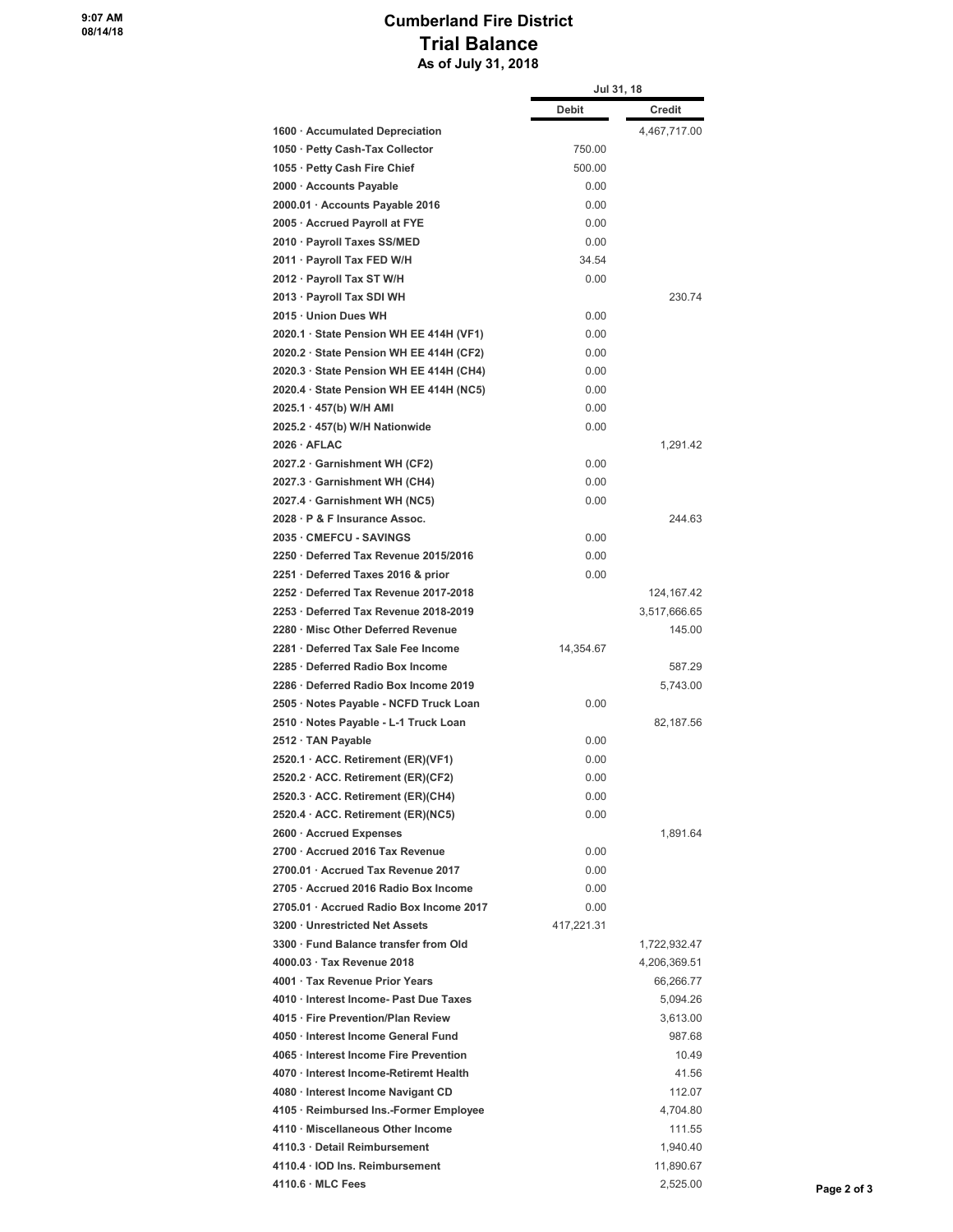### **Cumberland Fire District Trial Balance As of July 31, 2018**

|                                           | Jul 31, 18    |               |
|-------------------------------------------|---------------|---------------|
|                                           | <b>Debit</b>  | Credit        |
| 4111 · Income Radio Box 2018              |               | 32,857.00     |
| 4115 · Tax Sale Fee Income                |               | 1,574.00      |
| 6100 · Vehicle Gas & Oil                  | 3,519.04      |               |
| 6101 · Vehicle Repair & Maintenance       | 11,506.43     |               |
| 6110 · Equipment Purchase & Upgrading     | 94.68         |               |
| 6112 · Equipment Supplies & Repairs       | 67.83         |               |
| 6113 · Equip Testing & Certification      | 2,900.00      |               |
| 6145 · Shared Communications              | 891.34        |               |
| $6200 \cdot$ Electricity                  | 3,027.56      |               |
| 6201 Gas & Hot Water                      | 400.03        |               |
| $6202.01 \cdot$ Telephone                 | 1,062.79      |               |
| $6202.02 \cdot Air Cards$                 | 480.12        |               |
| 6210 · Sewer Assessment & Usage           | 226.36        |               |
| 6211 · Water Usage Fees                   | 58.89         |               |
| 6215.01 · Hydrant Fees - Cumberland       | 224,070.00    |               |
|                                           |               |               |
| 6215.02 · Hydrant Fees - Pawtucket        | 11,353.63     |               |
| 6301 · Building Supplies & Maint.         | 1,904.52      |               |
| 6400.01 · Firefighters Salaries           | 214,614.03    |               |
| 6400.02 · EMT Incentive                   | 6,507.52      |               |
| $6400.03 \cdot$ OT Wages                  | 83,688.02     |               |
| 6400.08 · Holiday Stipend                 | 14,008.55     |               |
| 6400.09 · Longevity Pay                   | 10,658.96     |               |
| 6400.10 · Acting Officer Pay              | 248.05        |               |
| 6400.11 · Detail Pay                      | 1,512.00      |               |
| 6400.13 · Injured on Duty Salaries        | 9,549.45      |               |
| 6401 · Payroll Tax Expense                | 24,505.56     |               |
| 6402 · Pension Expense                    | 61,334.22     |               |
| 6410.01 · Healthcare Insurance            | 73,014.60     |               |
| 6410.02 · Healthcare Co-Pays              |               | 10,888.32     |
| 6410.03 · Healthcare Reimb. (HRA) -FF     | 7,655.04      |               |
| 6410.04 · Healthcare -Dental              | 6,347.91      |               |
| 6420 · Life Insurance                     | 7,500.00      |               |
| 6510.01 · Healthcare Insurance -Retirees  | 12,824.04     |               |
| 6510.03 · Healthcare Reimb. (HRA)-Retiree | 422.86        |               |
| 6510.04 · Healthcare -Dental -Retirees    | 569.73        |               |
| 6520 · COLA - Retirees                    | 11,934.47     |               |
| 6600 Administrative Salaries              | 24,529.23     |               |
| 6610.01 · Healthcare Insurance -Admin     | 7,332.78      |               |
| 6610.02 · Healthcare Co-Pays -Admin       |               | 898.68        |
| 6610.03 · Healthcare Reimb. (HRA)-Admin   | 1,080.89      |               |
| 6610.04 · Healthcare -Dental -Admin       | 579.84        |               |
| 6615 · Payroll Tax Expense -Admin         | 1,781.67      |               |
| 6701 · Insurances                         |               |               |
|                                           | 268,735.00    |               |
| $6703.01 \cdot$ Legal                     | 837.50        |               |
| 6705 · Office Supplies & Expenses         | 2,773.12      |               |
| 6706 · Printing & Postage                 | 279.29        |               |
| 6708 Computer Development Program         | 662.00        |               |
| 6709 Computerized Tax Bills               | 5,670.00      |               |
| 6711 · Fire Chief Expenses                | 20.37         |               |
| 6714 · Payroll Processing Fees            | 583.59        |               |
| 6716 · Videographer                       | 180.00        |               |
| 6720 Abatements                           | 30.50         |               |
| 6730 · Bank Service Fee                   | 125.00        |               |
| 6735 · IRS HRA Fee                        | 142.38        |               |
| 7040 · Spec. Fund Fire Prevention Exp     | 3,264.38      |               |
| 7080 · Interest Expense-L-1 Truck Loan    | 383.69        |               |
| 9999 · Ask My Accountant                  | 0.00          |               |
| TOTAL                                     | 14,274,690.58 | 14,274,690.58 |
|                                           |               |               |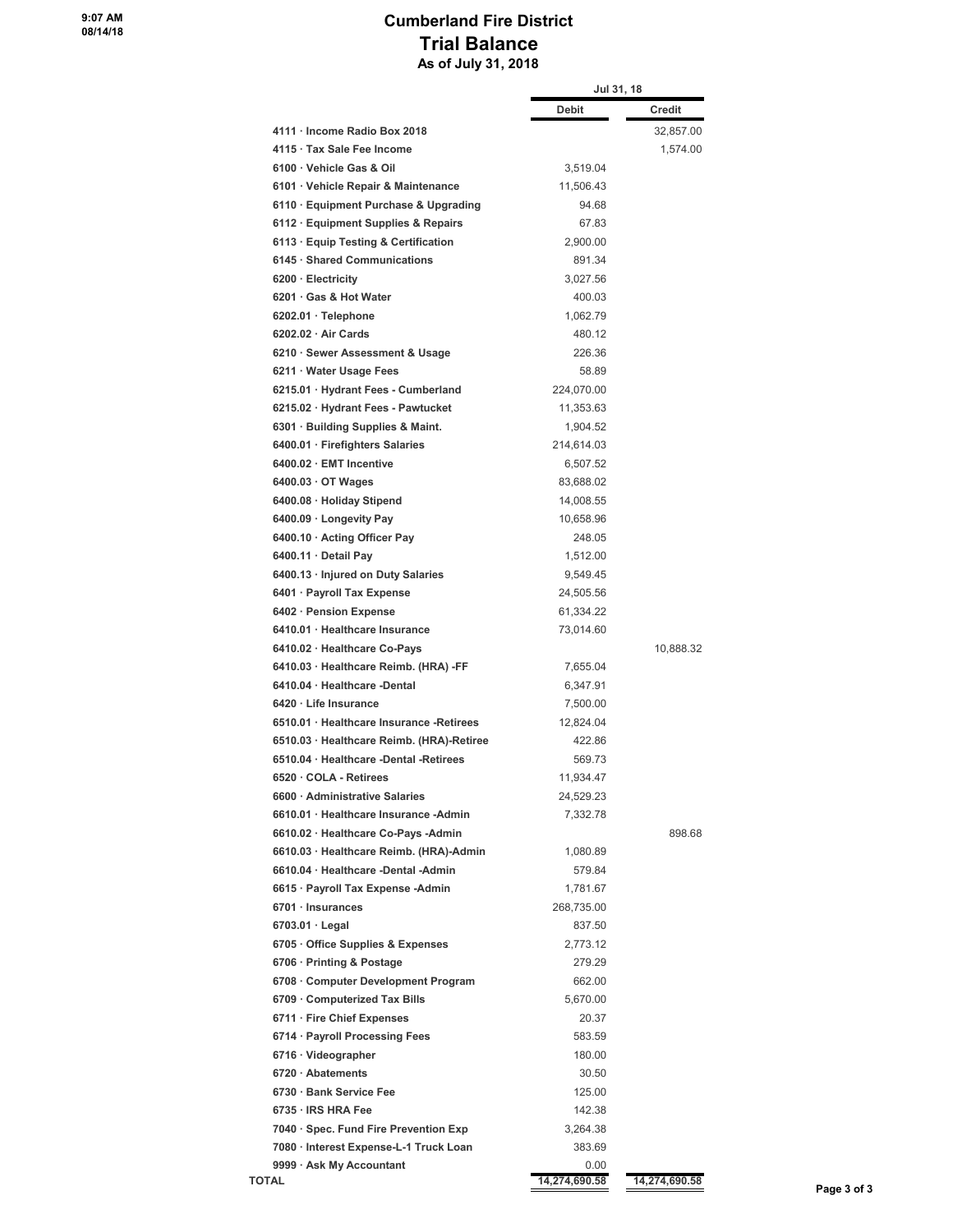| 1              | FC-R-2018-23                                                                                                                                                          |  |  |  |  |
|----------------|-----------------------------------------------------------------------------------------------------------------------------------------------------------------------|--|--|--|--|
| $\overline{2}$ | <b>CUMBERLAND FIRE DISTRICT</b>                                                                                                                                       |  |  |  |  |
|                |                                                                                                                                                                       |  |  |  |  |
| 3              | <b>Resolution</b>                                                                                                                                                     |  |  |  |  |
| 4              |                                                                                                                                                                       |  |  |  |  |
| 5              | <b>RESOLUTION:</b> Increasing the salary of Finance Director Diane Karolyshyn to                                                                                      |  |  |  |  |
| 6              | \$32,000.00 annually                                                                                                                                                  |  |  |  |  |
| 7              |                                                                                                                                                                       |  |  |  |  |
| 8              | <b>WHEREAS:</b> Diane Karolyshyn has been the Cumberland Fire District's Finance                                                                                      |  |  |  |  |
| 9              | Director since April, 2016.                                                                                                                                           |  |  |  |  |
| 10             |                                                                                                                                                                       |  |  |  |  |
| 11<br>12       | <b>WHEREAS:</b> As of March 27, 2018, by Resolution FC-R-2018-06, Ms. Karolyshyn<br>began working on a part-time basis, expecting the position to require 20-30 hours |  |  |  |  |
| 13             | per month; however, in reality the position has required at least 20 hours per                                                                                        |  |  |  |  |
| 14             | week, or 80 hours per month.                                                                                                                                          |  |  |  |  |
| 15             |                                                                                                                                                                       |  |  |  |  |
| 16             | <b>WHEREAS:</b> The Cumberland Fire Committee desires to compensate Ms.                                                                                               |  |  |  |  |
| 17             | Karolyshyn with an adequate salary of \$32,000.00, which equates to                                                                                                   |  |  |  |  |
| 18             | approximately \$30.00 per hour.                                                                                                                                       |  |  |  |  |
| 19             |                                                                                                                                                                       |  |  |  |  |
| 20             | BE IT RESOLVED BY THE CUMBERLAND FIRE DISTRICT AS FOLLOWS:                                                                                                            |  |  |  |  |
| 21             |                                                                                                                                                                       |  |  |  |  |
| 22             | <b>RESOLVED:</b>                                                                                                                                                      |  |  |  |  |
| 23             |                                                                                                                                                                       |  |  |  |  |
| 24             | Section 1. The Cumberland Fire Committee hereby increases Diane                                                                                                       |  |  |  |  |
| 25             | Karolyshyn's salary to \$32,000.00 for 20 hours per week/80 hours per                                                                                                 |  |  |  |  |
| 26             | month.                                                                                                                                                                |  |  |  |  |
| 27             |                                                                                                                                                                       |  |  |  |  |
| 28             | Date adopted: August 28, 2018                                                                                                                                         |  |  |  |  |
| 29             |                                                                                                                                                                       |  |  |  |  |
| 30             |                                                                                                                                                                       |  |  |  |  |
| 31             |                                                                                                                                                                       |  |  |  |  |
| 32             | Cynthia Ouellette, Chairperson                                                                                                                                        |  |  |  |  |
| 33             |                                                                                                                                                                       |  |  |  |  |
| 34<br>35       | PASSED:                                                                                                                                                               |  |  |  |  |
| 36             | <b>YAY: 5</b><br>NAY:<br>$\mathbf{1}$                                                                                                                                 |  |  |  |  |
|                |                                                                                                                                                                       |  |  |  |  |